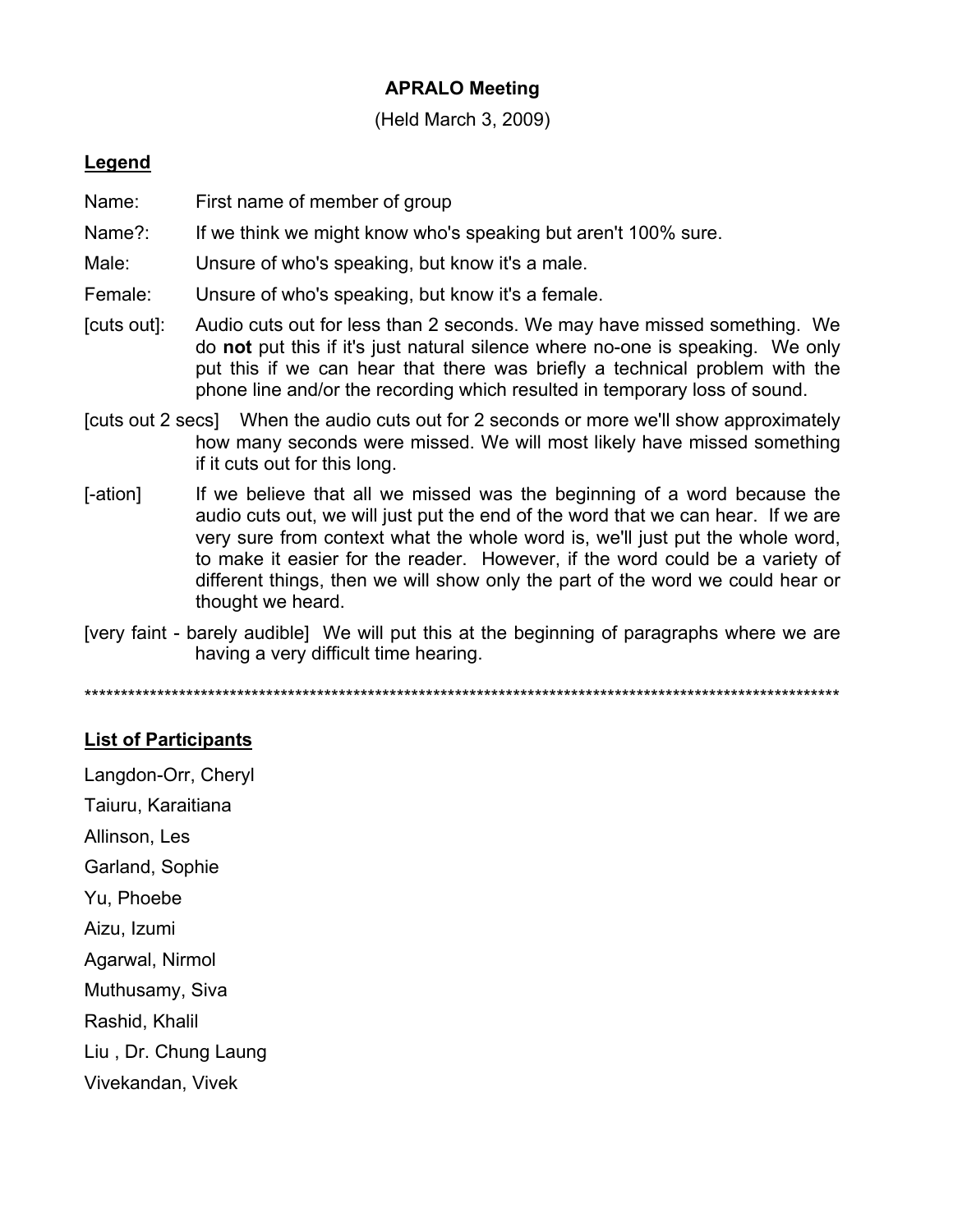Raiche, Holly Latouf, Mahmoud Xue, Hong (apologies for late arrival) Dr. Joung-Im Kim (representing Korea At-Large community as a proposed ALS) Kummer, Markus **Online**: Budrhani, Pavan; Chung, Edmon; Staff **Absent**: Keith Davidson - InternetNZ Unable to attend (due to technical issues): Nguyen Thu Hue - Vietnam

\*\*\*\*\*\*\*\*\*\*\*\*\*\*\*\*\*\*\*\*\*\*\*\*\*\*\*\*\*\*\*\*\*\*\*\*\*\*\*\*\*\*\*\*\*\*\*\*\*\*\*\*\*\*\*\*\*\*\*\*\*\*\*\*\*\*\*\*\*\*\*\*\*\*\*\*\*\*\*\*\*\*\*\*\*\*\*\*\*\*\*\*\*\*\*\*\*\*\*\*\*\*\*\*

- Karaitiana: We have a few housekeeping matters to attend to first. I've got a note that we need someone to assist with the remote chat. Do you know what that means?
- Cheryl: Well, I mean, when I'm running a meeting, if we've got remote chat on, I run it. But if you can't multitask, then I suggest you assign someone to go into the [adobe 00:21] room and...
- Karaitiana: Okay, right. I'll look after that, then. Now, we need to identify three people who want to be videotaped at the end of the session to discuss what we got out of the meeting, what... three main things that happened. So do we have three volunteers who aren't camera-shy, or do I have to start delegating? [audio cuts out 00:49]
- Cheryl: Vivek will do it.
- Karaitiana: All right. Thank you Vivek. Okay, cool then. And perhaps a female to... Australia. Okay, great. Thanks.
- Cheryl: So who have you got in this room?

Karaitiana: Vivek, Siva.

- Cheryl: Well, then I'll argue I want regional diversity, so you can have Vivek and someone else.
- Karaitiana: Okay.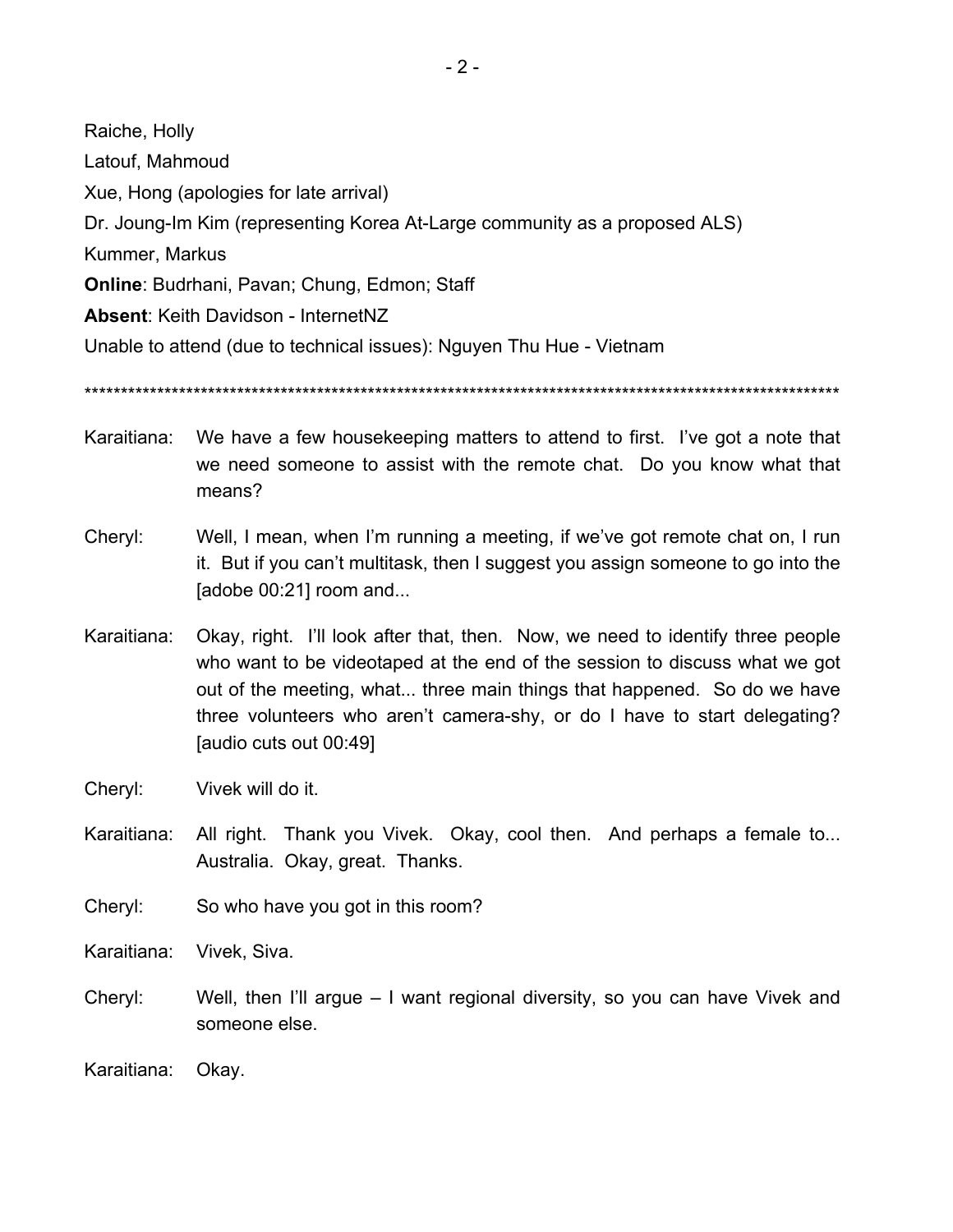| Cheryl: | Perhaps Hong Kong? |  |
|---------|--------------------|--|
|---------|--------------------|--|

Sophie: Ah yes.

Cheryl: Thank you. See?

- Karaitiana: Thank you, Sophie.
- Female: There you go.
- Cheryl: Well...

Female: Gender endowments.

- Cheryl: I'm actually wondering whether or not... Yeah, does anyone else want to desperately put their hand up? Because we could always do more than three. Three is the minimum.
- Karaitiana: Sure. Does anyone else want to volunteer? Okay, cool.
- Cheryl: Now if you go back and say, "We needed to have absolute gender equity, and therefore.
- Karaitiana: There's still an interpreter handset missing from the opening session. ICANN have just asked that everyone just check their bags in case you may have forgotten you had one.
- Cheryl: Because it's so useful otherwise. [laughter]
- Karaitiana: Now there's summit briefing documents for all the RALOs outside room Alameda One, meeting room. They're in binders, so please help yourselves.

Is anyone participating in the GNSO user meeting today?

- Male: I may...
- Cheryl: [User house 02:23]
- Karaitiana: Lunch today at 1:00 pm, and there's shuttle vans leaving here at 12:30, 12:45, 12:55.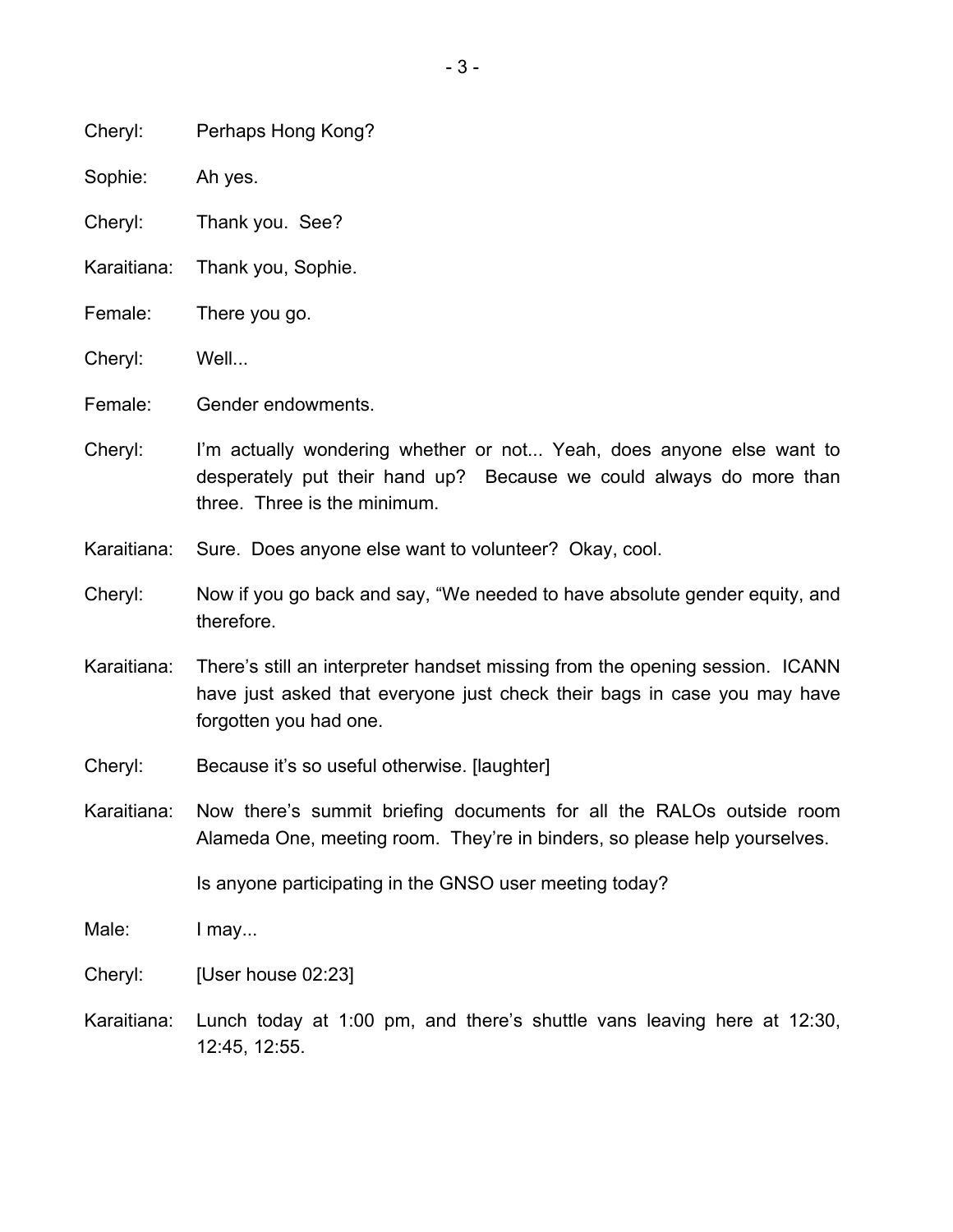- Cheryl: And I will be going in the 12:30 one, so I'll be leaving here. I'll also have to leave here for Chair duties in the other groups by 12:00, so please, my advance apologies for leaving you early.
- Male: Where is lunch?
- Cheryl: Anywhere you want it to be.
- Karaitiana: Yeah, lunch is between 1:00 and 2:00 pm, that's... everyone's responsible for their own lunch.
- Male: Where does it go, I mean? Where the bus is going?
- Karaitiana: Oh, there's...
- Cheryl: To the user house... may I? To the joint... we have a joint user house meeting with the GNSO, so... at the other hotel. The user house meeting, we could not find another spot for it. So anyone from here who wishes to attend the user house meeting in the Sheraton, will need to go by bus. And the first bus leaves at 12:30, and the busses will also bring you back for your afternoon session. But I would encourage people to come up to that meeting, if they possibly can. But I know you've got a very busy day.
- Karaitiana: And just to remind everybody to, if you haven't already, to please sign in at the front desk here, and there's documents for the meeting out there as well.

Okay. [audio cuts out  $4:12 - 4:27$ ] It appears as though everybody's here, except for Hong. So if we could get started on the agenda. There's a few new faces here, so I'd like to go around the table, and if everybody could introduce themselves, say who they are, who their ALS is, and any other relevant information. And I'd also like to point out that, as secretary, Pavan is not here this week, so he has a delegate here, Sophie, next to me, who will introduce herself as we go around. I think, could we start with you please, Siva?

- Siva: Thanks. Shocking. I had a shock in the laptop also.
- Male: Static. That's probably static electricity, and I keep getting it [three way 05:09].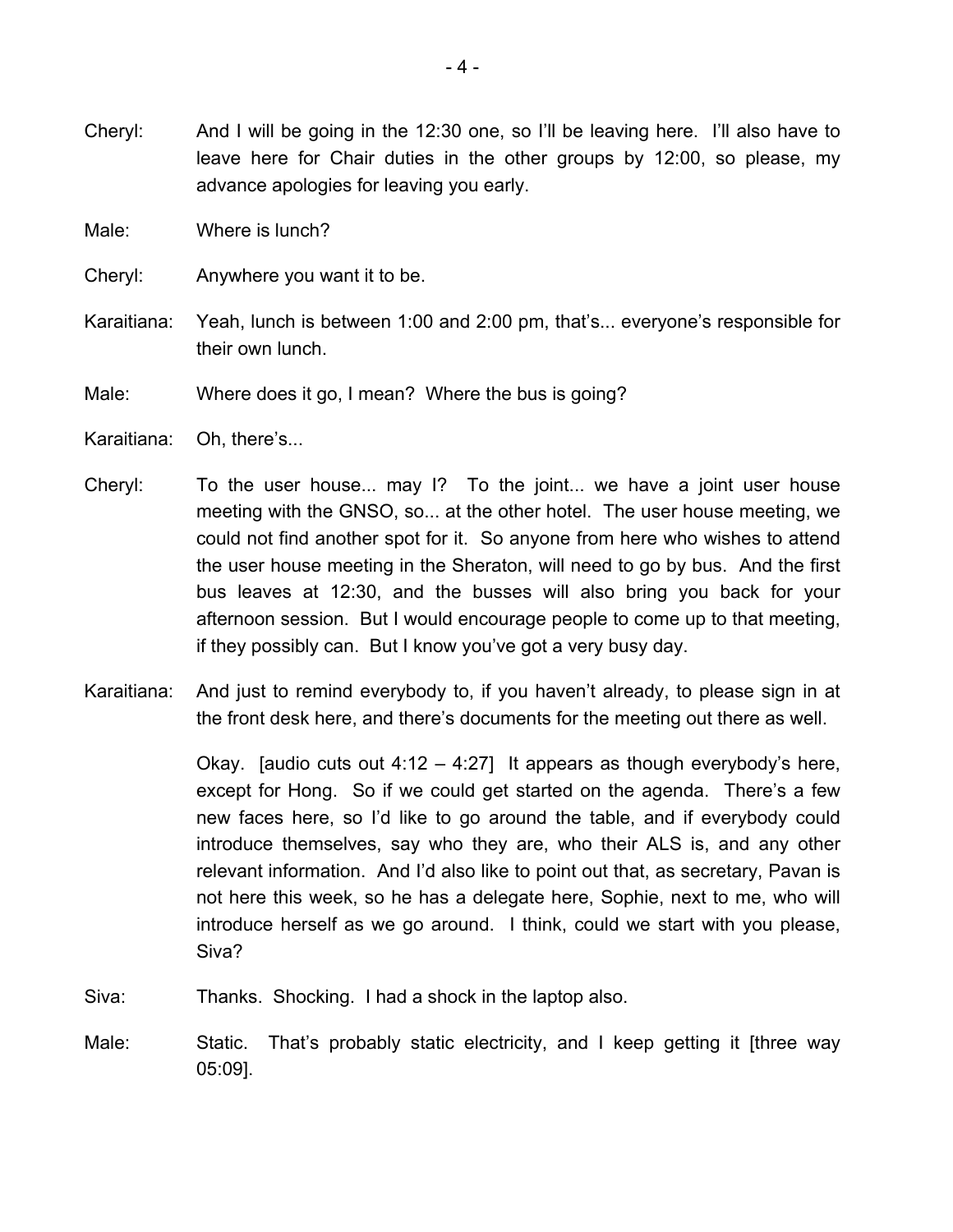Male: I also got it.

Siva: I got it in my laptop. It's not static, it's something else.

- Cheryl: Do you know how much paperwork is involved, filling out [resuscitation 05:22] forms? They're in triplicate, I'm not going to do it.
- Siva: It's only the static. It's only this.
- Male: Static, static.
- Siva: Well, I'm getting shocked every day at ICANN, so... Only because of the clothes that I wear, velvet and... Siva Muthusamy, from ISOC India [Chenai 06:02]. It's an ALS that was certified about three months back, and we have about 100 members, and we'll do a lot of activities as I take home the inputs from this meeting to the local structure. Thank you.
- Vivek: Yes, yeah. I'm Vivek Vivekandan, from Hyderabad. I'm a professor of law, and I've been involved in Internet governance for quite some time. My first seminar course to the students was 1998, on e-governance, and in that context I'm elected [inaudible 00:06:52]. I'm working on this. Thank you.
- Holly: I'm Holly Raiche, from the Internet Society of Australia, which is the at-large structure.
- Les: I'm Les Allinson from PIC-ISOC, and we represent some... an area about the size of Europe. However, we've got about 800 members, 800 members plus.
- Mahmoud: My name is Mahmoud Latouf from the Arab Knowledge Management Society. This is my first meeting. The AKMS represents different Arab countries and the Middle East.
- Cheryl: Good morning. My name is Cheryl Langdon-Orr. I'm a member of the same at-large organization, ASOC-AU, as Holly Raiche is. I'm one of your, along with Vivek, elected representatives to the ALAC from APRALO, and I have the honour of being the current ALAC chair. And the reason there's two people here from ISOC-AU is that ISOC-AU would not have been represented here across the whole of the summit because I have chair duties without an alternate. So we actually run three alternates in our ALS. We have our executive director, Holly, myself, and our president. But only one of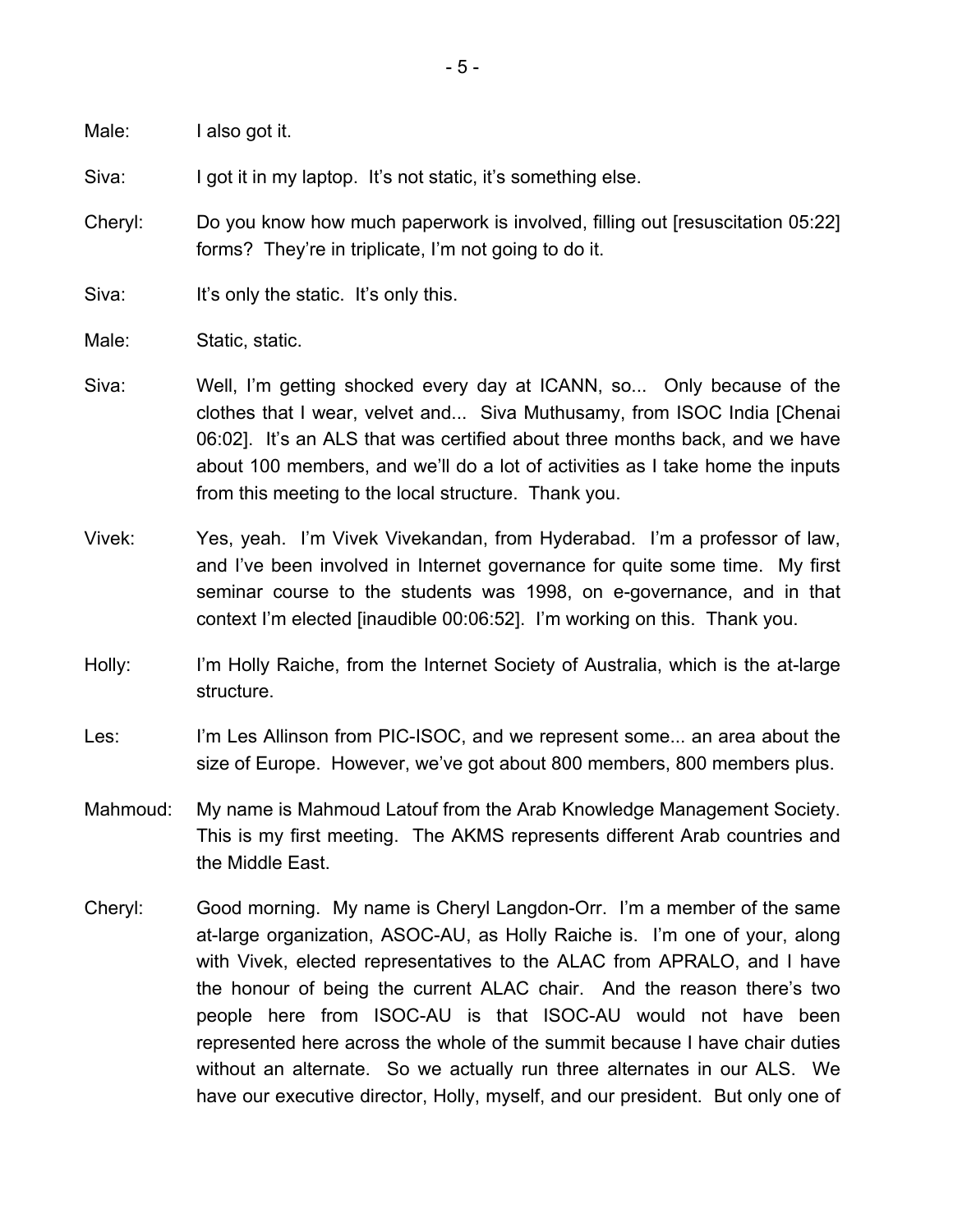us votes at any one time, so Holly will be voting on behalf of the association today.

- Karaitiana : My name is Karatiana Taiuru. I'm the current Interim Chairperson. My ALS is the New Zealand Maori Internet Society/ Aotearoa Maori Internet Organization. We have about 550 members. Yeah, thank you.
- Phoebe: Hi, my name's Phoebe. I'm here on behalf of Pavan, and wanting to get more of the Asian population online and see what they're concerned. I'm from ISOC Hong Kong.
- Izumi: Nihau, my name is Hong Xue oops, she's not there. My name is Izumi Aizu...
- Cheryl: Very, very rude. That's a point of order. I know there's tensions between some of us in the past, but that really is extraordinarily rude, and I want to object to that, on behalf of Hong.
- Izumi: I'm sorry. I have no intention to insult anyone, but I apologize. [Must be the shock 09:10]. My name is Izumi Aizu, I'm from Tokyo. I'm from Internet Users Network, and I've been involved with ICANN since 1997. We worked very hard from AP region to bring the voices of Asia-Pacific, as we hosted first AFWP, I mean the second one in Singapore, and first ICANN meeting in Singapore. I really appreciate this APRALO starting fully fledged. I feel like I am getting too old, although I'm still young, and I... I asked our chair to add some agenda that we would like to really share our own views about the two meetings of ICANN coming to our region this year, in a row, so which gives us a good task, perhaps. But good working environment as well. Thank you.
- Sophie: Good morning, everyone. My name is Sophie. I'm from Taiwan. We are one of the at-large structures in Taiwan, and we have around 800 members there. And I think the most difficult work that we have done in Taiwan is that we have... we are not able to translate ICANN documents, or the issues that they are talking about to our end-users. Those issues are very, very difficult for regular Internet Users to understand. But from the meetings that I have attended in the summit, especially for introduction ones, the first one, I have learned something that I can share with our users. Thank you.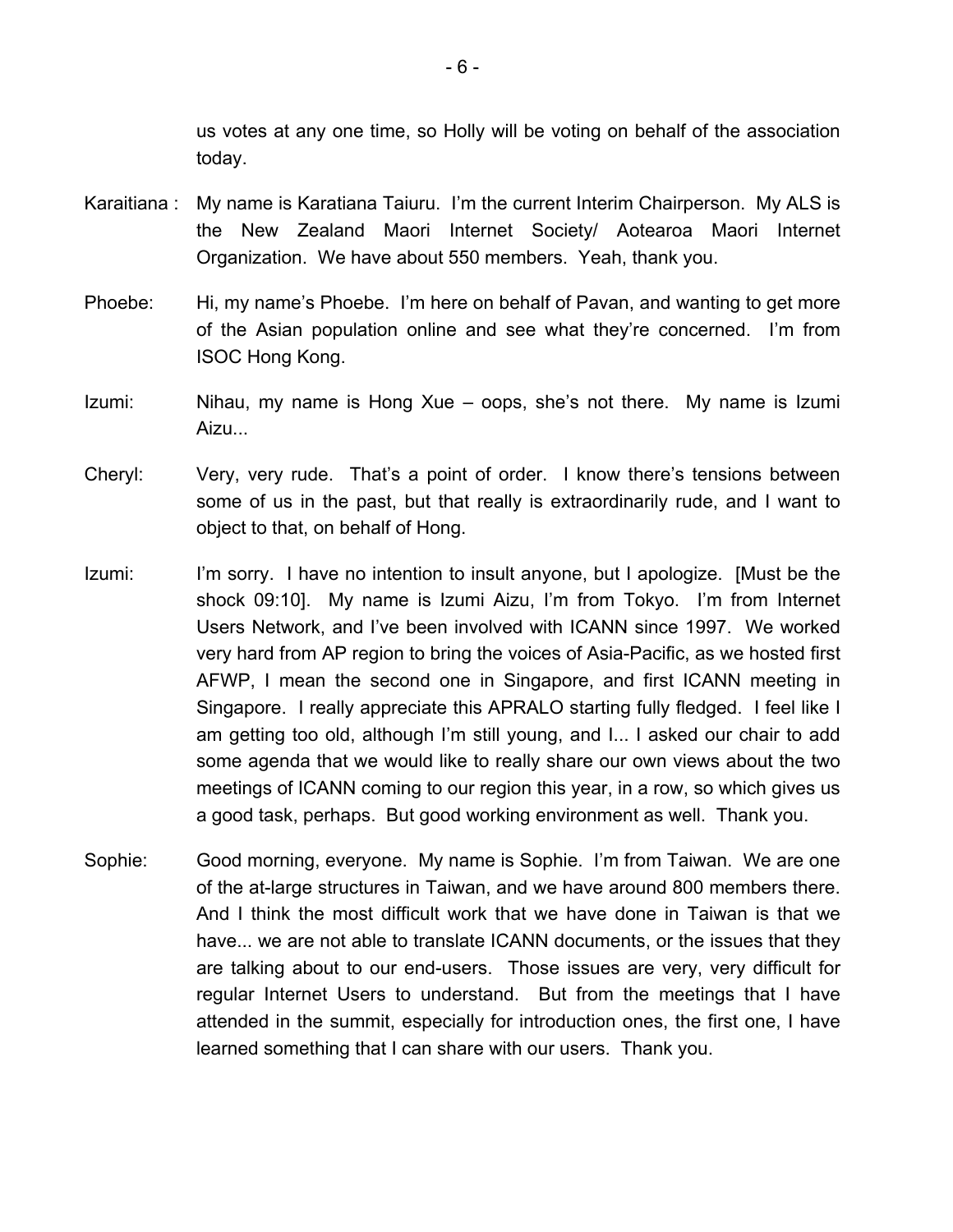- Nirmol: Hey, good morning, my name is Nirmol. I represent ISOC-wiki India. Our organization was enrolled in 2004. We have approximately more than 200 users. Our governing body constitutes about 8 members who represent different industries, so that takes care of the recommendation being forwarded by the users to the Board, and then forwarded to the ALAC. Thank you.
- Chung: My name is Dr. Chung Laung Liu from ISOC Taiwan. For the last two years, we received research grants from ISOC international, and we are very anxious to look for research partners to expand these two projects beyond what we have done in Taiwan. The first project is on a wiki history of network development in Taiwan, the second project is on IPV6, and as I said, I would be delighted to talk to you here, or receive e-mails from you.

For example, the wiki project on network development history would be something natural for every place, and if we can somehow work on our own and link them together, that would be something quite interesting and useful. Thank you.

- Karaitiana: Great, thank you everybody. Has everybody made themselves familiar with their operating principles of APRALO? It's one of the handouts. If I just give you a minute or two just to quickly look at section 5.2, 6.4.
- Chung?: Now that everybody is reading, my I reveal my ignorance by asking some general questions? First of all, is ALAC a recognized advisory committee to ICANN?
- Cheryl: I'd be happy to respond to that, yes. In fact, ALAC, the 15 person committee elected by the RALOs and populated by the nominating committee of ICANN is a by-lawed entity, an advisory committee, exactly the same but with different powers – because the GAC has additional powers to the GAC.
- Chung?: Okay, so that's the reason I have my second question. So, if that is the case, is memorandum of understanding, could it be or should it be that APRALO have such an understanding with ALAC, instead of ICANN? What is the legal justification there?
- Cheryl: I won't speak on behalf of Mr. John Jeffries, the legal counsel for ICANN, because it would be impossible for me to do so. But I do know that they went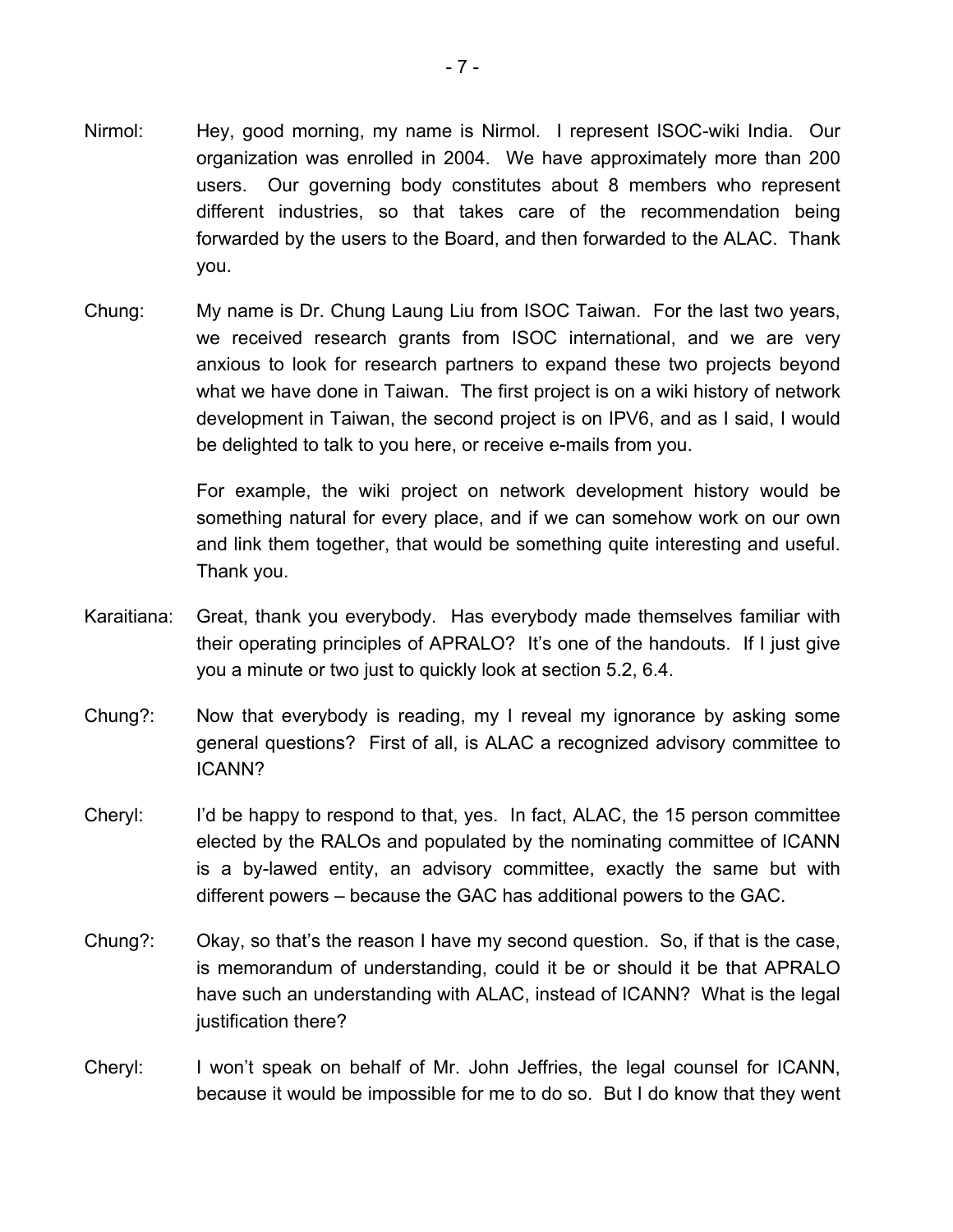through this very carefully. I'll take this on notice and ask that you have asked the question. But because the At-Large structures are accredited by ICANN through an ALAC vote, right? So your ALS is accredited by ICANN through its committees. The ALACs vote, and the RALOs are an accumulation of those certified At-Large structures. When we went through it the first time, it was the memorandum between the RALO and ICANN that was appropriate, but if you want me to have a small piece of briefing put together on that for you, I'd be delighted to do so.

- Chung?: Oh, thank you. I feel I am less ignorant by now.
- Izumi: And to add, that MOU between ICANN and APRALO is part of the ICANN bylaws, which almost mandates both parties agree to form ALAC, so if you read the memorandum of understanding, one of the functions of the RALO is to elect two representatives to ALAC, which is the formal advisory of the ICANN, or that... so we are part of, legally... so, not necessarily directly part of, but we are making the arrangement, in a formal manner. Okay?
- Cheryl: And just to follow on from Izumi, other important matters of course, it then comes to how the nominating committee is populated. There's sort of circles within circles, and it's very important that all the pieces are in the right lineup. But it just struck me then, how important your question was, that the APRALO, or any RALO's, memorandum of understanding with ICANN is a by-law matter, because I know in another RALO, not ours, I'm pleased to say, some of the individual members... they have individual members as well as structures. We only have structures in Asia-Pacific, but then we're just so much better in Asia-Pacific. I'm biased.

Um... one or two of the individual members had wanted to have on their agenda this morning the possibility of seceding from... seceding as a regional organization and becoming a constituency in the GNSO, and the response was from me as Chair is, "Feel free to take your individual voices and make a constituency, but that particular RALO stays as that particular RALO. We just put new people in the chairs, because it's an actual entity." But yeah, we need to realize that these things are set like this for those very reasons.

Holly: Just a question, but how is Asia-Pacific defined? Is it defined in the documents? Because I know there's some discussion going on about the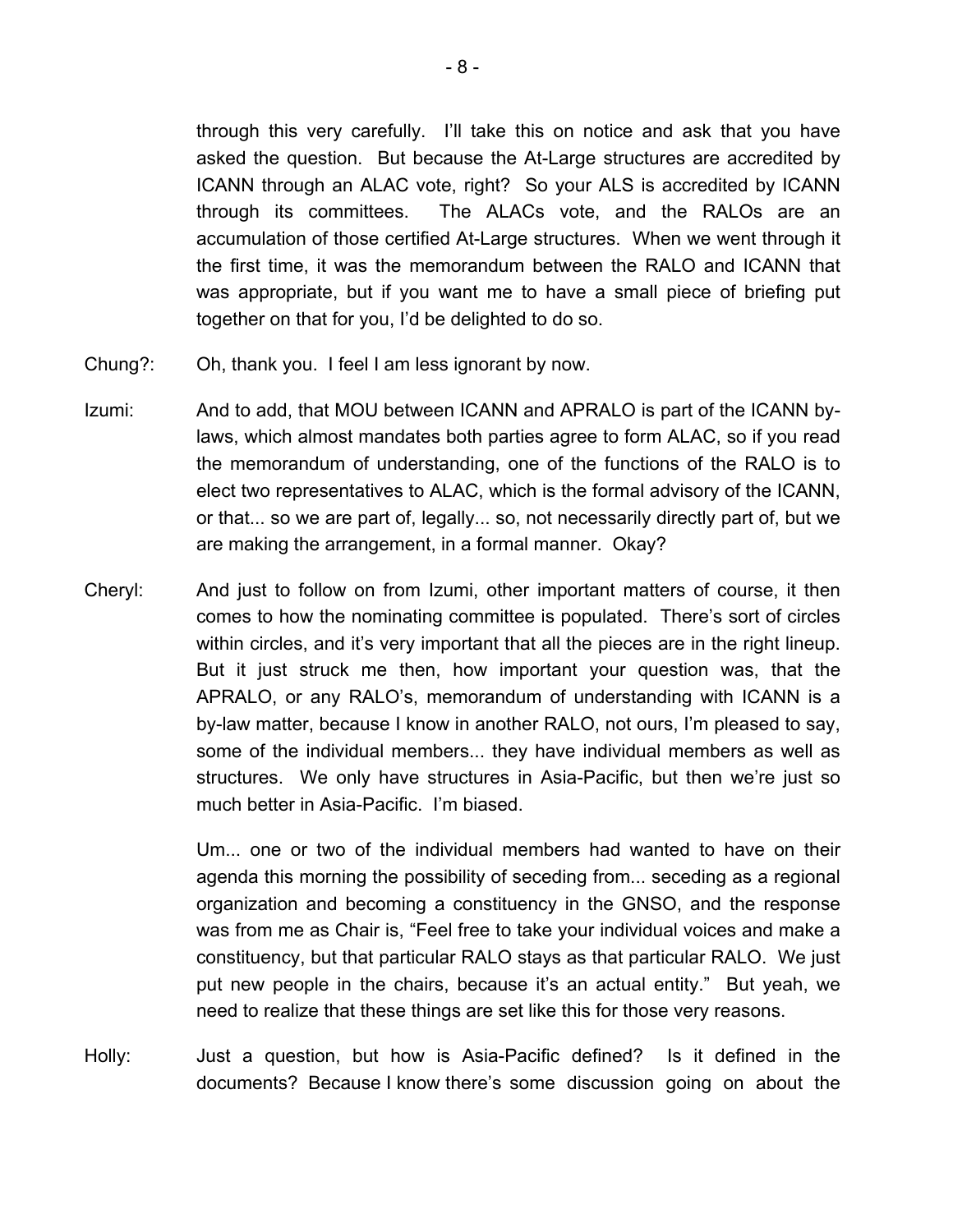sort of regions. We happen to be, I think, the largest, but where does Asia begin and end, legally?

Cheryl: Well, thank you. It's not going to bite you – they've put cardboard under it. Perfect segue to something that I wanted to raise in Any Other Business, so I'll raise it now. The ICANN geographical regions have a particular sort of alignment and structure. They are a slight variation on a couple of them that are used in the United Nations process. So for... and I wish I had my slides from yesterday's geographic workgroup meeting, because I could... and I'll be happy, actually, I'll get them as a hard copy and we'll put them in these meeting notes. Because, in fact, it's the way the ccNSO is structured, okay? Is that they needed regionalization, so that the country codes could be organized, all right? However, there's a lot of follow-on from how ICANN regions work, okay? And one of the things that struck the ccNSO was that you had some island states which are in one place, but they belong to Europe, so it was very bizarre. Language is different, and everything else.

> For Asia-Pacific, we run from the Antipodes up through to the most western part of the Arab states. We are numerically the largest number of countries. From memory, please correct me if I'm wrong, but it's either 73 or 78. We have all the centre of Asia, which of course we need a whole lot... So, from an APRALO perspective, we've got a huge number of ALSs to get on board, and we are currently, as ICANN, the ALAC is part of a geographic regional review, because we are currently reviewing the regions.

> And this is so important that each and every one of you, and I'm going to look particularly to my sub-continental and my Arab friends here, so important that your membership gives me feedback to take back to that group, because I don't know whether you want to have Central Asia, Oceania, and other parts of Asia sectored out. But if you don't tell us, then we can't bring that into the mix. It's also important when we bring out our first discussion document, that your membership looks at that in a timely manner, and says, "We hate it, we like it, or we want it done this way." And we bring it back into the process.

> And it's hugely important, Liz, as you well know from the Pacific Islands point of view, the two representatives that we have, which is... If you've got 32 countries... how many countries do you actually have within...?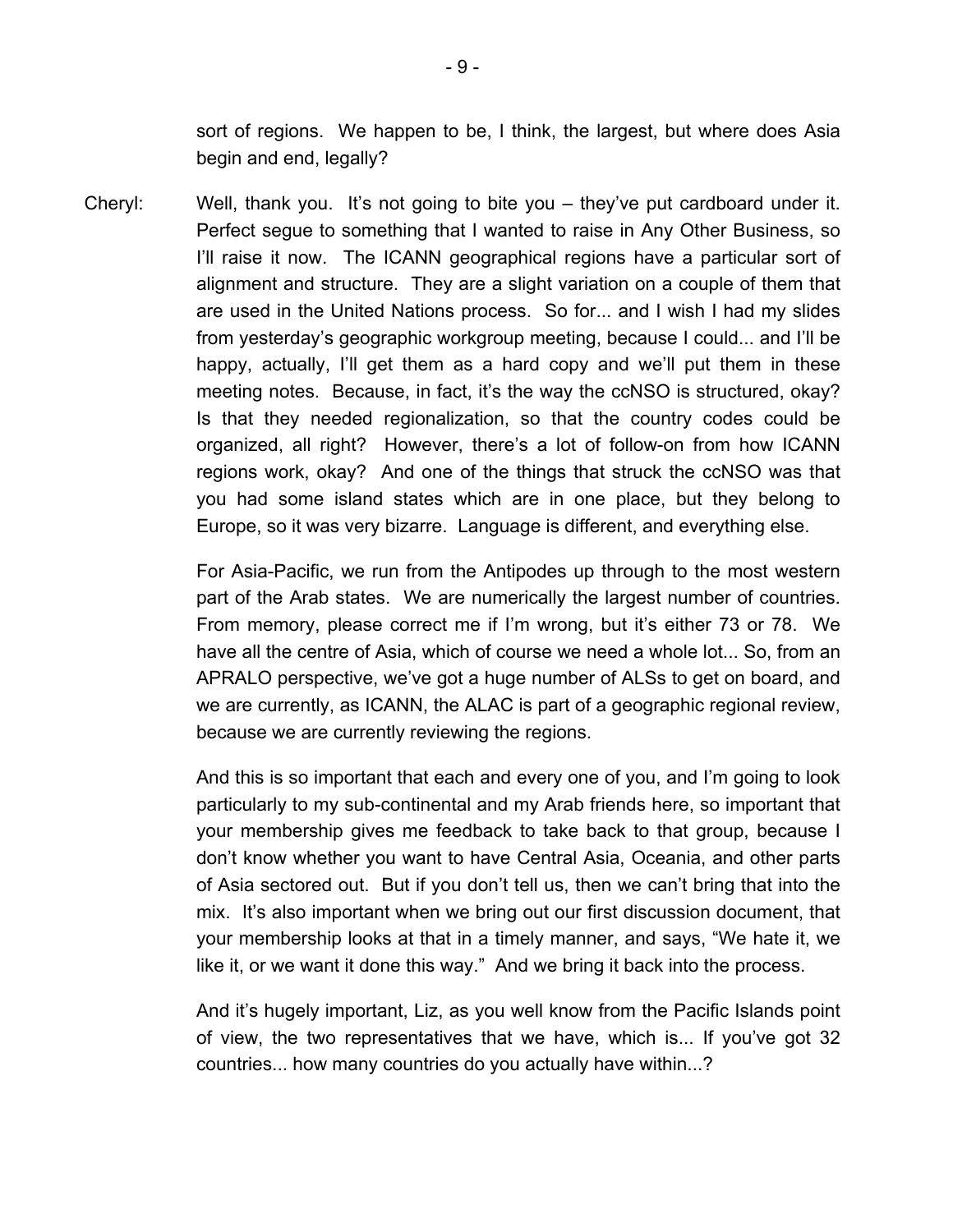Male: [inaudible 20:35]

Cheryl: 22, 22 countries. I'll repeat it for the record – 22 countries in one chapter structure, which is quite amazing. So it's currently under review. There is argument for or against moving them, and what the working group is considering right now is should we not have different purposes for geographic regions. So we have a, perhaps, for voting purpose regional arrangement, and then sub-sections under that which are more fit for purpose, and where we can work with perhaps language groups or cultural groups or whatever. But there is no international best practice of dividing up the world, because we've looked, and we literally can't find one.

> So thank you for the segue. We are all the way from about as far west as you care to go, and I'll get you the maps. I'll hopefully get them to you sometime today, I'll try even for this morning. But all the big blue bits are us.

- Karaitiana: We've just got a small...?
- Phoebe?: Excuse me? I'm sorry, this is the first time I attend this general meeting. I was wondering the reason why we were going to talk about the change of APRALO articles. Why change it, why not stick to the original one?
- Karaitiana: Over the past... maybe since the Bali meeting, when APRALO signed their MOU in Bali, we've had a number of problems with the participation. We've tried various, different avenues to increase participation. We tried changing the format of the meetings. We've tried direct messaging people, so this is kind of our last resort, to try and get more participation, and to allow decision making to occur. At... as the absolute last solution that we have to do. We didn't want to change the quorum, but this is where we're at now. We spent a number of months not being able to make a decision based on not enough people to form a quorum, and we also need the ability for people to hand in a proxy. For example, if Pavan can't make a meeting, he can give Sophie a proxy. Yeah, so this is all designed to increase our participation.
- Phoebe?: I was wondering if other RALOs are doing similar things to change their articles? Should all of us have the same articles?
- Karaitiana: Um, each RALO, as I understand it, acts separately from each other and create their own by-laws. I do know that the issues that we have are common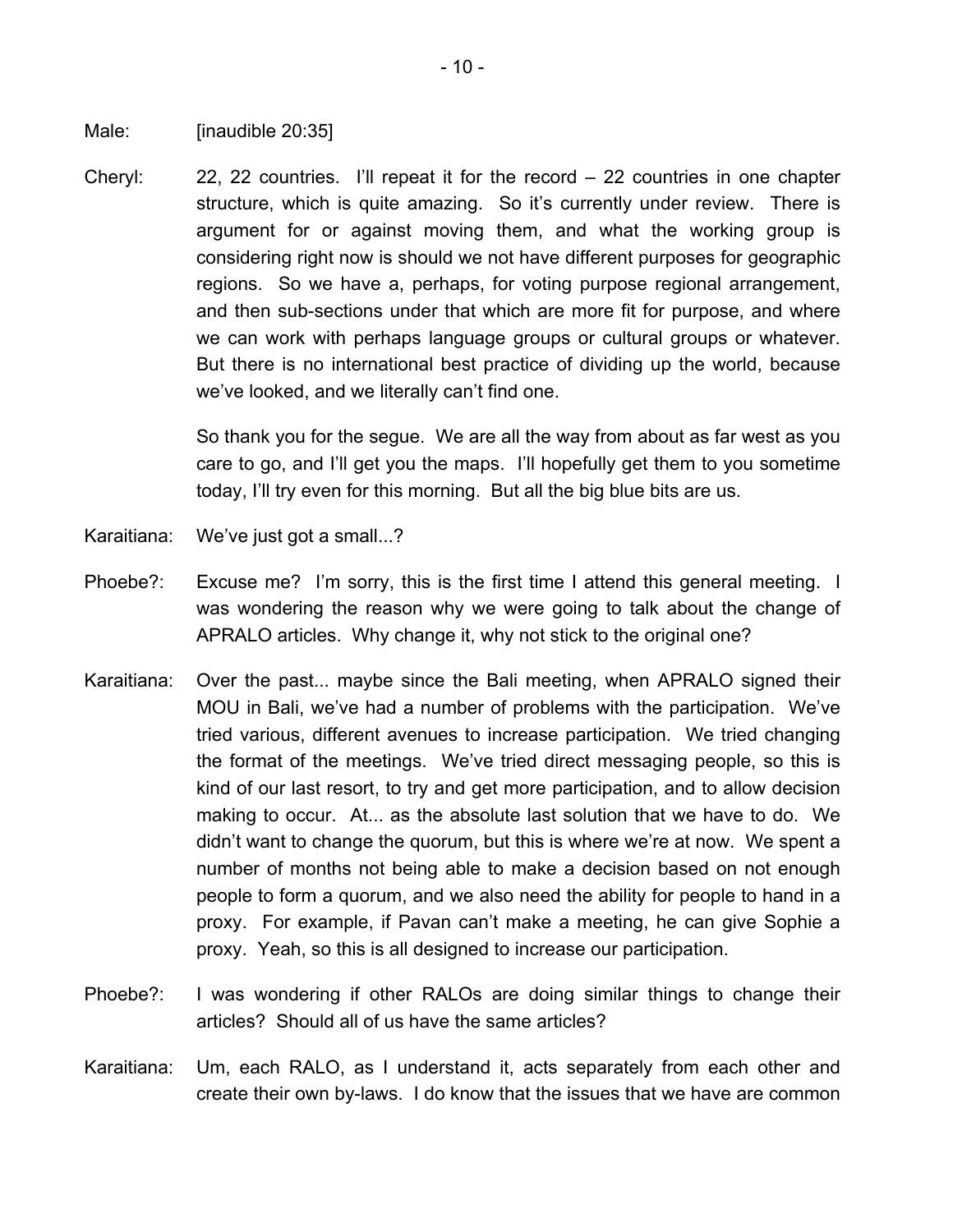amongst all RALOs. I haven't had a chance to talk to the other chairs to see if they're doing the same thing, but I believe that they may be introducing proxies.

So just on that brief background that I gave about participation issues, we'd like to introduce a new section to the by-laws or the articles, to introduce giving a proxy. Does anyone have any discussions about this before we take it to a vote? I'm interested in hearing both for or against, anything that you want to contribute.

First of all, we have to agree to the proxy voting, then we'll get to the template. So at the moment there is no mention of proxy voting in the articles, so this will be a new section that we add.

- Holly: Is there any sort of guidelines on pro- [cuts out 25:43] for votes, for issues that really are important and need a vote? Otherwise, do you really need a proxy? I mean, is it worthwhile thinking through those occasions when you actually need a proxy?
- Karaitiana: One of the suggestions was that we use a proxy for our monthly meetings. Considering the time zone differences, it's going to be quite easy to just give someone a proxy, which will help us get a quorum and make decisions a lot quicker. So, on that, I guess we can use proxies for everything, is the general thought.
- Izumi: Is there any draft to refer to, or just general idea of adding proxy? There's nothing prepared as a text?
- Karaitiana: At the moment, it's the general idea to include a proxy. A number of months ago, a template was sent around the APRALO list for consideration, and we were just... hopefully we're going to have a copy of that soon for the...
- Cheryl: It is literally on its way, Matthias is tracking it down. It's a matter of me standing... sorry. It was a matter of me standing in the middle of the room, going, "Now, we sent that about October  $10<sup>th</sup>$ , so if you look in the [mile] archives," so they're following my verbals, and we should have it shortly.

Karaitiana: Excellent.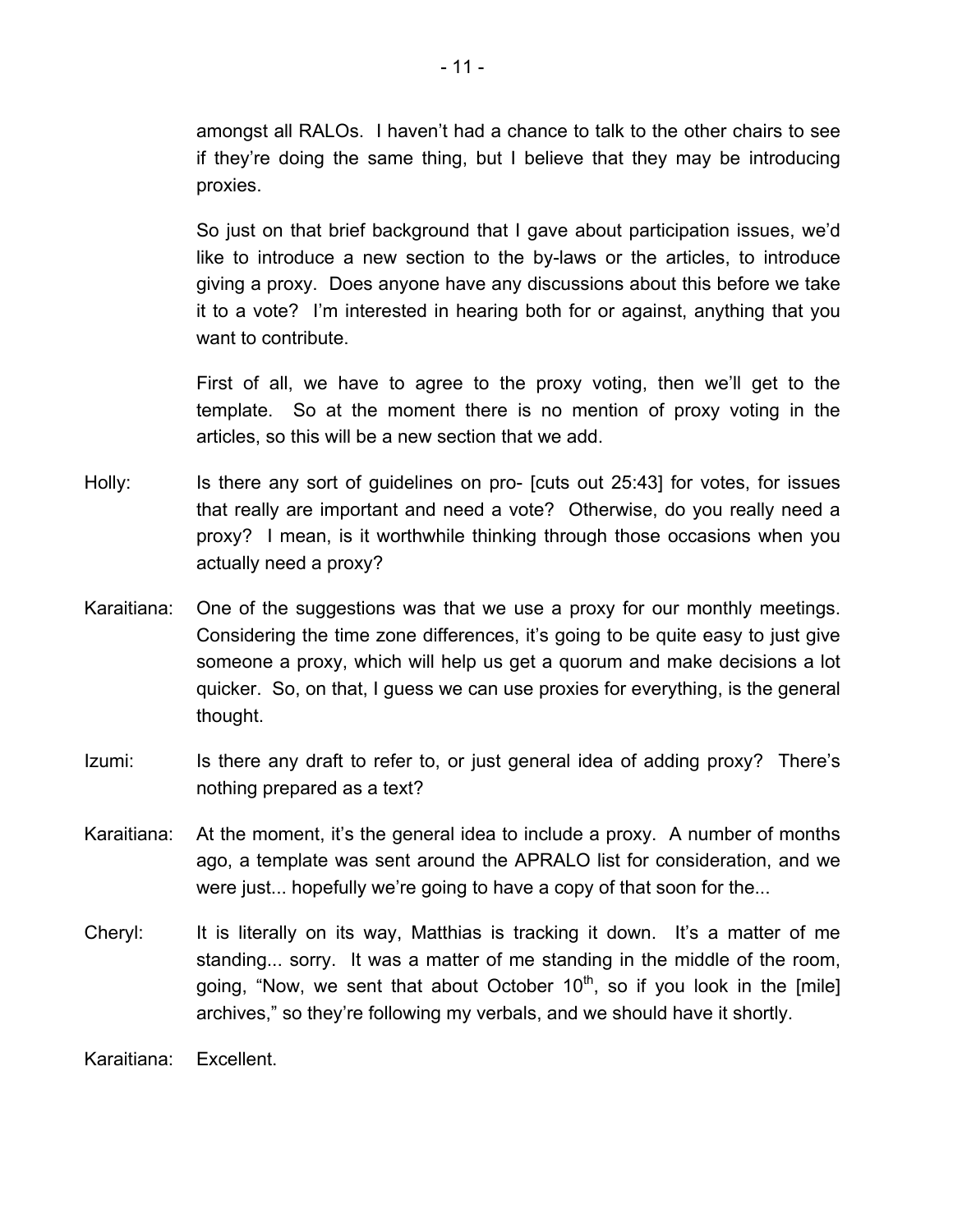- Izumi: So that covers all the proposed changes, not only proxy, I understand, right? So then it might be wiser to wait until it comes in, or should we discuss without? Because for me it's rather easier to see the text and then discuss.
- Cheryl: That said, this really should be a ratification of the poll. All these documents were linked to the poll that went out in October, which is where I'm telling them to look for them, and I believe, Izumi, you voted on them at that point in time. So really, this exercise is a formal ratification into our paperwork of something that has already been voted on.
- Izumi: I understand myself was, but there are certain people who were not there, or first time here, so it must be not too easy to understand what's going on, you know? So to help, please.
- Karaitiana: Well, perhaps we'll just move on from that item until that template gets here, and hopefully that template will refresh people's memories on how they voted.
- Cheryl: I can tell you how they voted they voted in the affirmative, 100 percent.
- Karaitiana: Okay, so I guess the next big issue that we have is changing our quorum from seven... it should actually say seven to five, I think, or one-third. Um... again, the same reason as with... we had a number of problems trying to reach quorum at our meetings, and there've been a number of months that we've had no way to make any decisions. So again, this has been discussed during a lot of our meetings during the year. Does anyone have anything they'd like to raise on this issue before we take it to a vote?
- Siva: Yeah, I hope we have the quorum to vote on the quorum issue. [laughter]
- Karaitiana: Yes, we certainly do, Siva.

Sorry?

- Holly: Well, I think the question, and it's mine as well, is if you have a total number of members, what percentage does the change...? In other words, if we're going from seven, which is the number I read, to five, what kind of percentage drop is that? So, what does five out of how many numbers?
- Siva?: Oh, what are our total numbers, first?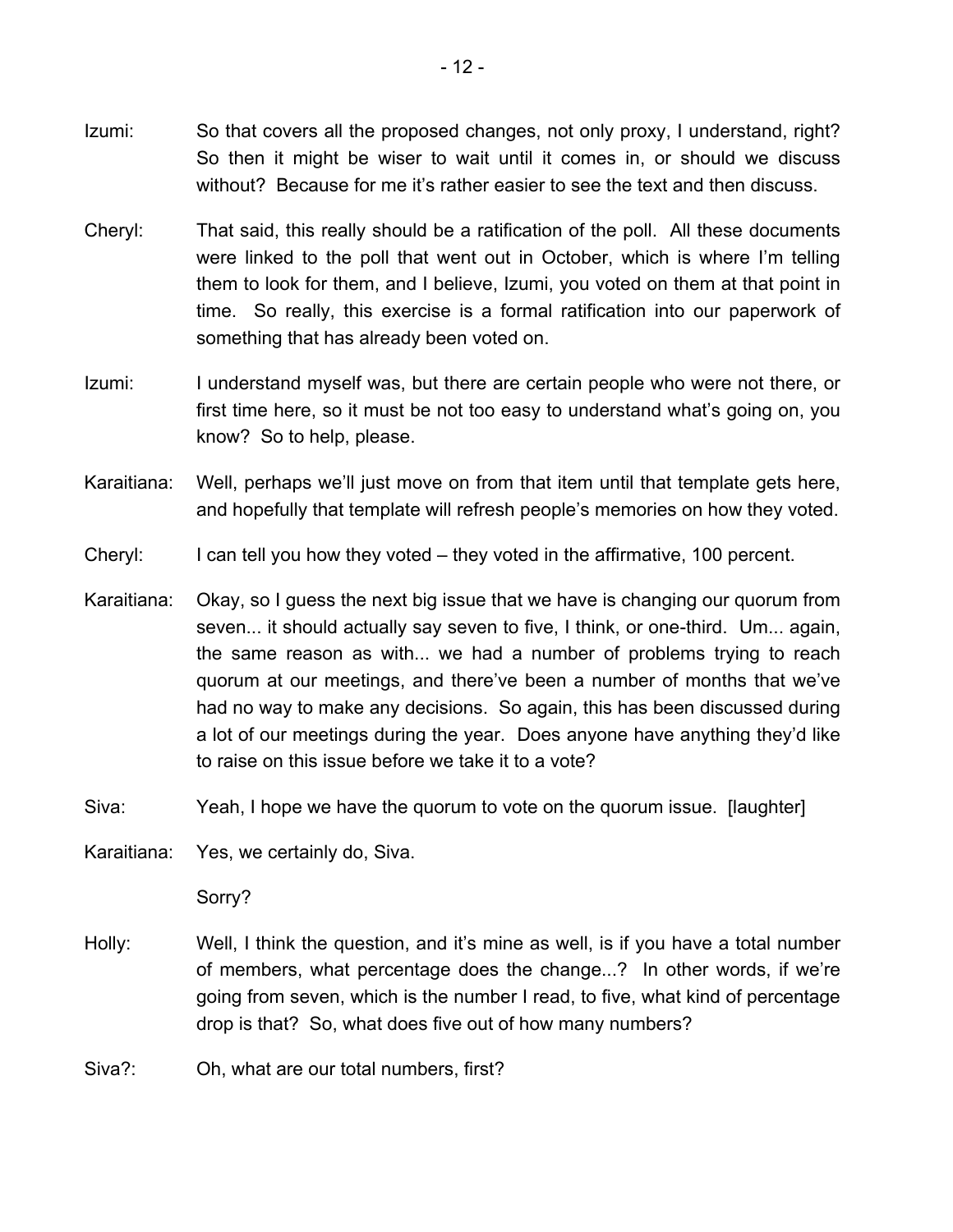Cheryl: Total numbers? You tell them to him.

Karaitiana: Okay. Total numbers. We've got what, fifteen, sixteen ALS?

Male: Fifteen.

Karaitiana: Sixteen, that's correct. In terms of being active ALS, the number is more like maybe 11 or 10 or 9, to be fair.

Siva: At present?

Cheryl: At present.

Siva?: So, out of 16, we are really talking one-third.

- Cheryl: Well, please, if I may, the particular by-law that we're referring to is at 6.4 under meetings, point four of your operating principles. And 6.4 reads as follows: "A quorum at any annual general meeting or meeting," and it's the "or meeting" that we had a problem with, "Should be one-third of the members, or seven members, whichever shall be greater." The proposal is to remain it at one-third of the members or five members, whichever shall be greater.
- Izumi: So it's from seven, we are making it five?
- Cheryl: And that really... we've never had a problem with an AGM, it's the monthly tele-confs we often get six, you know, and it's...

Izumi: I see.

- Holly: I have a question. When it says, "Or greater," that's not going to help. So you're still stuck with a third, you're still stuck with eight. Or you may... you're still stuck with more, so I think you should look at both.
- Cheryl: [off mic 31:26] Make a proposal.

Karaitiana: Yeah, my thought was that we could remove the one-third, and just... yeah.

- Holly: I would do that, because right now, you're stuck with a larger number, so the change has made no difference.
- Siva?: No, but I think that we should retain the one-third. That is the principle, normally.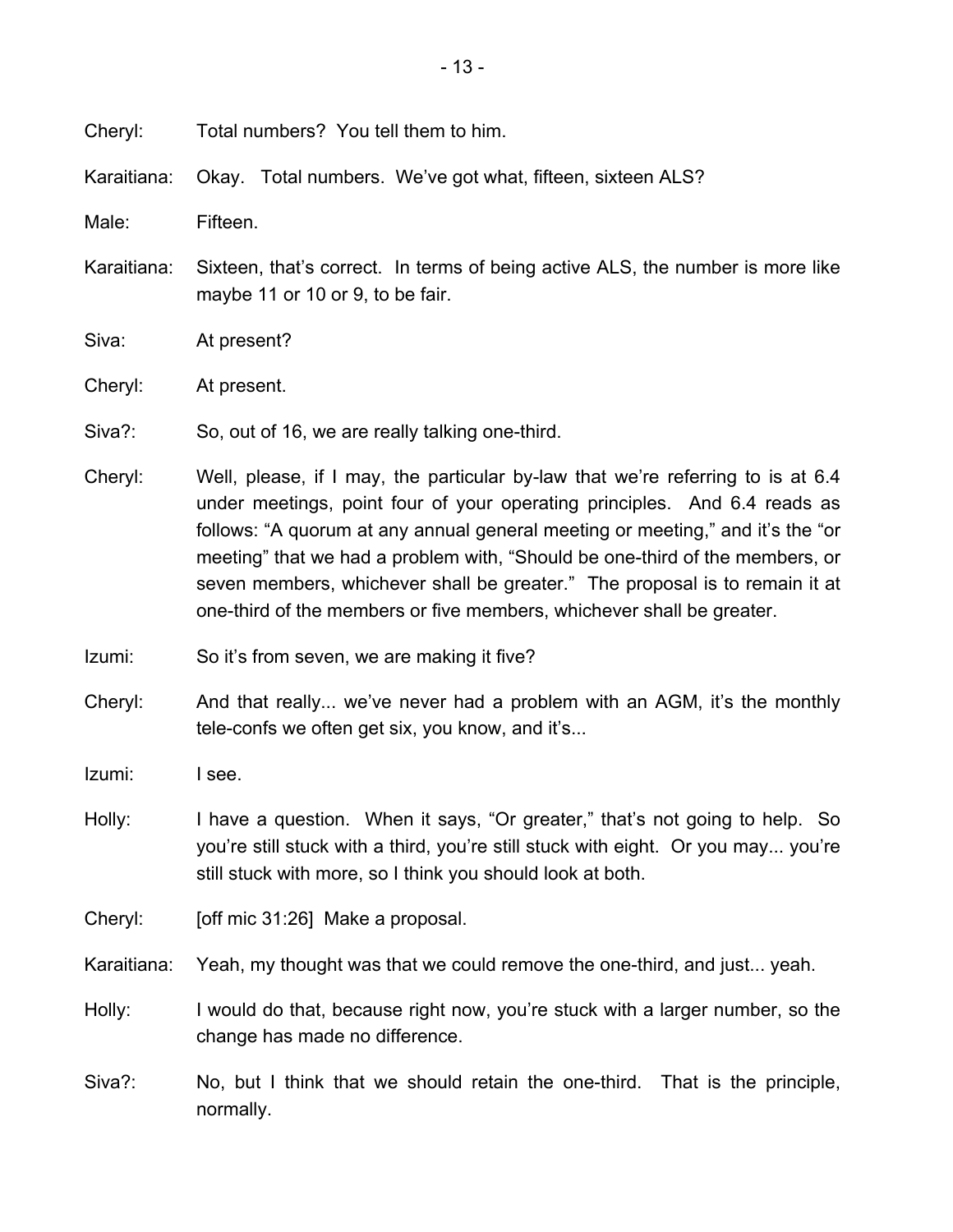Cheryl: Well, then we need another fraction.

- Siva?: Numbers then become a bit arbitrary, when we say that... one-third, we are trying to manage that one-third is only numbers.
- Cheryl: Well, perhaps we need to look at another fraction as opposed to one-third that equals five?
- Siva?: Maybe... you are telling 16, so it should be what you call it, strictly speaking, so a fraction can be six.
- Izumi: Yeah, I have a similar question so, when we increase numbers, how do we really do? And by five, then it says greater than... automatically, five doesn't make sense to me, so why? What's the solution?
- Siva?: You are telling increase in number, of the total numbers. Then if it be onethird, then it comes to the next [inaudible 32:35] in the meeting, that's all. It'll go this one year.
- Izumi: So it means just one-third will help solve the situation, or not?
- Siva?: Well, maybe we can change it to one-fourth, under the circumstances?
- Male: No, no, no, one-third is...
- Vivek?: We can keep it one-third and five, and rather than saying whichever is greater, we can say whichever is lesser. That's usually the quorum requirement. You don't put the higher value as the quorum, you always put the lower value as the quorum.
- Holly: That makes sense, because in fact the problem with 16 and one-third is you have a fraction of a person voting. Whereas if you've got 5, it's probably closest to one-third, with 16. So 5 makes sense, because it represents as close as you can get, in real people.
- Vivek?: No, this principle of the greater is always used, because you're talking onethird as a reasonable number. Otherwise, that is the whole issue.

So then you could put also and say whichever is lesser.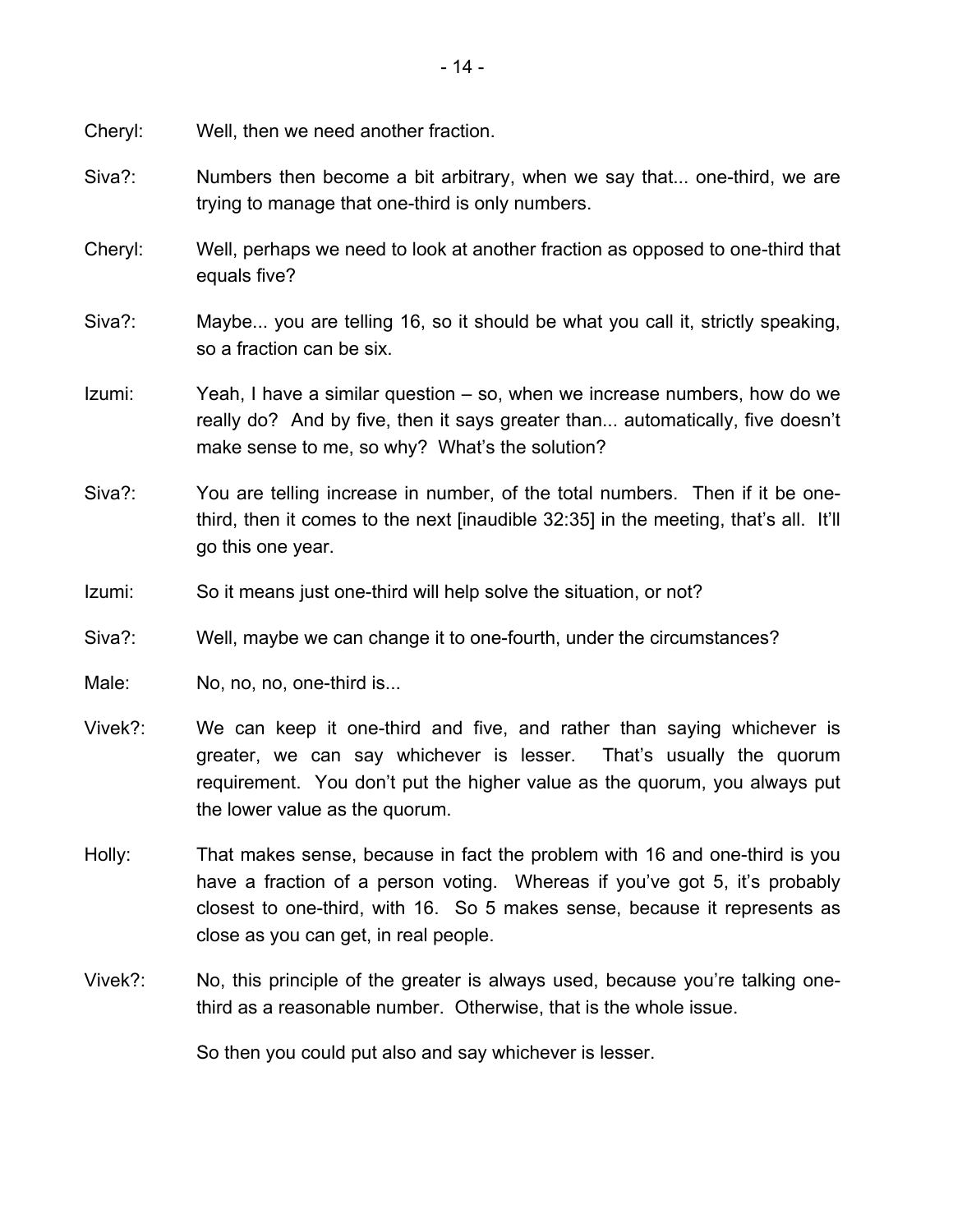- Les: I just want to draw the meeting's attention to another ALS, the Arab Regional ISBs and DSBs association, which currently is under... being... their status is under step three, ALAC conducting due diligence. Now, it may be possible that we then have 17 members within two or three months, so those people that are playing with numbers...
- Cheryl: Just stick to a percentage decision.
- Les: Yes.
- Cheryl: A percentage.
- Les : Yeah, Nirmol was saying.
- Nirmol: Yeah, answering to what Vivek just said, quorum is basically the requirement of the minimum number of people to be present, so if you make it the higher of, it usually becomes difficult and since it is an ever-increasing... it is a dynamic process of new ALSs joining the organization, it probably might become difficult tomorrow to judge whether the quorum is there or not. So if we have five, we always know that we are meeting the quorum.
- Vivek: See, the idea of quorum, what it is, that is the whole principle it's not just numbers, what we... The idea of the quorum is that there has been some reasonable discussion. Tomorrow people don`t say that, you know, "I didn't attend, but this is passable." So the question of... we need to justify for people not attending, also, that there is a minimum quorum, and so the principle of one-third, you know, is something. That's what I said, if you make it at six, even if you add two ALS in the next one year or two years, still it'll be one third. The basic idea of one-third is that there is a basic reasonableness among the members deciding. Tomorrow, people don't say that these five people, and they finished it off. You get my point. So this one-third business, roughly, is... that's my opinion.
- Male: I agree with...

Karaitiana: I'm sorry, Holly was next. Then Les, Nirmol. I mean Izumi, sorry.

Holly: I'd actually support that concept. Leave it at one-third in the present situation of 16 members. That means the number has to be 6, because 5 is under a third. But it means that as we gain new members, we don't have to keep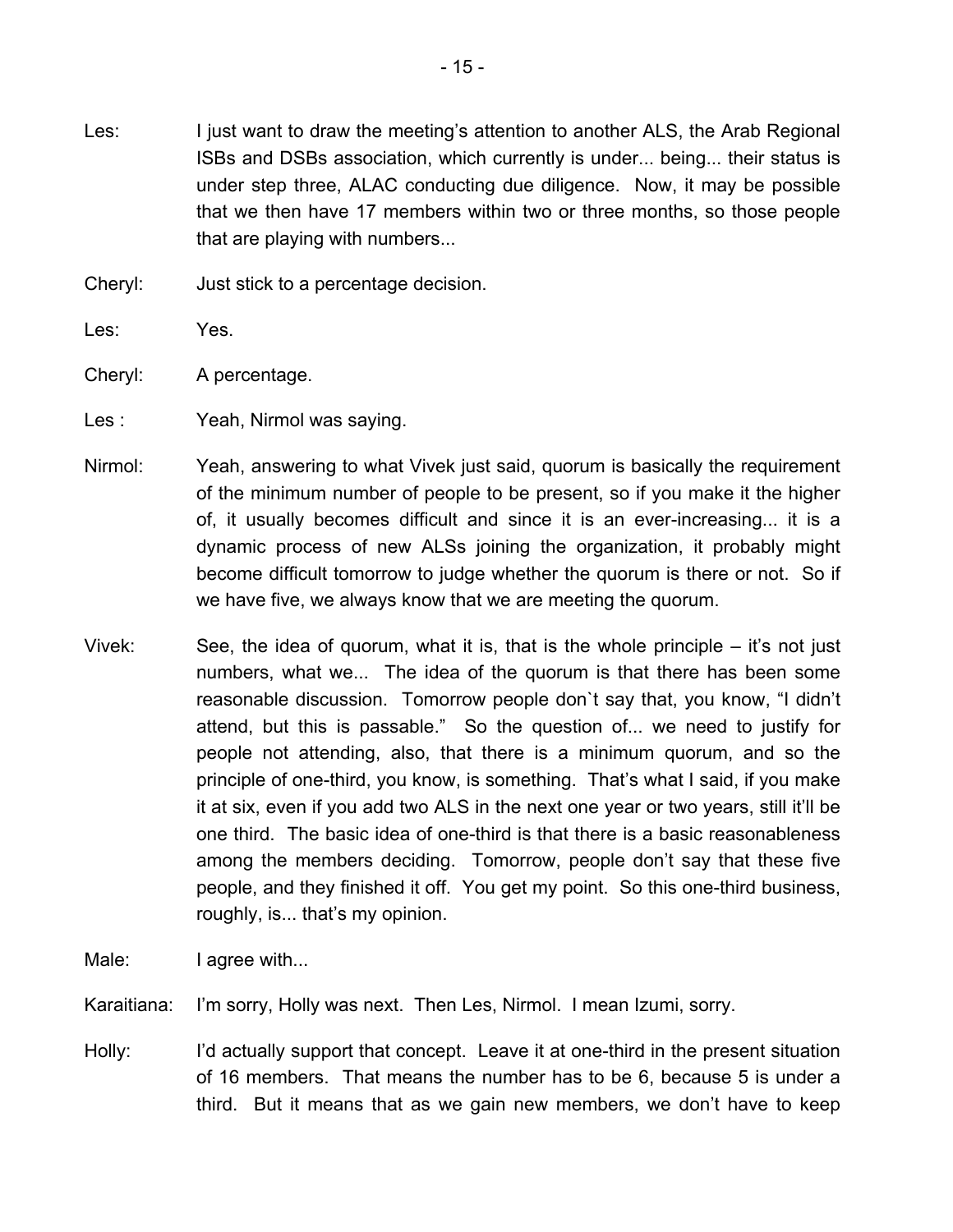changing the number. What we can do is live with a third, and then we just count how many members we have, divide by three, and see if we've got the right number of bodies.

Izumi: My question is, doesn't proxy add the quorum thing?

Cheryl: Yeah.

- Izumi: And then sticking with one third, without having five or six discussions may still be feasible, perhaps, once we add proxy. Proxy is not necessarily only voting, but all the meeting business be counted, right? Proxy be counted as fulfilling the quorum.
- Holly: A proxy just means that many people are present, and normally, in a proxy form, if there are matters to be voted upon, they are spelled out in advance and with a standard proxy form, you then reply directly as to how you would vote on the particular matters. But, for attendance matters, if someone has put in a proxy, then they are considered as present.
- Karaitiana: And Nirmol?
- Nirmol: Yeah, answering to what Vivek said, I think there's some confusion with respect to the quorum and with respect to the passing of a resolution. People choose not to be present at a meeting, so they are responsible for whatever happens and everything if by voluntary act. And it should not be said that if, say, x number of people are not there, an important resolution cannot be put off because a meeting cannot be carried for absence of quorum. So quorum is basically for the meeting to be held, and not for the resolution to be passed. So hence, it should be as little as possible, I guess.
- Vivek: I would like to react. See, the point is, when you mean quorum, what do you mean by that? There has to be some principle behind that. We cannot... and still people are not meeting, we are passing. See, I am telling you, you will be later accused. That is the whole issue. See, the point is, when we accept a quorum, we are really talking one-third as a reasonable quorum. So if people cannot come in, then there's a proxy, all that. But if there is a resolution or meeting, even something is discussed, people may have the same objection to that. The minimum quorum for a meeting is very important even for a meeting, not necessarily that an important resolution is discussed.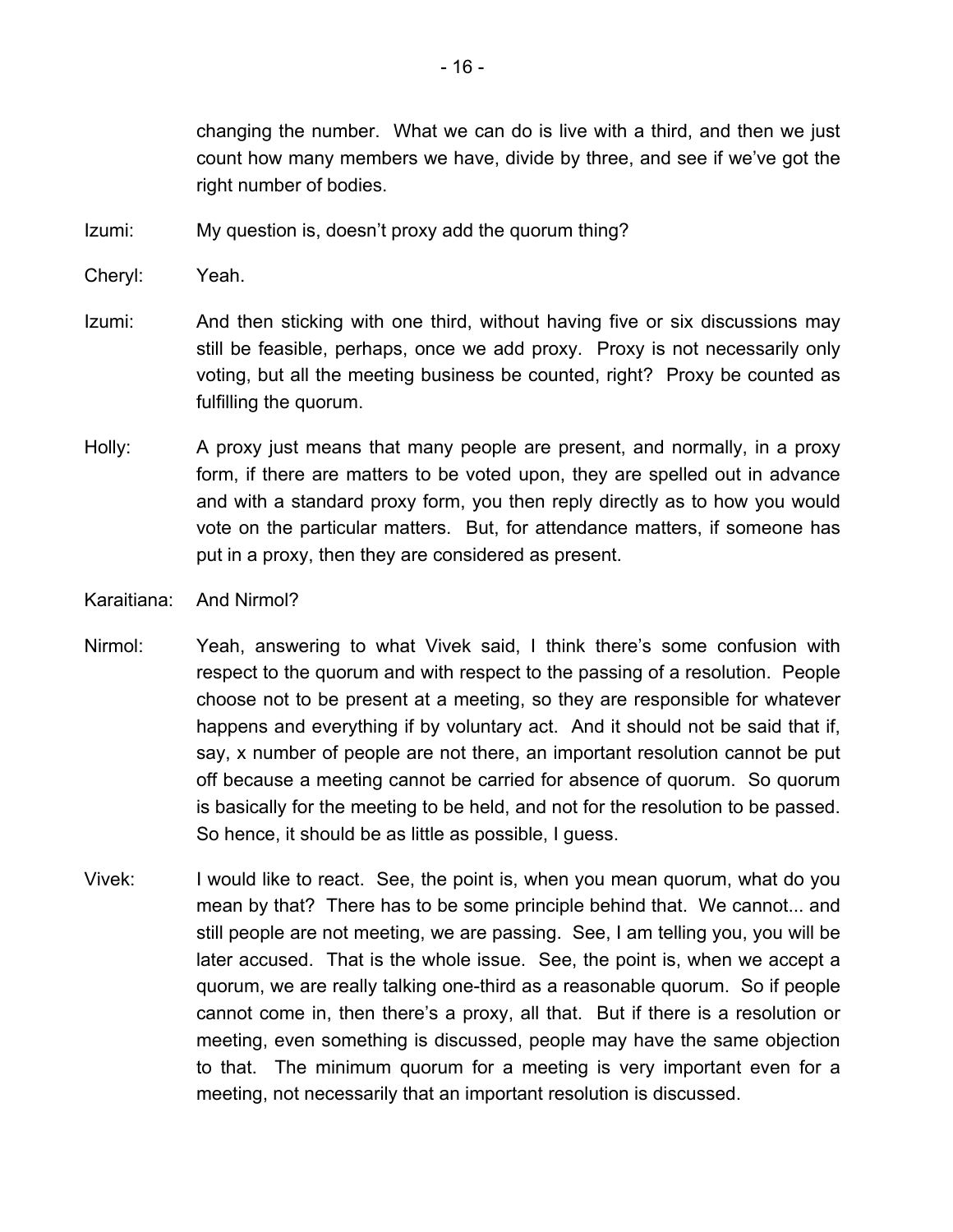- Nirmol: So, but, it's a primary condition of conducting a meeting. If the quorum is not present, the meeting cannot be conducted.
- Vivek: Would you accept that two people sit and they attended the conference, still the meeting [inaudible 38:20]?
- Nirmol: So it is, it is, under that, you are well aware in the [Indian Act], even that the members are either a lack of shareholders, two shareholders constitute a valid quorum. It's...
- Vivek: What I believe here, we are having a different principle of at-large participation.
- Female: Yeah, I...
- Karaitiana: Siva, thanks.
- Siva: I think we have to take realities into consideration. The background is that we are a voluntary organization, and it is not unusual to find a chapter with 800 members to have 50 people active on the mailing list, and 10 people actually attending the meeting. Or it's not unusual to find an ALS structure with 100 members with only 10 people volunteering to attend the meetings. So how do we handle that situation? So if we have a high quorum, if we have a quorum by the standard of regular, full-time structures, then it's going to be impractical to have meetings. So it's better that we either keep five or one-third, whichever is lower.
- Nirmol?: I agree with that, but I guess, Siva, one ALS represents one member. Even if there are 10 members attending the meeting, it would be only counted as one.
- Siva: I just gave it as an example of the situation, so when that situation translates here, if we have a regional meeting, we have 15 ALSs. And by the same proportion, typically, we have 3 people or 4 people or 5 people having the time and the inclination to attend the meeting, and so if we have a high quorum, then it's going to be impossible for us to have meetings, as many meetings, And then, if you don't have meetings, the issues don't get discussed, and then again, we get criticized for not discussing issues and not voting upon it, and so that's an endless cycle. And so we keep a low quorum.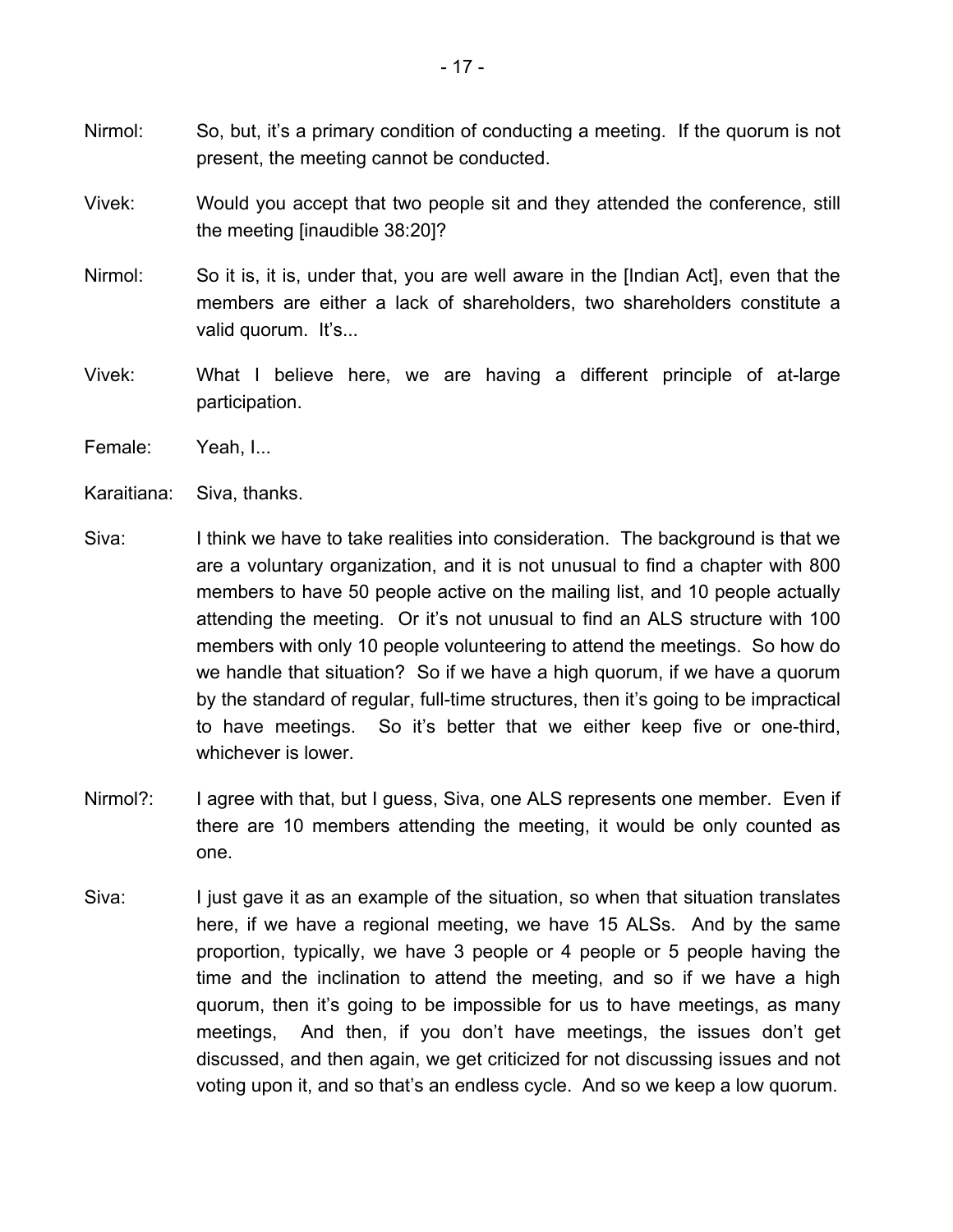Karaitiana: Holly.

- Holly: I still think a third is not unreasonable, because, reflecting what's been said earlier, if you're talking about can you actually establish that there has been reasonable participation by all chapters in the decision. If you have a third, it means actually people are participating, they've taken the time to participate. Now, at the moment, with the number of members we have, it will... the practical effect will be we will move the number from 7 down to 6. If we have more chapters joining, then in fact it will mean the actual number moves, but the percentage doesn't. But if we have a low quorum, it will mean a number of matters can be decided by a very few organizations, and I'm not sure that's the right message to send.
- Siva: Yeah, that's what I'm stressing on, what do you call it? This reality stuff is very difficult, you know? This becomes... then there'll be a certain level of arbitrary decision making. When we say one-third, we are... we know that we are practically 15, 16 now, and another 1 or 2 comes in, so 18. One-third really means... or if you have a low quorum, you are encouraging nonparticipation. Rather, ensure participation. That any member has to participate minimum. Otherwise, there is no purpose to be recognized and to be part of this. So ensure compliance, but keep it one-third, which is quite reasonable, that's a kind of normal practice. By putting in numbers, we run into this danger. You say 5, then I suggest 3, then somebody can suggest 2 – what are the rationale in that? There's no rationale, and even a person, a single person, can say that I attended, nobody attended, so we are passing. So the whole thing what we are doing is... the whole ICANN exercise is a new type of governance where we are trying to see the maximum participation. So one-third, I felt, I think, is... as I said, the number 5 is a fraction, so you can keep it 6, even if you add 2 more ALS joining in a year or two, and then you can have... always have a review of the whole thing you want to do. But onethird makes... simply dropping the number, one-third makes sense, in my opinion, because out of our enthusiasm to get things done, tomorrow it's a double SD. It will also start when you are sitting in the chair. So that... we [inaudible 42:40] to the foresight late.

Karaitiana: Thank you. Now Holly, then Izumi.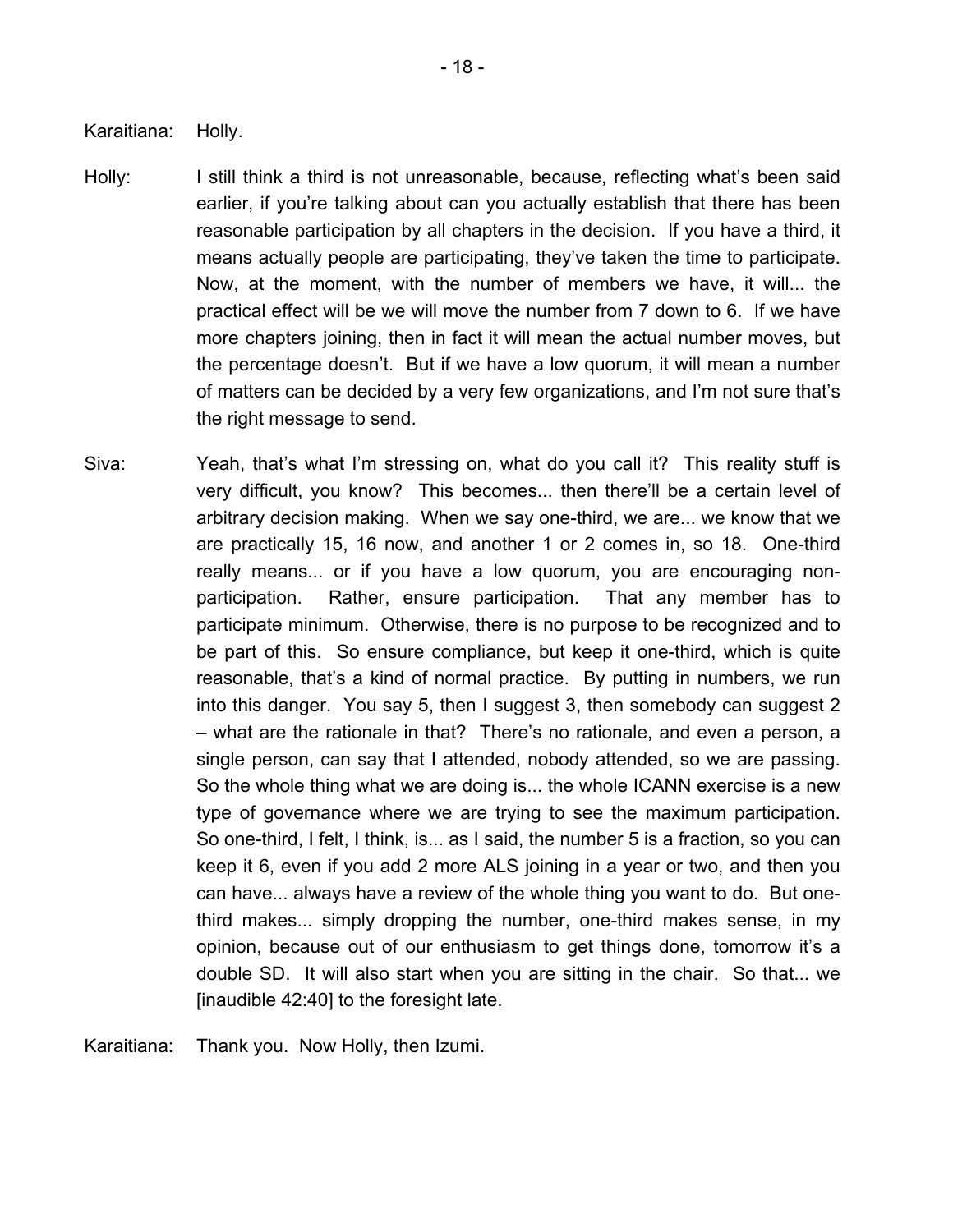- Holly: It's already on. I would add an additional point as to why one-third is not inappropriate. If... particularly if we pass the possibility of proxies, that is, people can by proxy be present, it eases the difficulty of getting the numbers. It means somebody has at least taken the trouble to say, "This person can vote on my behalf," or, the way proxies also vote, "I put in something saying that the chair can vote on my behalf, but I have particular opinions on x issue or x issues, I want my vote to be cast this way." And it means there has been some kind of active consideration by a particular chapter to say, "Yes, I've taken the trouble to be... to register I want to be there, and to register the sort of issues I want discussed and voted on, and the way I want to do it.
- Izumi: I'm flexible, so I can be either only one-third or have numbers combined. The reason is, that I trust people who operate the meetings. When some kind of issue is very important to all members, I wouldn't see that they would go with just minimum quorum, and the very minimal threshold of decision. Rather, and some of the decisions are taken electronically, not the teleconference. Sometimes, of very sort of not too important things, but you need to really decide something to meet with the other rest of the ICANN activities. Then you can sort of give priority to the efficiency, rather than sort of the maximum amount of democracy. And as I haven't really been attending these monthly conferences, because it is taking place at two o'clock in the afternoon, which is, for us... it's very difficult to me to [be 44:53] at that moment. If it's evening, it's much easier.

But, however, so I'm... I feel like I have the duty to observe, if things are important for all of us, I will raise my hands or voice, and please put it to the electronic voting, or things like that. So, unlike some of you, I am not a lawyer, so I don't care too much about the minute interpretations of laws. Rather, we would like to have a common goal to achieve our business, and to come for the best arrangement possible. Thank you.

- Karaitiana: I'd just like to bring to everyone's attention that Edmund has also made a comment on the quorum discussion as well.
- Holly: Oh, wait a minute. I said it was!
- Male: It was, yeah. It was... it is not inappropriate, right?
- Karaitiana: Correct. And so... Vivek and Holly.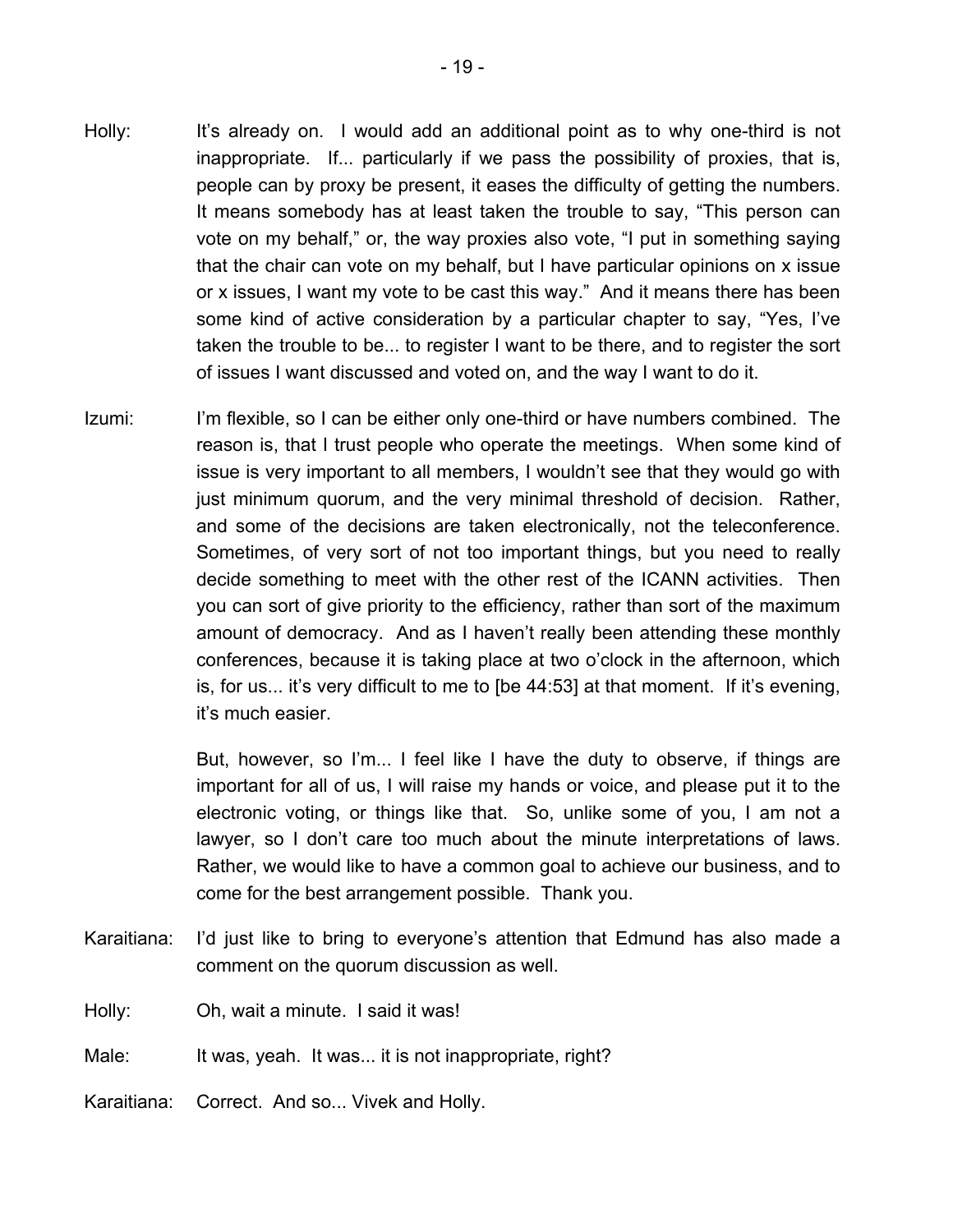- Vivek: Yes, as I said that it's a question of trust, what Izumi is talking, that all of us, or that, lawyers or non-lawyers, we all trust. But I do believe there are problems, that believe in a [inaudible 46:06].
- Holly: I think the first thing that I want to do is correct what's up there, and that is that I think one-third is appropriate, and that should be recorded. The next thing is, when we introduce proxies, what that does is mean we have to be very careful about the agendas. So if people cannot attend in person but nevertheless want to be heard, they will know that there are issues that are coming up that are of importance, and they will be able to vote on those matters through the chair, and through indicating how they want their vote to be registered.
- Karaitiana: Yup, Nirmol.
- Nirmol: I agree with Izumi on this, that whether quorum or no quorum, all important matters should be voted through electronic means, which we are practicing already. That scheme should not be changed. What I understand about teleconference is more of a discussion there are than resolutions being adopted, because we discuss and we resolve to have a voting in the teleconferences, and the voting is actually electronic. So if that has been taken care of all important matters, which is a concern of Vivek, will not go pass by just because, you know, a lower quorum was present, a lower number of people. But it will be a difficulty because we are... we are in different time zones, it could be a difficulty for many people to actually join in. And, you know, we have a different holidays and we have different working times, so it is not always possible for you to join. And the same difficulty lies with the proxy, because it would be from the same jurisdiction. So I agree with Izumi on this.
- Vivek: Shall I comment one thing?
- Karaitiana: Sure, Vivek, and then Hong. And then after Hong I think we'll wrap up and go to a vote.
- Vivek: Yeah, the point what I said is that as this teleconference is not only our time, sometimes we also add this [Google 47:54] thing that different time zones and then it was 10:30, 9:00, 11:00, these are the sort of difficulties, as you said,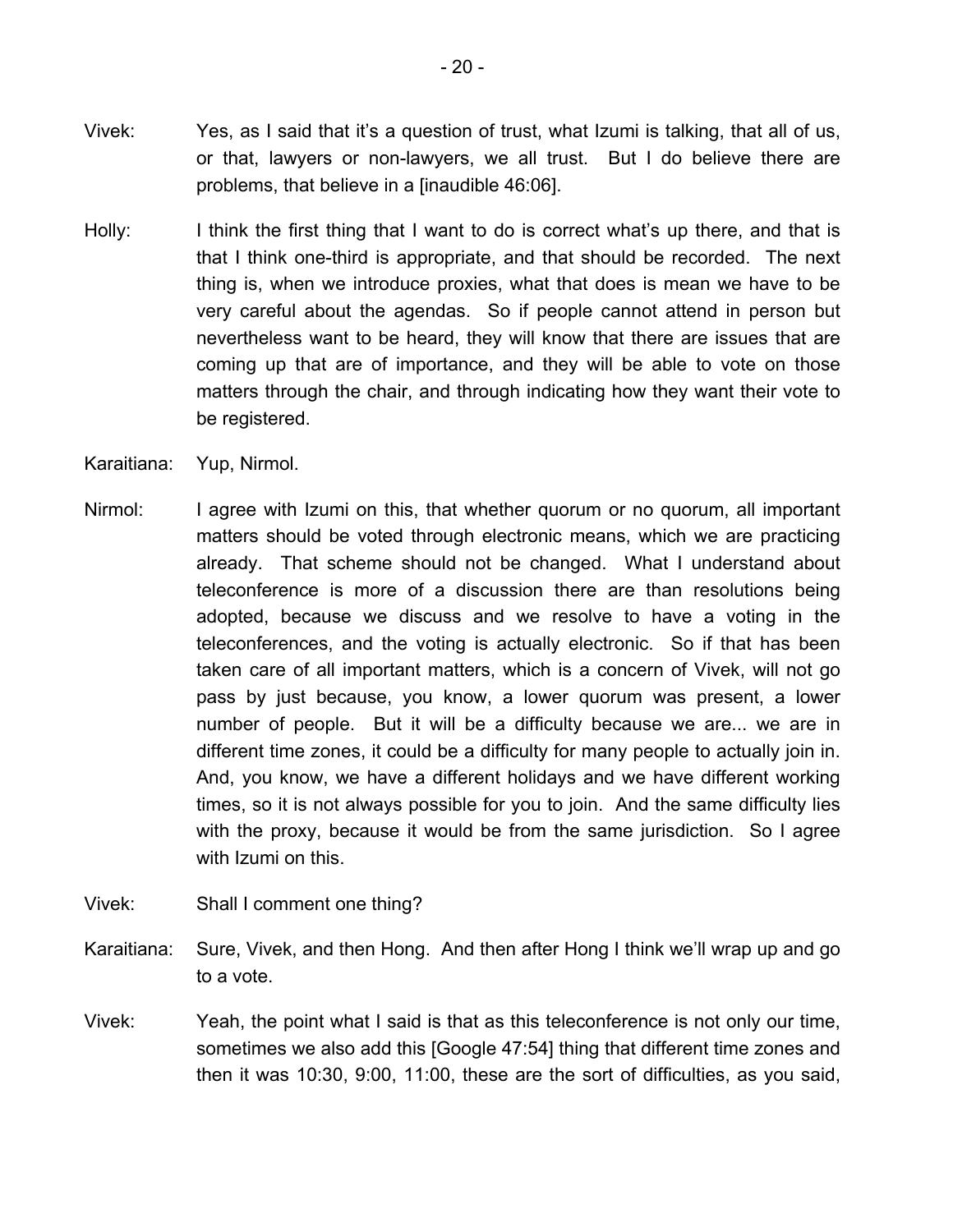that a teleconference is a good thing when people are the time and to do things.

The second point is electronic, also. I sent my protest today that I have been listed as not participating in the WHOIS voting, which I sent a protest back to my peers stating that I never received the mail for that. So there also has to be able to really look into... once we move to electronic, also we have to look into the factor that at least a couple of reminders are there. Because if the first one gets into some level of spam or something, it will adversely affect my participation in [inaudible 48:33], that you are not participant. This has happened twice to me, and it was a surprise when the results came that there was a voting going on, like that. So we need to also technically insure that you have some technical guidance to me, how to see that it doesn't become a spam, but at the same time, at least a couple of reminders are important within the period of voting, so that people cannot say that they don't have time.

As far as teleconference is concerned, that we limit to a lot of things of the background discussions, and people can volunteer to be part of that, because of sometime of the time zone issues and/or personal issues.

Karaitiana: Sorry. Hong, then Cheryl, then we'll close the discussion.

- Hong: Hi, hello, colleagues. I apologize for being late. I'm sorry Karaitiana and other colleagues. I had a very high fever last night. Still not feeling very well. As one of the persons who attended all these conference calls, I must say I suggest we don't be too strict on the legal issues, even though I'm a lawyer. I don't believe we should apply either common law or civil law as agency law, strictly here. What we want to do is to move things ahead. So I suggest we defer to Cheryl and maybe move to vote. Thanks.
- Cheryl: In fact, it was very much a matter of moving to vote, but you do all have the proxy form in front of you, and whilst we are talking at the moment specifically about the quorum, it's appropriate, I think, for you to, before you vote on the quorum, read the proxy form and see that we will in fact have greater ease if we are doing some form of resolution, even in a telephonic meeting, to have a proper form of proxy and therefore ensure appropriate numbers.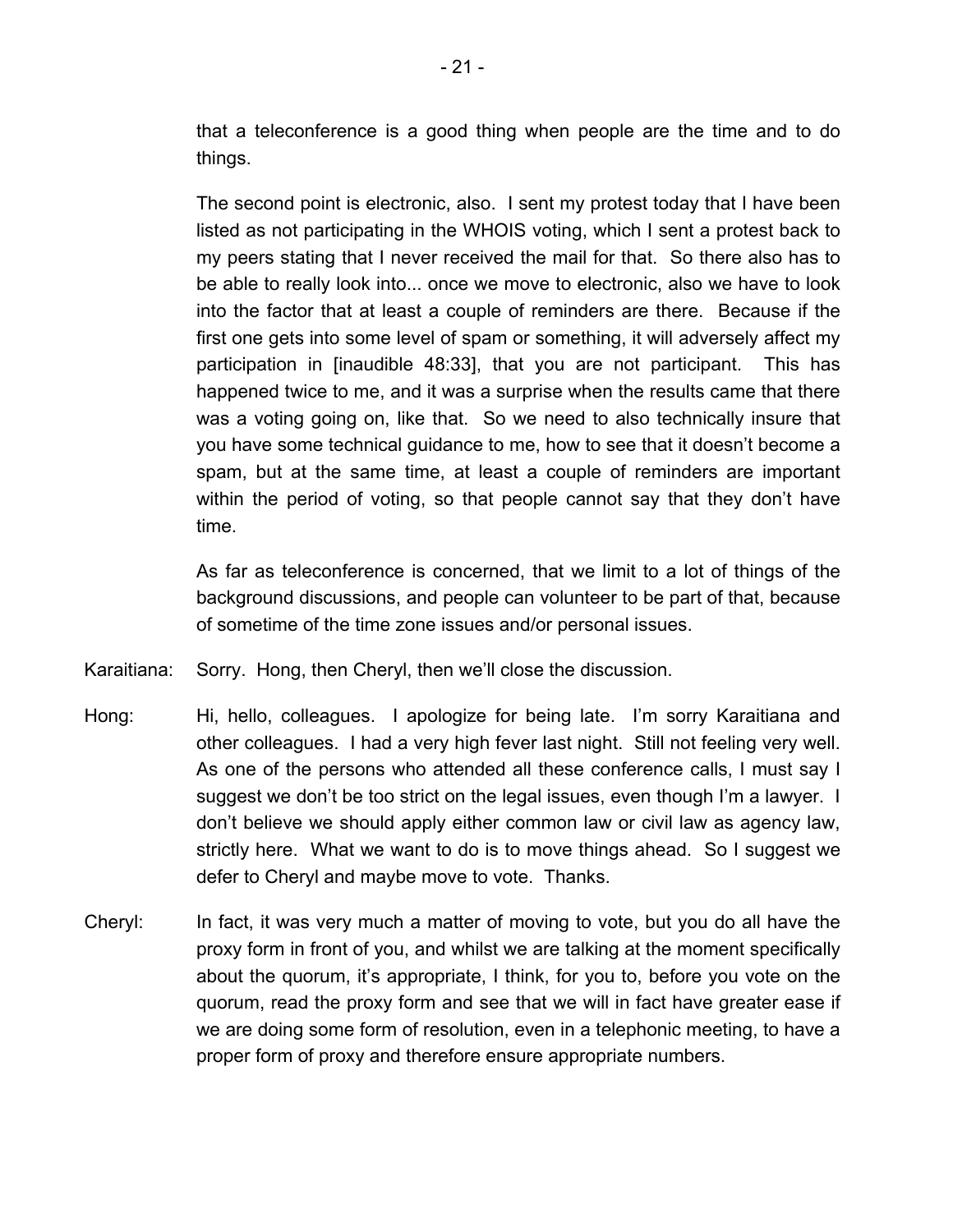Can I just wholeheartedly endorse, that's perhaps the perfect word I should use, not something... I can't even say it again, what Vivek was saying, and that is that regular teleconferences should indeed be... not limited to, but should be where the groundwork is done, and of course we can always use the big pulse voting tool. We have online voting tools, which means for resolutions per se, we can take them into that forum as well.

- Karaitiana: Right, and if everyone can just quickly have a look at the proxy form, which will sway your vote, I guess. And also... if you can also consider the fact that I'm pretty sure all of us are on Skype, and perhaps also... there's nothing stopping anyone from starting up a text group message maybe a week before the meeting, and we could certainly cover a lot of issues prior to the meeting as well, so...
- Cheryl: [off mic] This [inaudible 51:29] can stay out. There's nothing stopping [inaudible] APRALO.
- Karaitiana: Cool. Alright, and the online meeting at Acrobat is another option as well. Okay, well, could... if we go to the vote, then. So the original question was to change the quorum from 7 to 5, keeping the one-third. All of those in favour of the change, please raise your hand.
- Holly: Oh, hang on.
- Karaitiana: Did we miss something?
- Holly: Well, I thought you were removing specific numbers and sticking to percentages.
- Karaitiana: Oh, I...
- Holly: It's changing, actually. As a matter of form, I think we're probably going to have to take two votes. One is what was proposed, and that's actually changing the number. And the second matter would be simply a vote saying "delete reference to all numbers," as a matter of form, because simply we've put down that.
- Cheryl: Because I'm planning on voting against changing from 8 to 5, because I want to vote for one-third.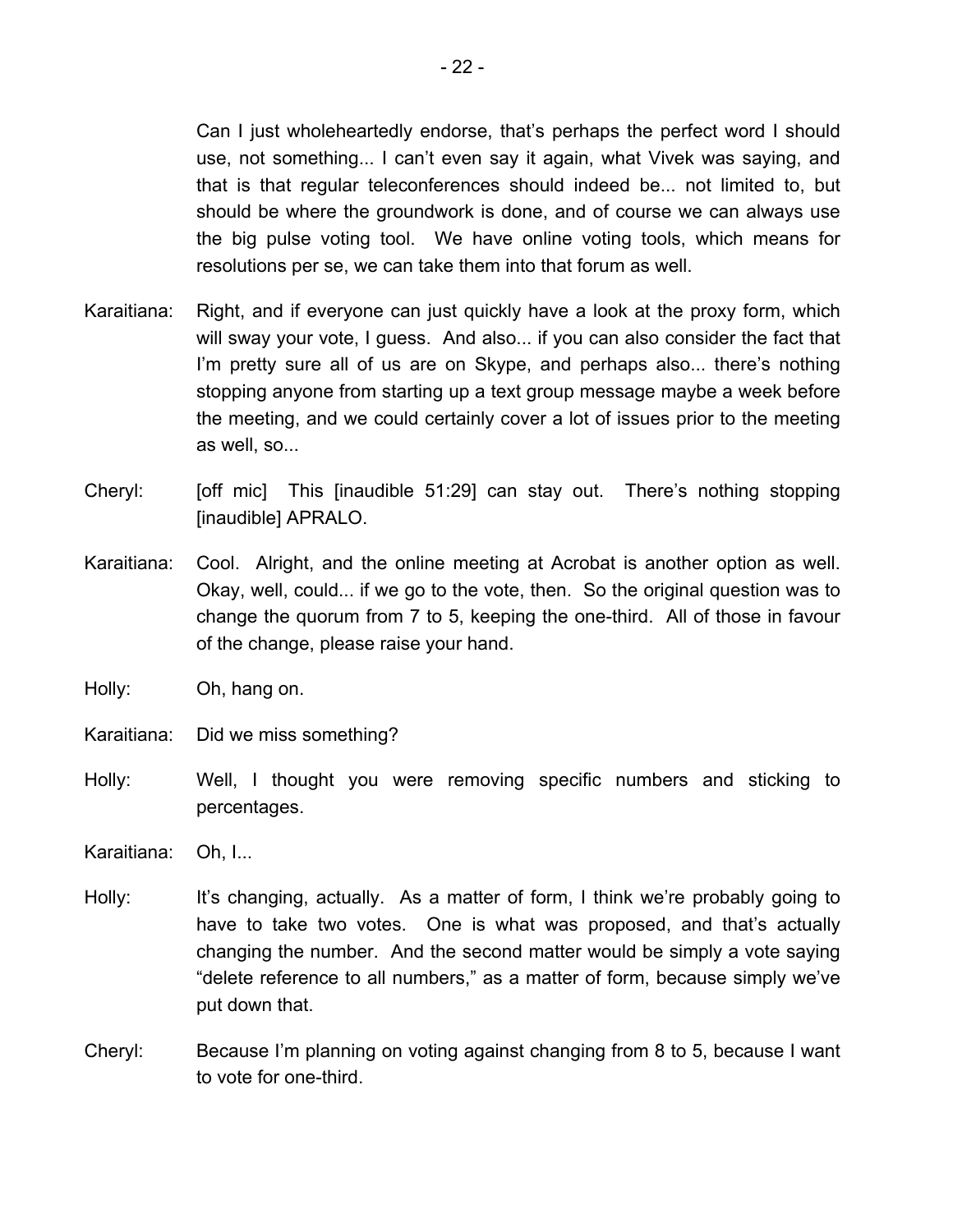Holly: And so you'd vote no and yes.

Cheryl: I just want to be clear that that's where the discussion is heading, because I'm actually voting no on that, because I wanted the third.

Izumi: So the chair...

Cheryl: So change the resolution.

Karaitiana: So, sorry, we've got two votes here, one to change the number from 7 to 5, is that correct?

Holly: Yeah.

Karaitiana: And then another to change the percentage.

Holly: No, no, to simply remove any reference to numbers.

Karaitiana: Remove, sure, okay.

Izumi: And stay with one-third?

Cheryl: Yes.

Izumi: Please be clear.

Cheryl: Yes, that's what I wanted to say, you need to be clear.

Nirmol?: Sorry, adding to the vote one, we will also, if we are changing the number from 8 to 5, we will be making it lesser of rather than greater of, which is the current language.

Karaitiana: Okay, so we go...

Holly: Could we not just recall the first... Why don't, if we want to make this simple, I will move to amend the resolution in front of the meeting, and what... the motion will be simply that a quorum be set at one-third, full stop. Now, we can vote to accept that or not, and then we can vote on it.

Cheryl: That's the way to go. That's the way to go.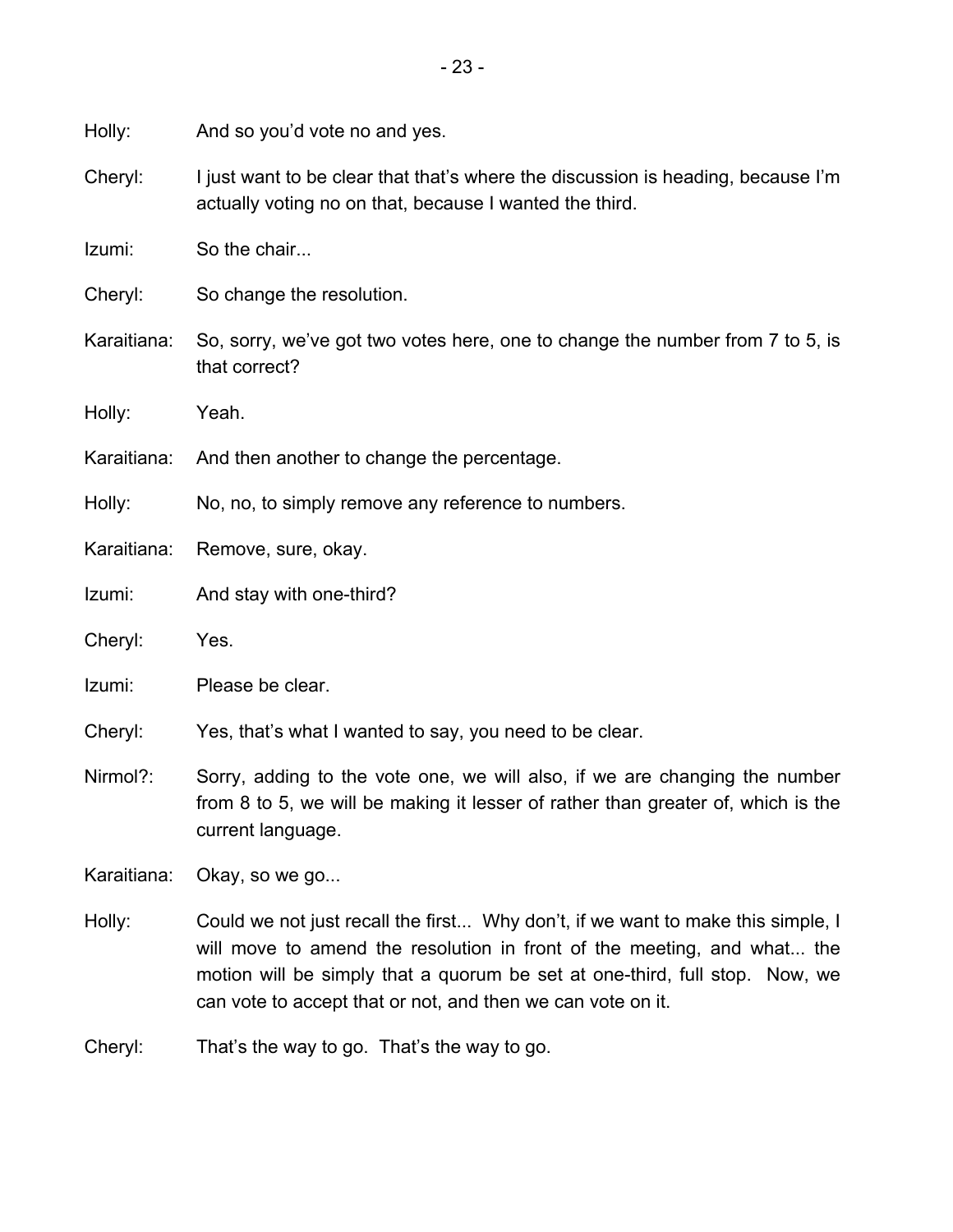Holly: All right. The motion in front of the meeting now is to amend the original motion such that we remove all reference to numbers, such that a quorum is set at one-third of the members.

Male:  $[inaudible - offmic 54:18]$ 

Holly: Well, that's automatic. Don't have to say that.

Karaitiana: Okay, so the section would read "A quorum at any AGM or meeting shall be one-third of the members," full stop. Yes Izumi?

Izumi: Have we agreed about a proxy formally already?

- Karaitiana: No.
- Izumi: Because that affects the [inaudible 54:39] relation, although I assume we are all in favour of the proxy. And then I'm fine with one-third.
- Karaitiana: Yeah, sure. That's why I asked for people to consider the proxy form when they vote, so you obviously know if you are voting for it or against it. And that will influence your decision for this.
- Holly: If it assists you, we can do the proxy form first, and that will influence your vote.
- Karaitiana: Right, I get it. So, first of all, can we have a raise of hands for those in favour of the proxy voting, please.

Okay, so everybody's said yes.

Holly: Could I add, along these lines, this is a very good model, because it makes very clear that what you're doing by providing a proxy is, number one, you are counted as being present, and number two, you do have the opportunity to indicate your position on matters that are listed. I just think this is a really good form.

Cheryl: [Inaudible – off mic 55:43]

Holly: I would support proxy voting based on this form.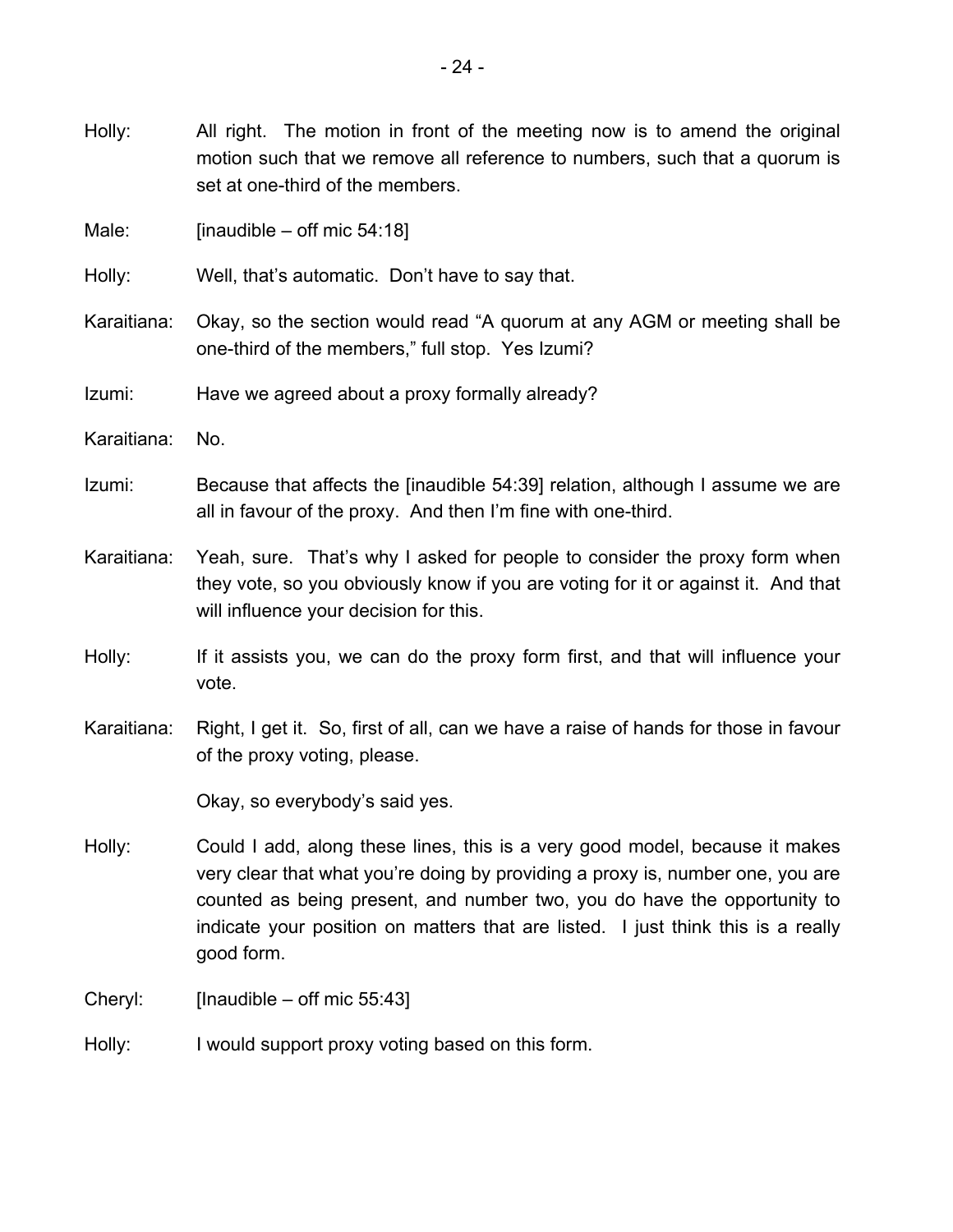Karaitiana: Yeah, that's the second vote we have to take. The form that everybody should have, does anyone have any questions about it.

Yes, talk to Cheryl if you don't like it.

- Cheryl: Talk to Cheryl and Hong if you don't like it.
- Karaitiana: And Hong, yes. So I assume everyone has a copy. [off mic chatter 56:22]
- Nirmol?: Can you explain about... I think the signature doesn't... it's an electronic form, right? The whole thing is an electronic form.
- Male: **[off mic 56:47]**
- Cheryl: That's right. That's what it has to be, until we get digital signatures, in which case...
- Nirmol: Yeah, anyway, unless it is a digital signature, it doesn't make any sense.
- Karaitiana: Well, yeah. I have a digital signature, I just assume...
- Cheryl: I have a digital signature.
- Karaitiana: If people don't, probably just a scan of a signature or something should be...
- Holly: I was going to say, if you don't have a digital signature, what you do is you just sign it, make it into a PDF form, and send it. Well, scan it and send it.
- Karaitiana: I know in New Zealand, for our electronic forms, by... typing your name in the signature field constitutes a signature, so...

Cheryl: Depends on your local.

Karaitiana: Yeah.

- Holly: I was going to say, we've got an electronic transactions act in Australia which would actually make this very simple, but that doesn't apply to the rest of the places.
- Karaitiana: Right. So we'll take a vote on the form then. So all of those in favour, please raise your hands.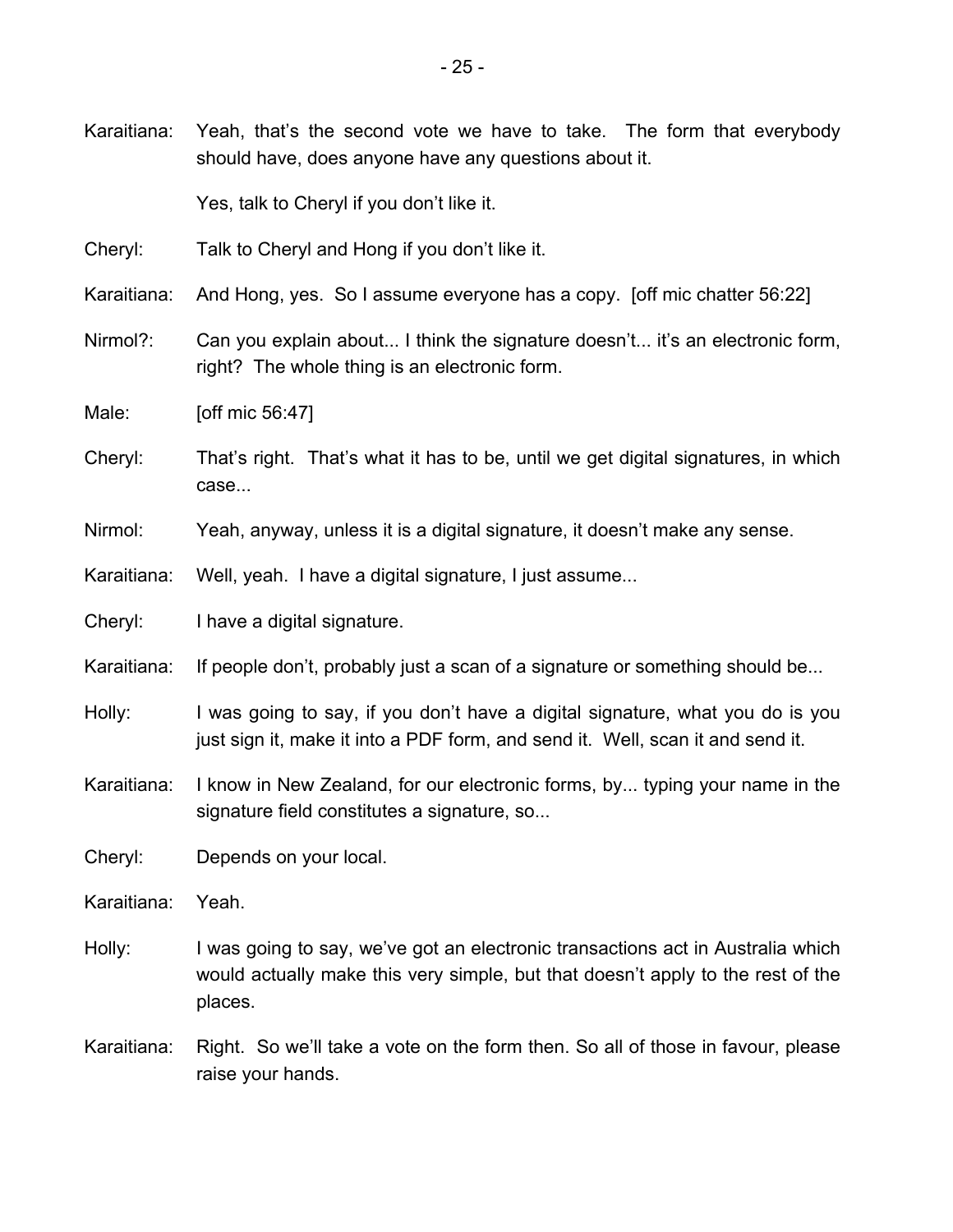## And against? And abstaining?

- Siva: Against?
- Cheryl: Siva against?
- Siva: No, no, I'm for.
- Karaitiana: Sure.
- Cheryl: You were almost recorded as against, then.
- Karaitiana: Okay, so everybody voted yes, and Sophie is abstaining from the vote.
- Holly: Yay, we've got a proxy, woo-hoo!
- Vivek?: I think the third one almost you allow a full quorum now, with the proxy in operation, in one sense. Normally you give people...
- Karaitiana: And if I can just remind people that there's comments from our external ALSs on the screen. Now, do they have teleconference facility?
- Cheryl: We should have... Actually, Adigo? No?
- Karaitiana: So they can hear us and talk?
- Cheryl: That's why we're using the microphones.
- Karaitiana: Great. Great. Um...
- Cheryl: But half of those... [inaudible 58:48].
- Karaitiana: All righty. Okay.
- Cheryl: [off mic]

Karaitiana: So if there's anyone listening on the phone, just feel free to comment.

Our next agenda item would be to change the quorum statement, so we're going to vote on the following statement, "A quorum at any annual general meeting or meeting shall be one-third of the members," full stop, which is...

Male: Quorum?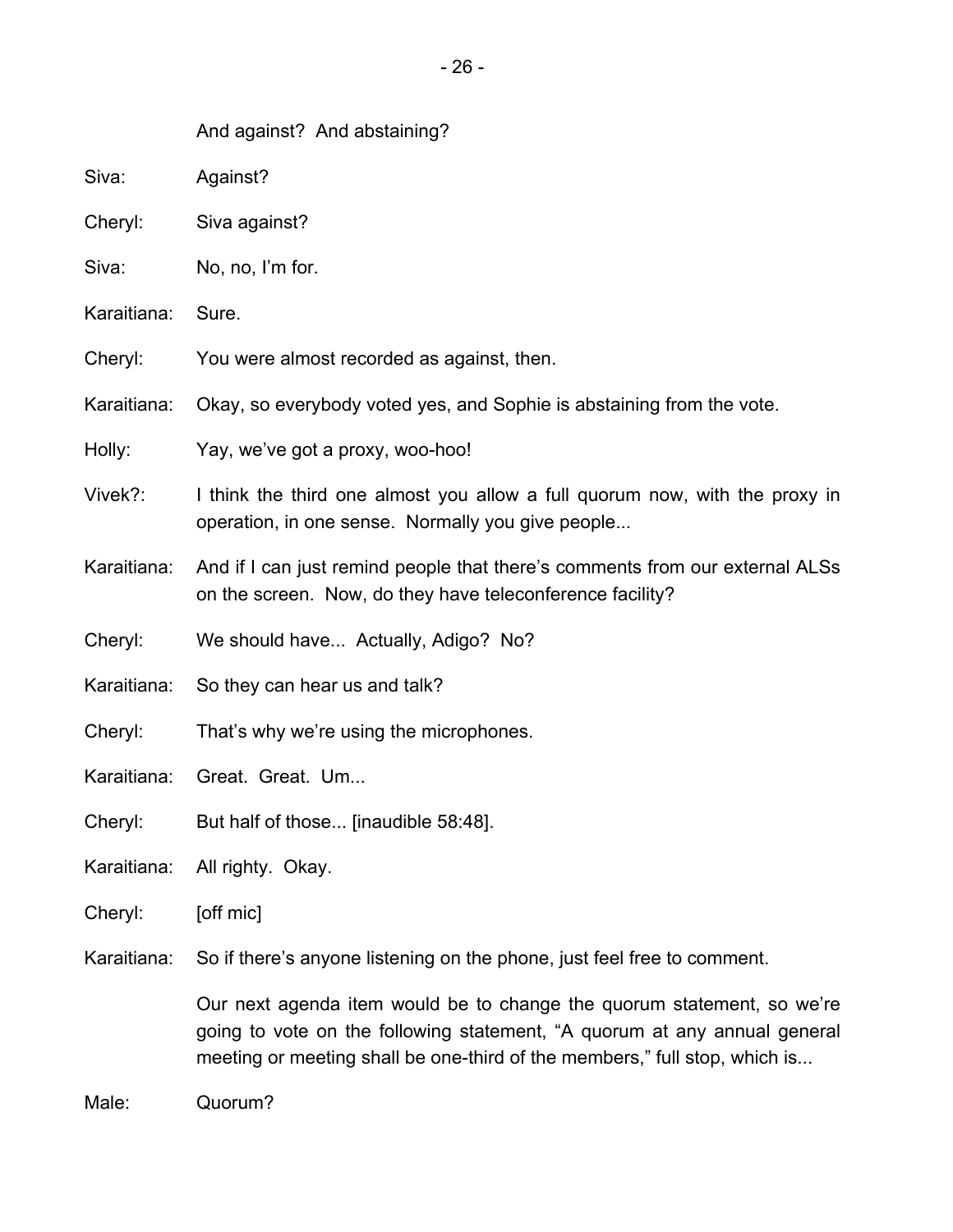- Karaitiana: ...6.4 of your articles. Can I have a raise of hands of those people who are in favour of leaving it at one-third?
- Male: Which includes proxy, automatically.
- Cheryl: [off mic]
- Karaitiana: Which, yeah. Great. Great, thank you. And those against? One-third, correct.
- Cheryl: You're against?
- Male: [Inaudible]
- Karaitiana: And those who abstain, who don't have any opinion?

Okay, passed. So we now have a new quorum at one-third of the members.

- Siva?: [Inaudible 1:00:21]
- Cheryl: Use the microphone.
- Siva?: Are we taking the votes of the people who are online, who are not present in person?
- Cheryl: Just as a point of order... sorry. Someone has to turn off.
- Male: Many.
- Cheryl: Now I can turn on. Just a very clear point of order the participants who are there are either in the room or have their alternate in the room. So whilst we could, and this is a very good example, we could have voting, because this tool allows you to vote online, we can actually have an online vote on here with the Adobe. We could actually be having people vote in that way. It is not necessary for this particular grouping, because Edmund has his alternate here. But that said, this is why I am very keen to encourage the RALOs to use this tool over and over and over again, because you can set up... that's just two things you can set up, there's half a dozen things you can set up. You can do polling, you can have yes, no, abstain. You can even have all of you even in the room, still using that to record your votes.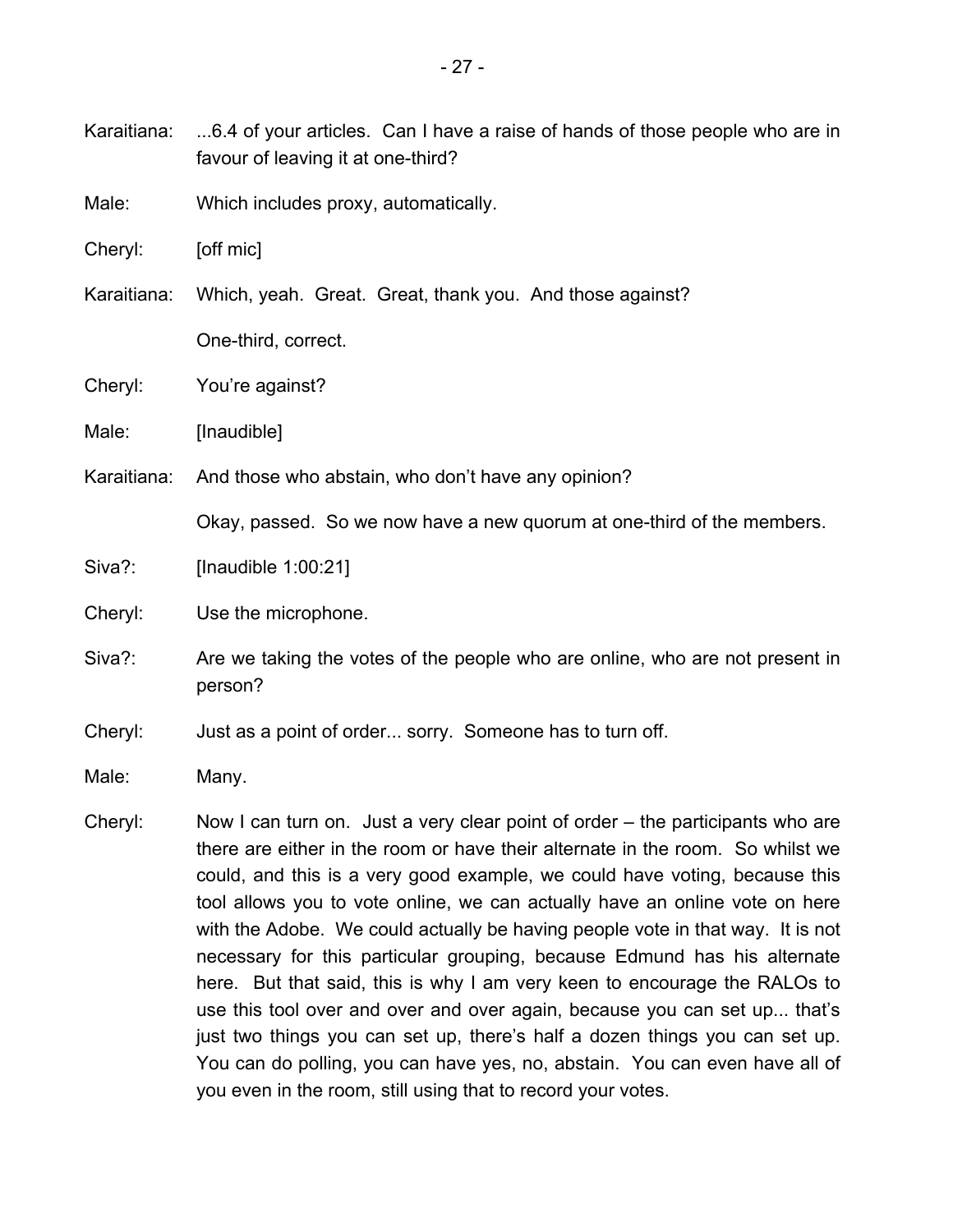- Karaitiana: The next item on the agenda is changing the articles or the by-laws from two vice-chair positions... sorry, from one vice-chair position to two. Now, the reason behind this, I'm sure you're all aware, when Raj resigned... he did the right thing, he gave enough notice, we had a vice-chair, we... yeah, who became the chair. We opened the nomination up for a vice-chair, and the new chairman essentially I guess wasn't affiliated with the ALS anymore, and nobody could contact him for months on end. So in the end the vice-chair...
- Cheryl: Became the chair.
- Karaitiana: Became the chair, exactly. So we've been operating with no vice-chair for a number of months. [laughter] So I guess, the thinking behind this is that we need to consider electing two vice-chairs. But we have a guest visitor who's joined us, so if we defer this to after the morning tea break.

So if I could pass over to Hong to introduce our visitor.

- Hong: Dear colleagues, we are so honoured to introduce the secretariat of Internet Governance Forum of the United Nations, Markus, to join us. Markus is very respected in the Internet community, and he successfully organized three Internet governance forums in different countries and different regions. The last Internet governance forum was held in India, in our region, and our organization actually sent delegates to that forum, so we very much welcome Markus. Oh yes. Would you like to...
- Markus: Okay, yes. Good morning, and thank you, Hong, for your kind introduction, it's a pleasure for me to be with you. I know some of your individual members for many years, looking across the table. Izumi is of course a very active member of the Internet community, and also in the context of the Internet Governance Forum. You are dealing here with issues related to ICANN. The Internet Governance Forum deals with broader aspects of issues related to the Internet. It is a baby of the World Summit on Information society, and some of you have participated in these discussions. You will remember that they were quite contentious at times, and one of the ways forward was seen by heads of state and heads of government to ask the Secretary General of the United Nations to convene a forum, a multi-stakeholder forum, which is of course a very important aspect to discuss public policy aspects related to the Internet. Basically, to keep the discussion going, Internet governance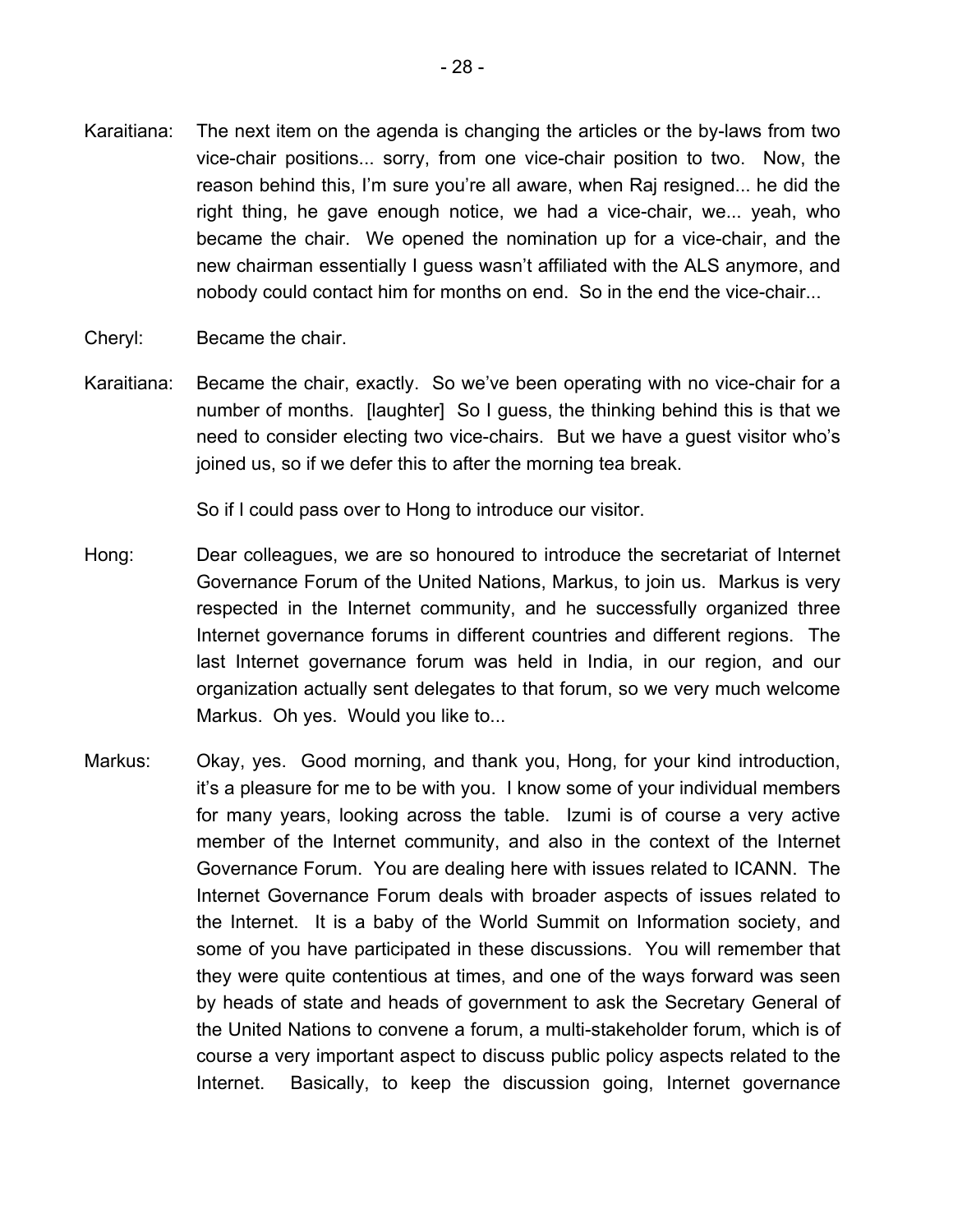interface between the two summits had acquired a definition, and it was clear that the definition went beyond naming and addressing, that is, beyond ICANN issues.

The first three forums we held, in Athens, Rio, then in Hyderabad, showed that there is a demand for this kind of platform. There is a demand for discussions among stakeholders where all stakeholders participate as equals, and this was in many ways what you could call the revolutionary aspects of the summit decisions, that governments actually gave up the prerogative of being among themselves, and they invited other stakeholders to participate as equals, in a [inaudible 1:05:56] that was a, shall we say, a movement that went stronger and stronger, and governments recognized that they cannot do the job alone. Actually, as regards the Internet, it's other actors that have been running the Internet. However, governments want to be part of these discussions, and you have that also in ICANN, and governments, of course, have a legitimate interest to be involved in discussions on public policy issues.

Some of the issues that came to the fore were really related to the use of the Internet, worries of ordinary users. The protection of children is one of these issues that came up very, very strongly, in Rio first and then also in Hyderabad. Multilingualism and the Internet is another one of these issues that is of everyday concern to users who have not English as a mother language and who use other scripts than ASCII, and of course this is very relevant in your region. You have many, many languages, and also many different scripts, huh? I remember India, in particular, where you have I think it's 11 different scripts...

Cheryl: We've got three of them here. How many scripts have you got?

- Markus: Is it eleven scripts, or...?
- Male: Twenty-two.

Markus: Twenty-two scripts, yes. So... and how many official languages?

Male: Fifteen.

Markus: Fifteen official languages, yes. I mean, it's staggering to...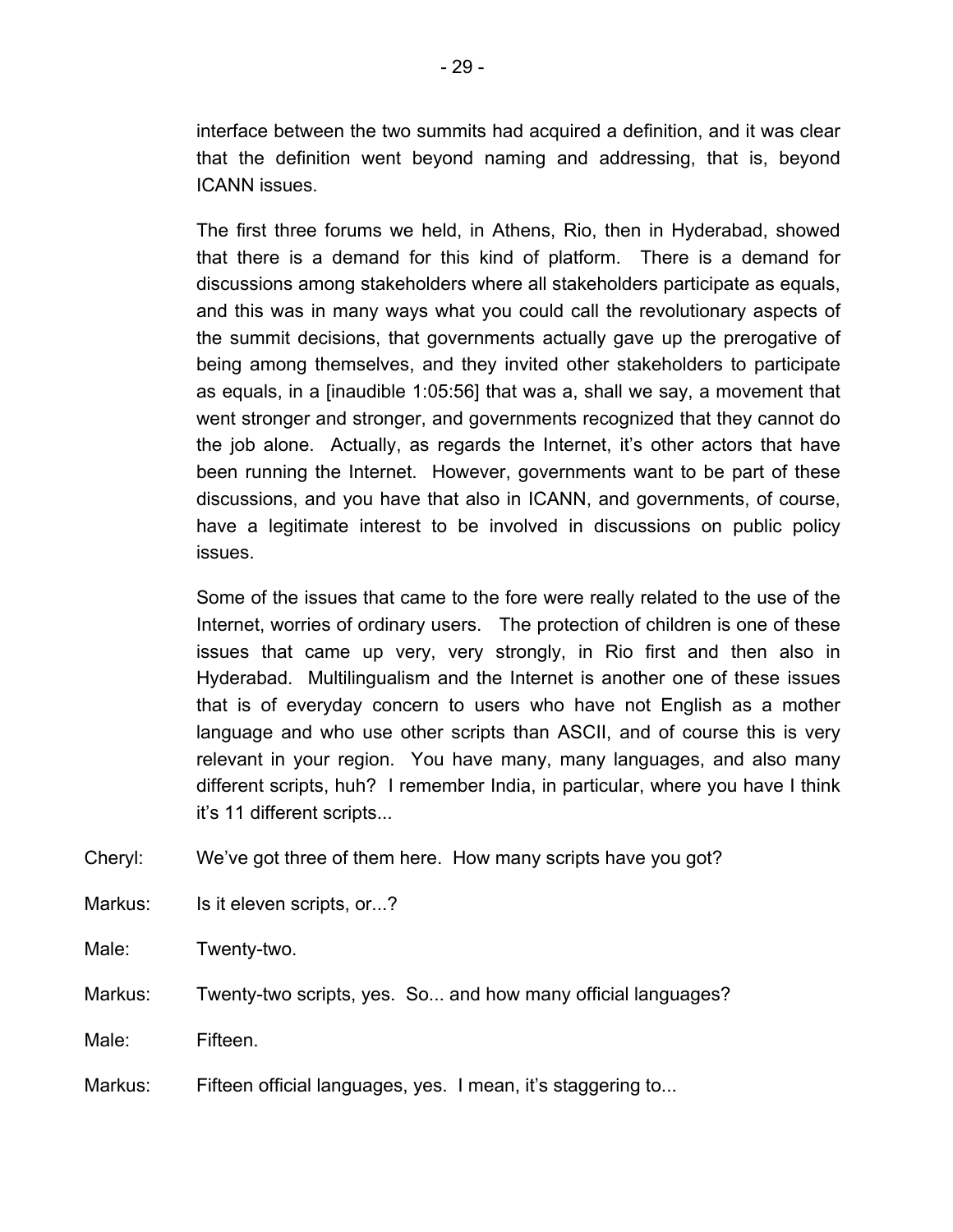Male: [off mic 1:07:34]

Markus: So the diversity is staggering. So the multi-stakeholder advisory group which was set up to prepare the program, officially to advise the secretary general, at the very first meeting found broad themes that have been with us – access, diversity, openness and security, and then also critical Internet resources. And all in all this proved a very traditional mix, as it combines more technological aspects, such as access and security, but also with more societal aspects, in particular diversity and openness. And we have found, instead of dealing with them separately, that it is actually best to group them and deal with them together, as they are very strongly linked. Openness and security, or security, you can no discuss it without also discussing openness, and the same goes for access without taking into account diversity, be that diversity of languages or diversity of abilities. That would not make sense. Technical access is one thing, but then to have the ability to make use of it is another issue.

> So the Internet Governance Forum is unlike ICANN, it's not a management organization, it's not a decision making organization or any intergovernmental organization. It is a platform for dialogue. And this concept has proved very useful as participants go into these discussions not to negotiate, not to influence a decision that is taken at the meeting itself, but they go there to talk and to listen to one another, and to meet people they would not normally meet. We meet outside... well, we have this discussion also in ICANN, when we have the various support organizations meeting. And increasingly, I think, there is a notion that it is useful to talk outside of these silos and talk together, and this is what I would say the main value added of the AGF, that it brings various interest groups together. That we don't, when we talk security, we don't just have the technical experts, but we also have advocacy groups such as Amnesty International, privacy advocacy groups point to these issues that are obviously very strongly related. You cannot discuss the security of the Internet without listening to this kind of advocacy group.

> We are very bottom-up, very open and inclusive, we have a very light registration. We do have to respect certain UN rules, so we have to vet the applicants, but basically we accept any organization or any individual who has, what we say, proven expertise and experience, and we interpret this very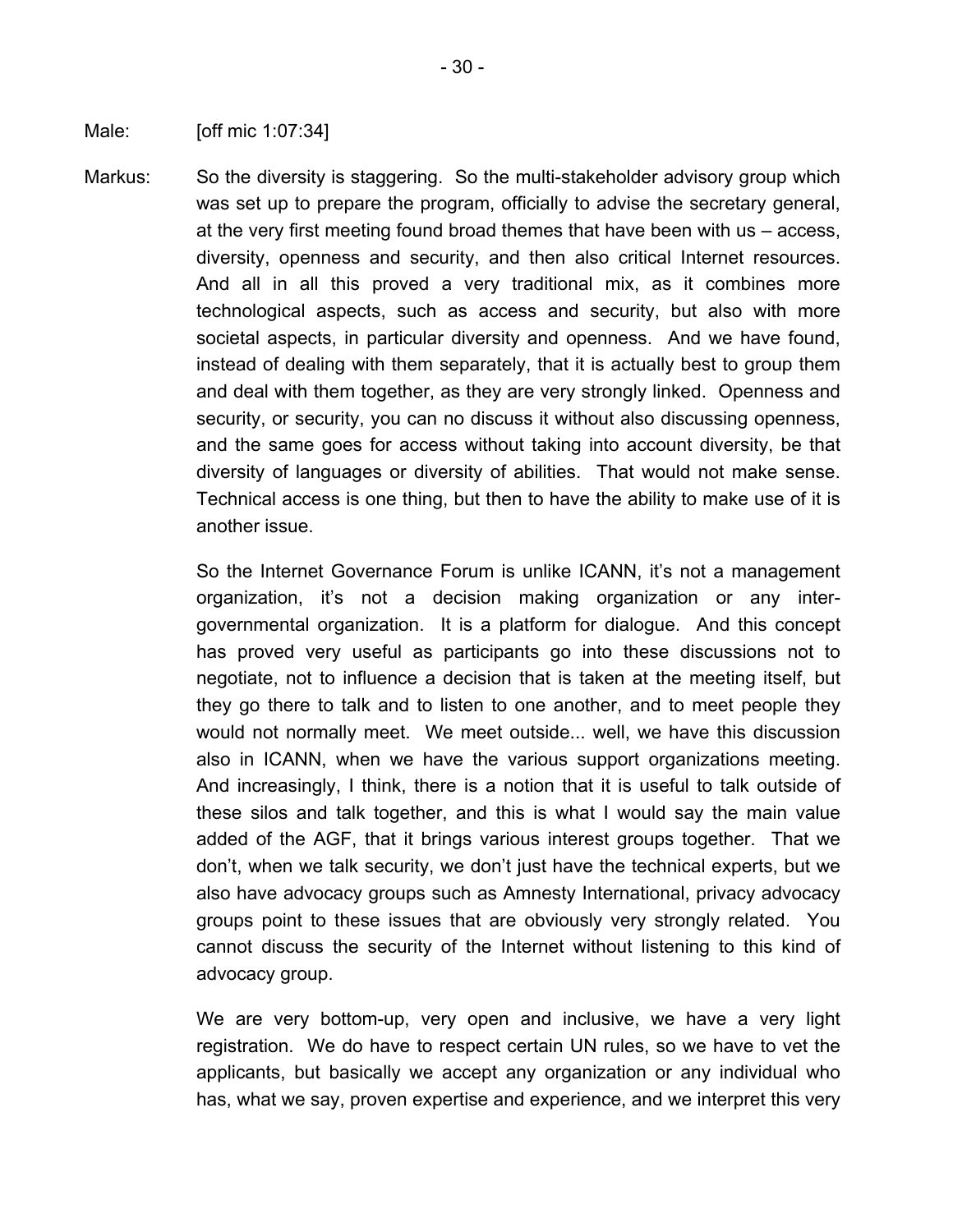loosely. We draw, maybe, a line, shall we say with students, post-graduates, no problem if they're involved in these issues, but undergraduates maybe no, unless a professor makes a special recommendation – this student is particularly gifted, is working on something, an issue that is really closely related to your meeting.

And while we define an agenda and a program ahead of the meeting, we also very much listen on the input. Right now, we are in the process of defining the program for Sharm El Sheikh, we had a meeting last week, open consultations in Geneva, and a meeting, and we found a broad agreement on the structure of the program. We... I don't know whether I have time to run you through the program as it is, but we have posted the summary record of the March meeting on our website. You might have seen it already – www.intgovforum.org. And we build very much on what we had in Hyderabad.

However, we also take note of some of the comments made in Hyderabad itself, and since. Participants felt maybe different issues need to be dealt with differently, and this will be the main innovation in this year's program. We have found there are some more contentious issues, where clearly there is no convergence of use, no convergence of opinions. For these issues, the best way to deal with them is in the form of an open dialogue, an open microphone session, where everybody can voice his or her opinion - a real town hall meeting. We don't expect any conclusion of this kind of session, and this is basically mainly related to what we name critical Internet resources, naming and addressing all the critical Internet resources in the business context, again go a little bit beyond names and numbers.

Then there are some issues where we have found a common understanding in some areas, but where we need maybe some more discussions in other areas, and the issues related to access... to security and openness belong in this category. It's a... privacy, security, for instance, is an issue where we never will be able to provide a definitive answer. This will be, I think, an ongoing moving target. Different countries will have different opinions, and, to be frank, it is also very difficult to find the exact balance, but this is not just in the online world, this also applies to the offline world.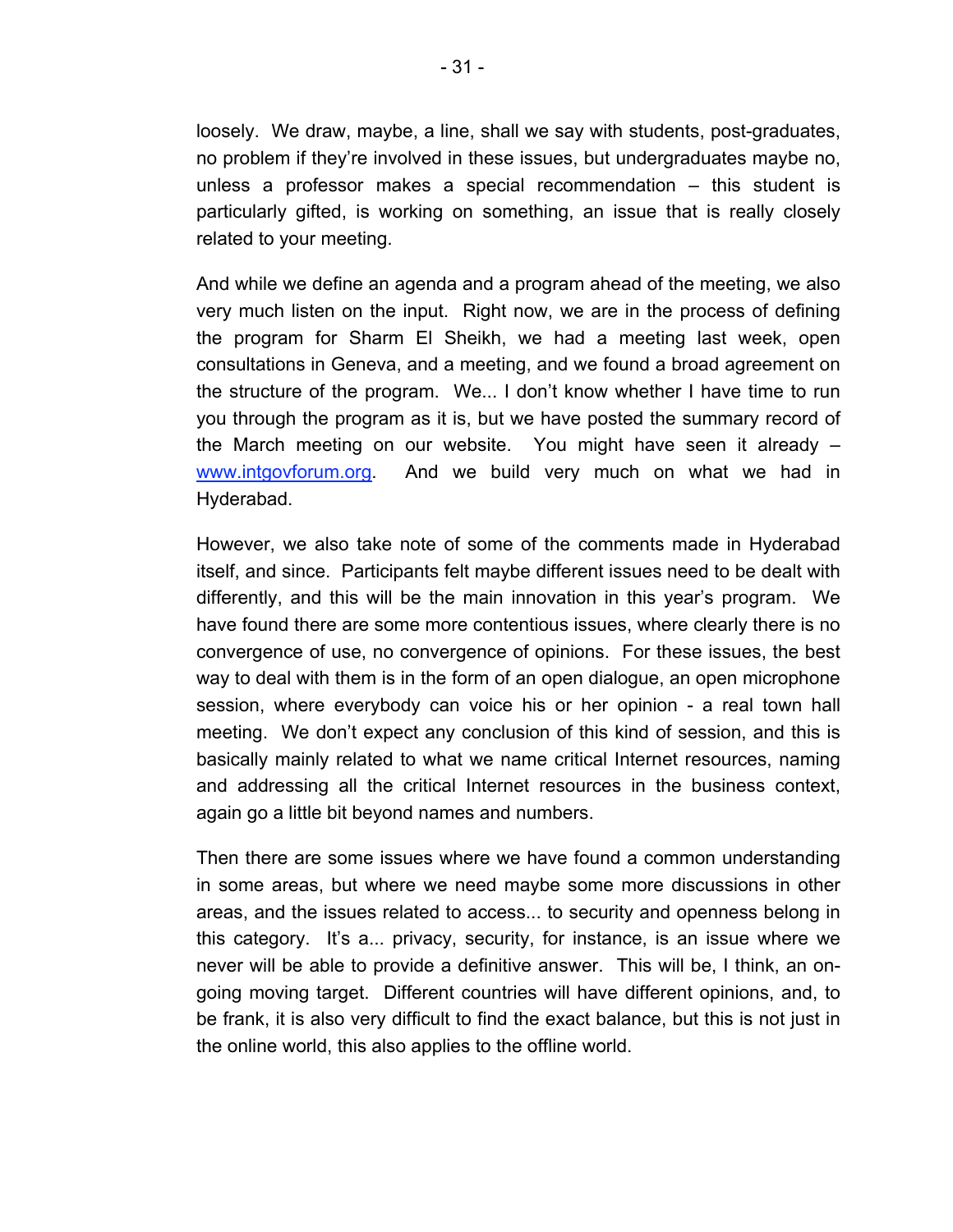Another area is access, where we have found in Hyderabad there is a broad convergence of use on the principles and priorities. There is rather... this is rather an area where we need to look for solutions for best practices. In some areas, for instance, the use of satellite or mobile Internet access, more... a deepening of our understanding is needed, but in other areas, such as the importance of setting up ISPs, there everybody agrees. There it may be married in learning from each other what is the best way of doing it, sharing best practices on how to go about.

And then there are areas where we find there may be a good chance of finding a convergence of use among participants, where there is very... for instance, accessibility for people with disabilities, everybody agrees on the importance of the issue. There is, there are standards are there, they are ready to be applied. It is more a question of raising awareness of presenting the standards and making people aware, and the similar protection and empowerment of children and the Internet. With these issues, we will deal differently. We're talking about having round tables of groups that are dealing with it, who would then report into the main session, and this would be something people could take home, solutions, best practices they could apply when they're back home in their own area of competence.

In Sharm El Sheikh, we will also have to address the issue called for in the Tunis agenda, on whether or not participants would like the mandate to be renewed. The decision will be taken by member states, but the Tunis agenda calls on the Secretary General to hold open consultations on this issue, to examine the desirability of the continuation of the forum. Based on these consultations, the Secretary General will make recommendations to member states, and then the various bodies of the United Nations Commission on Science and Technology for Development, ECOSOC and lastly the General Assembly will then take a decision the following year, whether or not to continue the mandate.

Last but not least what we put on the agenda is cooperation with your organization. There I am absolutely open, you are absolutely welcome, as is any other organization. One very concrete way forward to make inputs is to make proposals for workshops. This time, we do it slightly different than before we chose... the very first year, we asked for issues to be put on the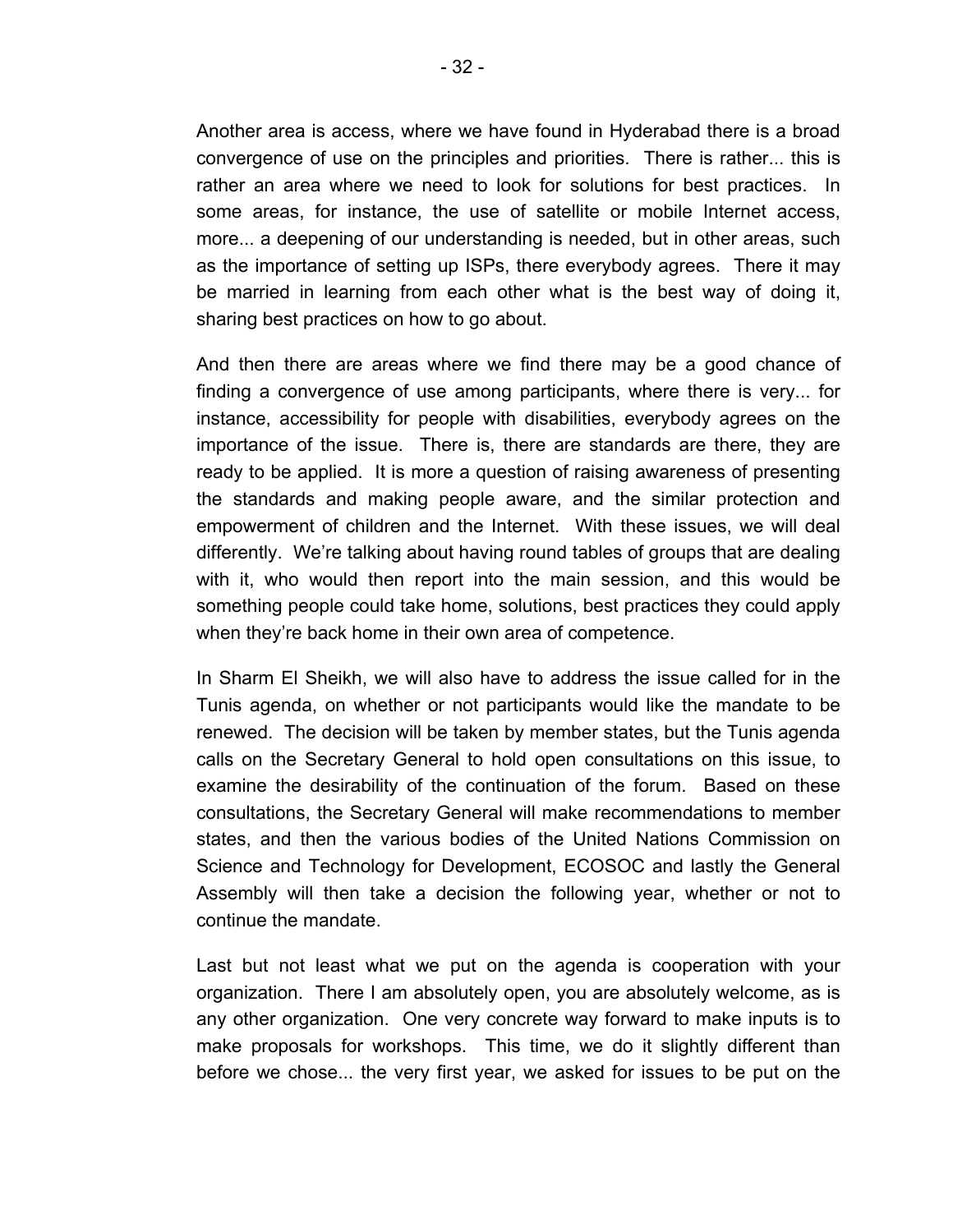table. This was very helpful, it allowed us to frame a little bit the agenda. And then, the second and third year, we called for workshop proposals.

This year, we take a hybrid approach, a little bit in between. We ask for short description of themes somebody would like to organize a workshop with, or also, if you don't want to organize the workshop yourself, workshops you would like to see organized by others at the meeting. We do this because what we found is when people invest some time and energy to come forward with a detailed program – they have approached people, have found coorganizers – then they tend to be very reluctant to merge their workshop proposals with others. They have invested too much in their own. So this time we say don't invest too much time in it, just put down a loose idea, and then we can see are there similar themes? Maybe we could organize on some of them a round table where we feel there may be an outcome very likely.

I think multi-lingualism is another of these issues, where there's no need to discuss the principles, but there is need to discuss the practical solutions. So there your ideas are welcome. We set the  $15<sup>th</sup>$  of April as a deadline. We will make the questions we will ask available on the website this week, and still work on an online form which will then be made available.

Male: When?

Markus: 15<sup>th</sup> of April.

Male: **[off mic 1:19:30]** 

Markus: Sorry?

Male: Is that when the proposal submission opens, or is it the deadline?

Markus: Finish.

Male: Okay, now is it already on? Is it already...?

Markus: It's not... I mean, we mention it in the summary report that is on our website. Today or tomorrow we will make a call for proposals on our website, where we will also show you the questions we will ask to fill in – basically, have you organized a workshop before... starting what is the theme, what is the title,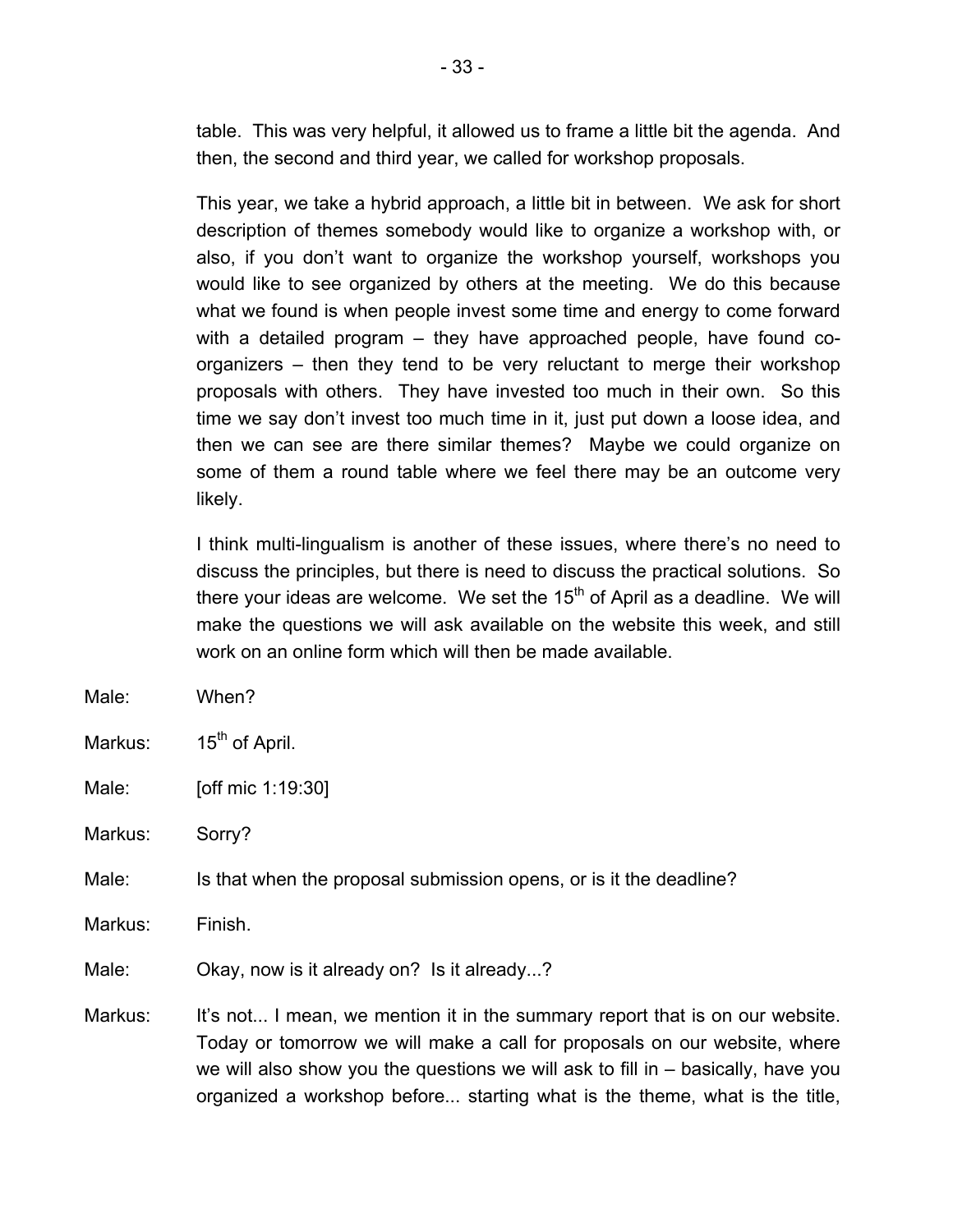what is the theme you suggest, would you like to organize the workshop, would you like someone else to organize the workshop? If you would like to organize the workshop, who would be your partners? Have you organized a workshop before? That sort of thing, but we're not asking for a big thesis on this, just a rough sketch, a draft outline of what you would like to see as a draft workshop, or as a roundtable. And then we would approach the different proponents and see, would you be willing maybe to merge or to work together with somebody else who proposed a similar theme? And the deadline  $15<sup>th</sup>$  of April, because it's a month before we have the next open consultations, and

And in our experience, a lot of excellent suggestions come very much in this bottom-up way. As I said, protection of children came in that way, by advocacy groups who are dealing with it. We don't know yet what will come in this time. Another issue that came in that way was the relationship between Internet governance and sustainable development, came in very forcefully. So this will be a very practical, very concrete way into the programming of the Sharm El Sheikh meeting. Of course, any contribution is welcome at the more abstract level, what you think should be on the program. We will also ask for opinions as regards the continuation of the forum, and we will also publish... post some questions to help guide the discussions. But whatever we... they are never straight-jackets. Obviously, we always accept free contributions, and we post every contribution as long as it respects certain standards of decency. Have to remember... well, also, we don't want naming and shaming, be that of countries or of companies. If somebody says... we had a discussion with somebody who mentioned individual companies, and we had to explain at length – if you say something about proprietary software, that is fine. If you do mention a company beginning with "M", then we cannot accept it. These are sort of ground rules, but I mean most institutions accept... respect similar rules.

Well, this would be my introduction. Of course, I am willing to answer questions you may have.

Hong: Well, thank you so much, sir. This is a real outreach, Markus is really here with us. We can have direct discussion with him, and you can't imagine how busy he is. You're worse than IGF.

the next meeting.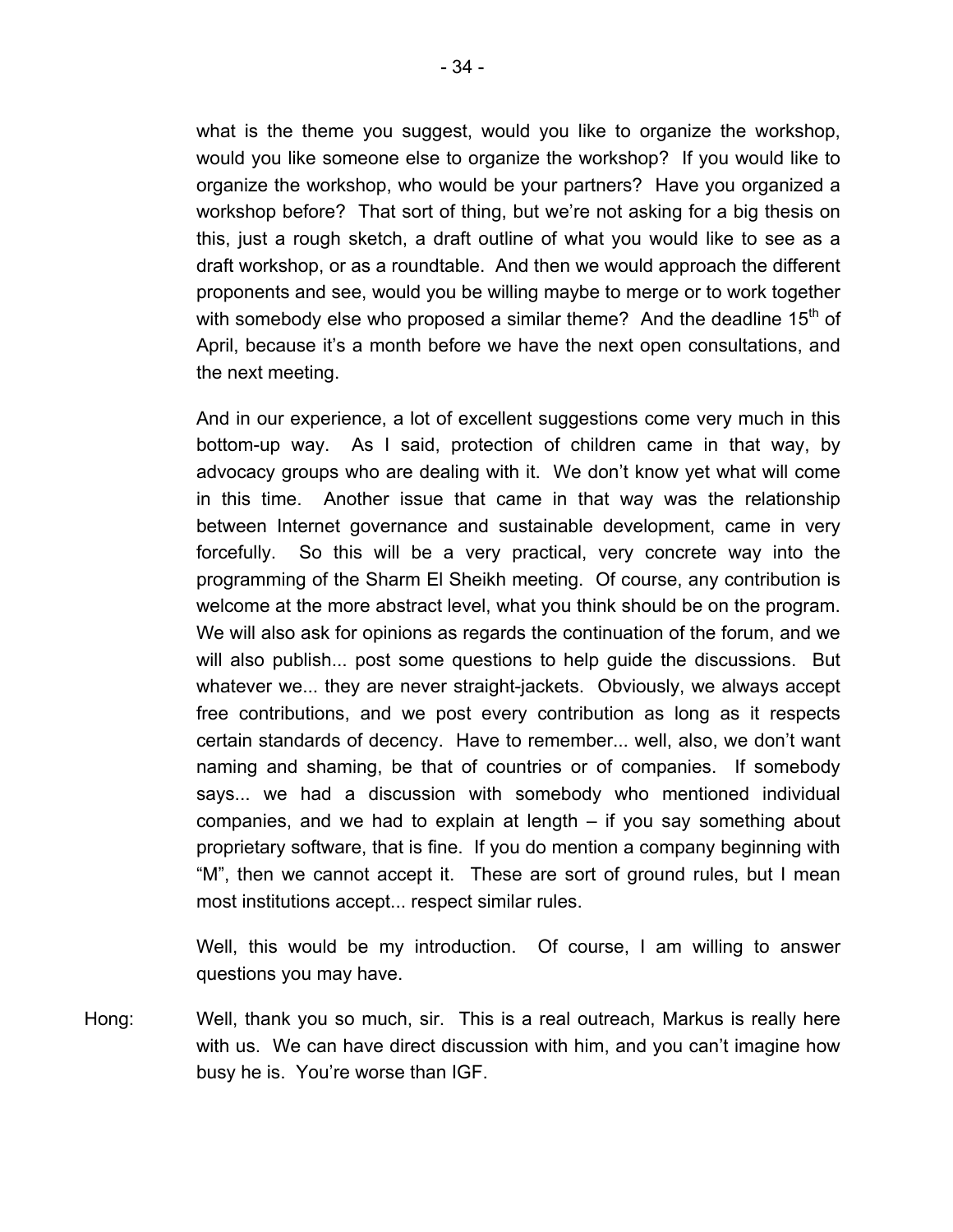Of course, we are very honoured to have you here. Now we are knowing you very well, but you don't know us. So probably it is good to allow our Chair, Karaitiana, to introduce our organization, our members, a bit.

- Karaitiana: Oh hi, Markus, it's nice for us to meet in person. This is APRALO. I guess... maybe if we just quickly go around the table, if everyone can just introduce yourself. I know we've got quite a few active IGF participants here. So perhaps we can start with Siva?
- Siva: I'm Siva Muthusamy, from ISOC India [Chenai 1:23:42], and I've been a participant at IGF with a lot of interest and eagerness, at the Internet Governance Forum caucus and other forums, and as both... as an individual... more in my capacity as an individual. I attended the IGF at Hyderabad, and I look forward to taking a more and more active part at IGF.
- Vivek: I'm Vivek Vivekandan, I'm a professor of law at Hyderabad National Academy of legal studies. I attended your IGF, and incidentally I floated my first seminar course to the final year law students in 1998, called E-Governance, Emerging Issues in the Future of the Internet. I think we are track from '98 forward. Thank you.
- Holly: I'm Holly Raiche, the Executive Director of the Internet Society of Australia, but I do wear some other hats, one of them being a visiting fellow at the Cyberspace Law and Policy Centre at the Faculty of Law, University of New South Wales, so very interesting issues for me as well.
- Les: Hi, I'm Les Allinson, I'm the honorary chair of PIC-ISOC. PIC-ISOC is an ALS under APRALO, and I represent some 800 plus members, through some 22 countries throughout the Pacific, in an area which is certainly larger than Europe. [laughter]
- Mahmoud: My name is Mahmoud Latouf, from the Arab Knowledge Management society. I haven't attended any Internet Governance Forum yet, but one of my colleagues from Arab KMS attended several ones.
- Hong: I'm Hong Xue, I'm representing At-Large China, and Chinese domain name users' lives. I attended the [inaudible 1:25:31] two IGF, and organized three workshops that I chaired. I am particularly interested in internationalized domain names, and multi-lingualism. Of course, this is the chair.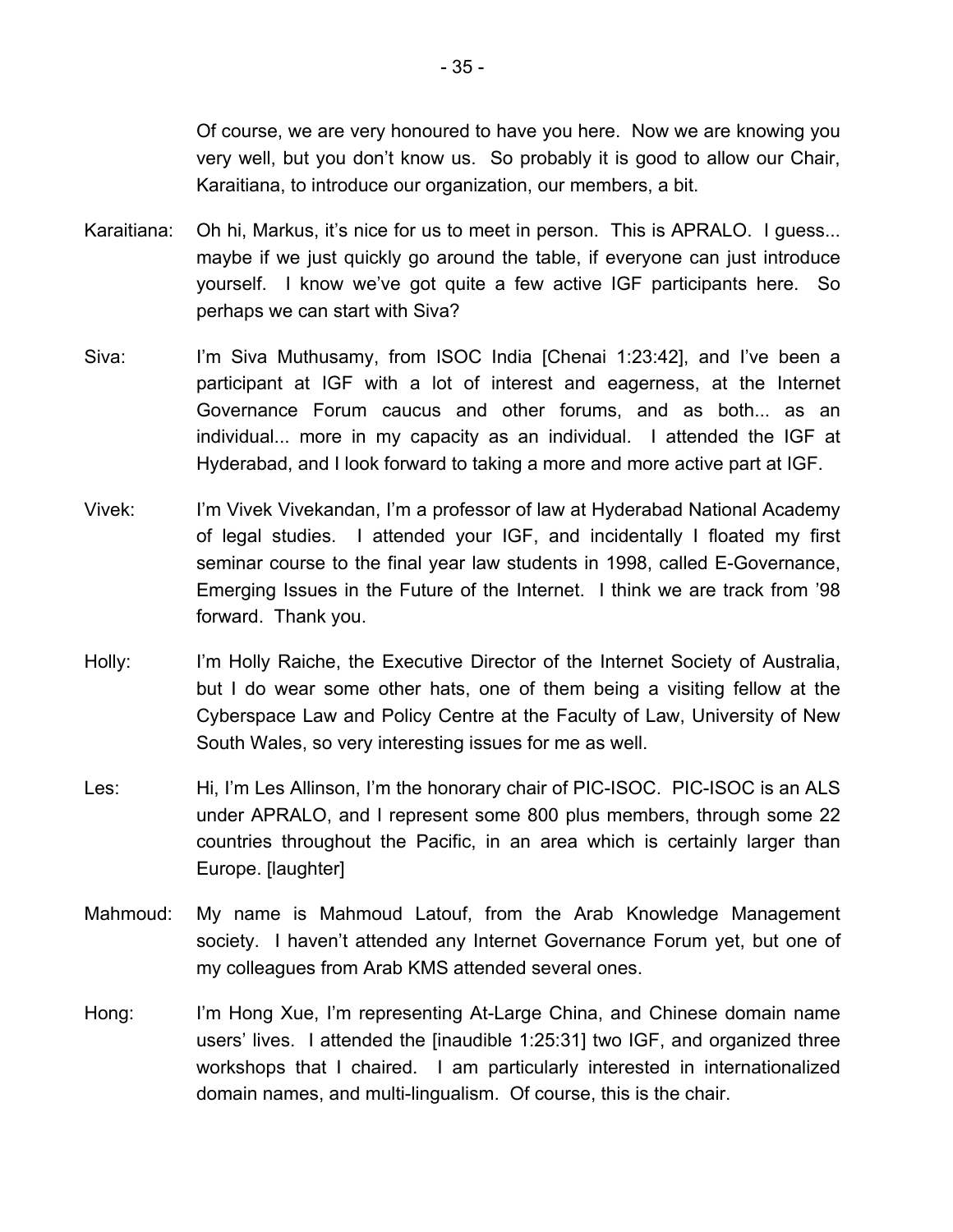Cheryl: Hello, Markus. We've never met before, have we? My name is Cheryl Langdon-Orr, obviously I'm part of APRALO, I'm, again with Holly Raiche, a representative of ISOC-AU, but specifically as APRALO's representative to the ALAC, I'm also the Chair of the At-Large Advisory Committee for ICANN, and I actually represented at an ICANN ALAC level at the IGF we had recently. But, of course, we were all very keen and instrumental in making sure we had plenty of workshops from APRALO while it was in the Asia-Pacific region.

> And just while I have the microphone, we need to note the permanent apology of Thu-Hue from Vietnam, who is very interested in IGF-type work in Vietnam, and thanks to the core incompetence of visa and travel arrangements from ICANN was unable to join us, and is unfortunately... and I'm happy to have that in the permanent record, as you know. And is unfortunately not with us online today, because I thought she was going to. And, in reverse, Professor Liu has unfortunately got an appointment now, but he is normally occupying that seat from [inaudible 1:26:56].

- Karaitiana: Karaitiana Taiuru. We've had a few discussions online. Great, thanks.
- Phoebe: Hi, I'm Phoebe, from ISOC Hong Kong.
- Joung-Im Kim: Hi, I'm Joung-Im Kim from University of Hawaii School of Communications, but I'm here as a member of a team from the National Internet Development Agency of Korea, and this is my very first time in ICANN and APRALO, and I'm very much interested in IGF as well, so I would like to chat with you if I can afterwards, thank you.
- Cheryl: And she's half way through her ALS application form.
- Izumi: Almost done, right?

Izumi Aizu. Um... just for the record, I think I've attended all the IGF meetings, and [inaudible 1:28:02] before that. Organized two workshops – sorry, Hong, you are more. And tried to organize... well, organized two on IPB6, which became the main session this year. But also I tried to organize the Internet and climate change, which was taken over by [ITU 1:28:22] happily, and I'm always looking forward for these kind of emerging issues, or new ones that are more exciting. And I think we are on the verge of making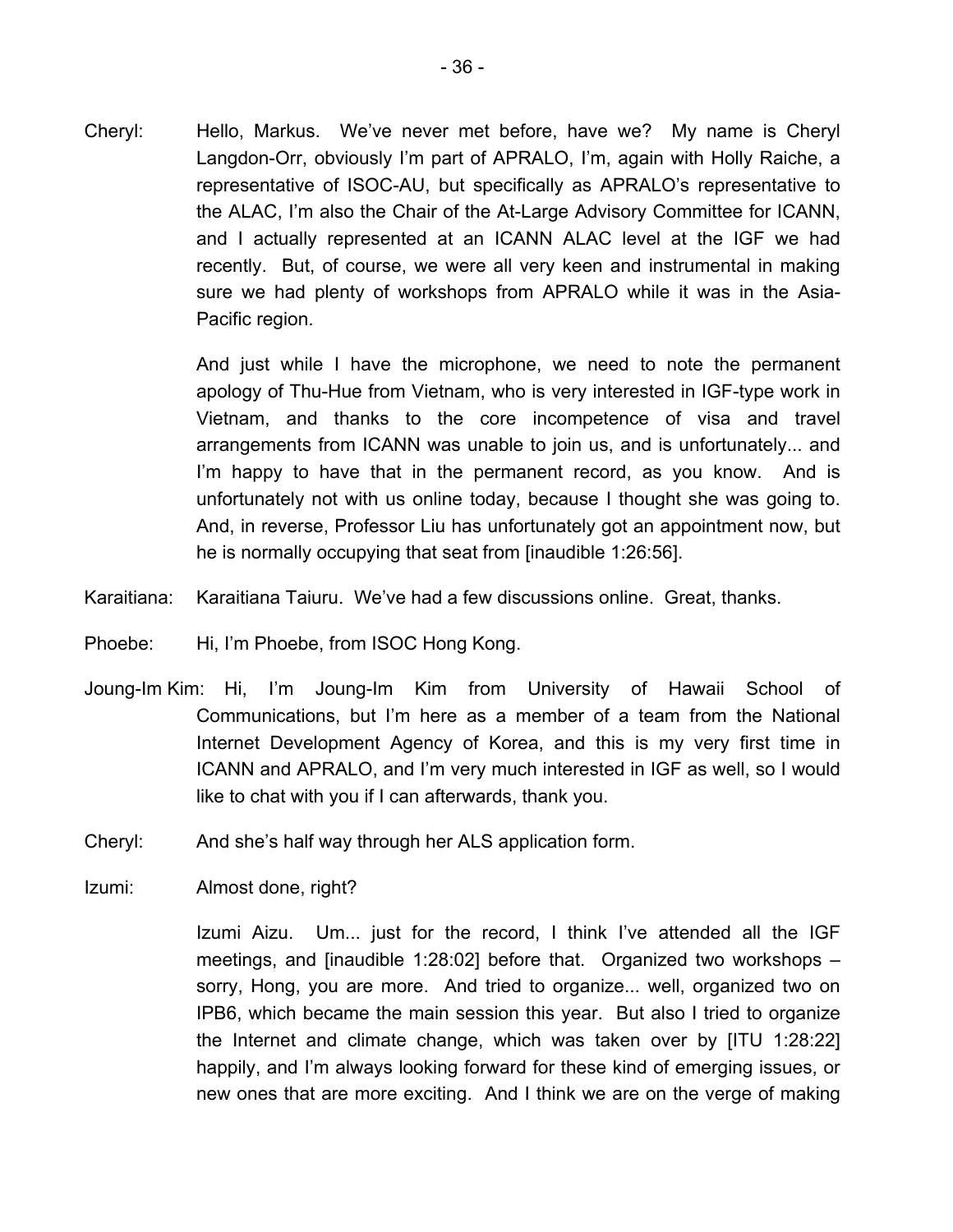this five years to a little bit longer, and I see very positive attitudes from governments, as you said. Not only they gave up sort of their priority within the multi-stakeholder, but many government people, I find, become much more seeing the value, positive value, of the multi-stakeholder thing, and I think within ICANN it is At-Large, or the civil society people, who really dedicated and contributed, gave this kind of change spaces, I believe.

And Markus, you played a very important role to facilitate that, so that is sort of my appreciation. So I hope that positive outlook will come more. That's about it... but I wrote it, the funding is a big problem for us to participate. And so far, there hasn't been real measures of full scale to have, especially people's participation from the developing countries. That, I think, we need to work out – especially knowledge, and thank you.

- Sophie: Hello, my name is Sophie. I'm from Taiwan. And I'm representing At-Large structure in Taiwan, and I hope there will be a chance for us to participate in Internet governance far in the future. Thank you.
- Nirmol: Hi, my name is Nirmol. I represent ISOC India. I find Internet governance is a contradiction in terms. I have written a paper on freedom of speech and Internet governance where... there have been a lot of papers been written where it has been proposed that let the Internet be left to itself, let the governance be out of it. So I will be keenly interested to see what the forum does, and would like to participate.
- Karaitiana: Right, thanks everyone for the introductions. I guess, does anyone have any questions they'd like to present to Markus. And I'd also just like to point out that we're in our morning tea break at the moment, so if we could keep it quick. Yeah, Izumi first.
- Izumi: Um, I was approached by [NAIDA 1:30:45] people, that they're hoping to have an IGF related forum in the next ICANN meeting in Seoul. And it will be a good opportunity for us to be engaged as a part of the ICANN, as well as a civil society. So I'd like to work with Kim, but also Markus, if you could facilitate or put it in the mind.

Karaitiana: Thanks Izumi.

Cheryl: So Markus needs to respond.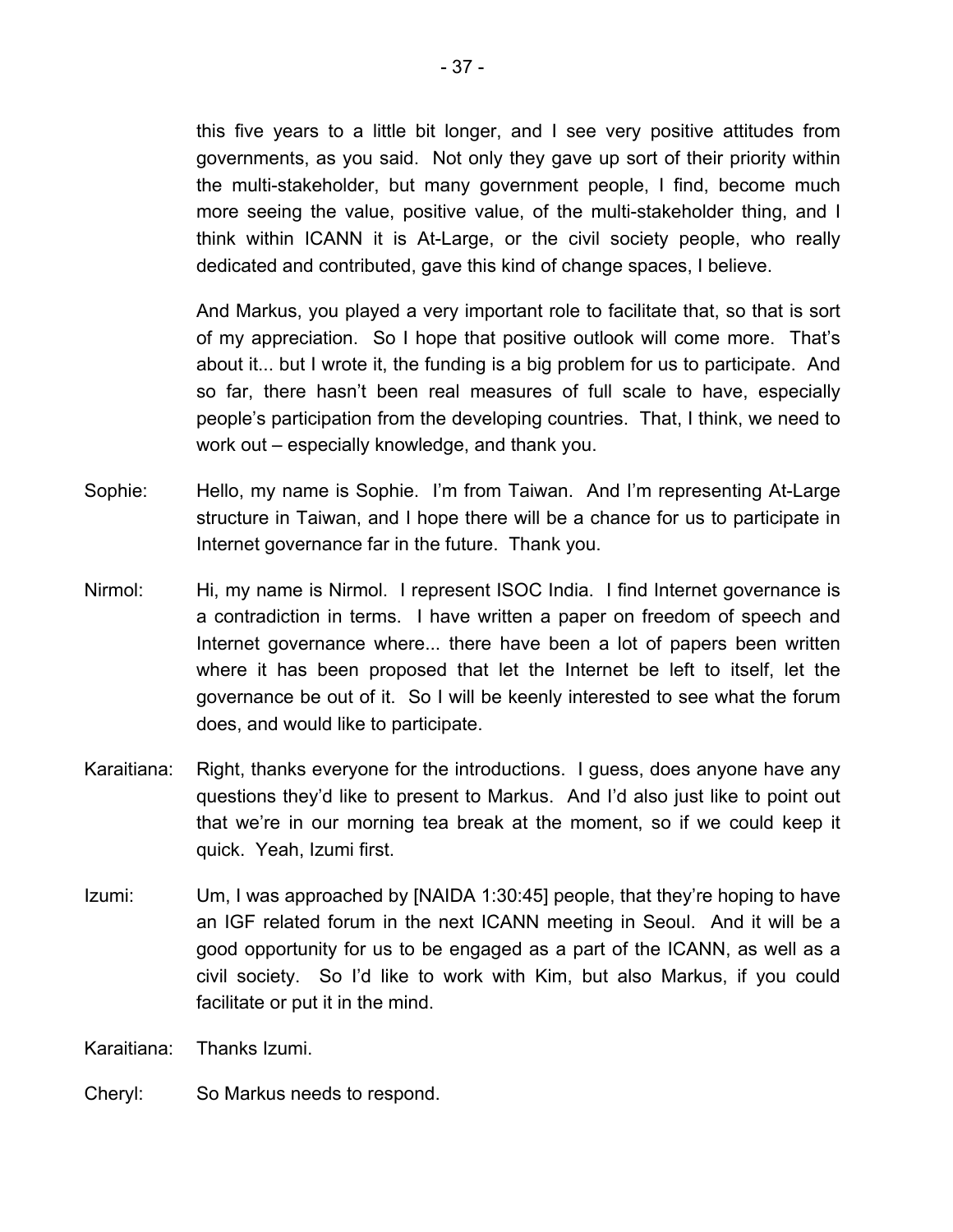Karaitiana: Sorry.

Markus: I can also take a couple of questions.

Cheryl: Oh, okay.

Karaitiana: Okay, sure. Okay, Siva – sorry.

- Siva: One point that comes up again and again made by participants, especially from the less developed countries and the developing countries, is the fund for participation is not there, and is it possible that UN takes an initiative to set up a central pool of funds from corporate sponsors and other sponsors who donate to that fund without any strings attached, without... an unconditional support to that fund, from which the funds are dispersed to participants by the [mag 1:31:49] and by a central body. So that participants, when they get funding, are not dependent or not obliged to the sponsor for views, and... is it possible?
- Cheryl: Did you want to...
- Vivek?: Siva, VCIGF, not as parallel as you explained to ICANN, ICANN is more a technical body plus participation, and IGF, if I understand, is a dialogue platform, with people at-large as well as through governments. So I just want your view that, how do you find the common participation as part of the IGF dialogue?
- Markus: Many thanks, yes, first of all many thanks for your introduction, it showed the vast area you are covering, actually, of course. It's a truism, but nevertheless, it is impressive. And we have very strong interest also from, especially the Pacific Islands, for understandable reasons as the Internet for them is obviously a life line.

I'm not sure where to start – maybe the funding is an important issue. This is very much... it's basically any problem, it's a problem that happens with any new activity given to the UN. Member states are never willing to give extra money to the UN, the position, especially of big contributors, is the UN should set priorities among the activities they're engaged in, that is, reallocate resources to new activities. But the UN has a very poor record in reallocating resources, and this reflects also the will of the member states, because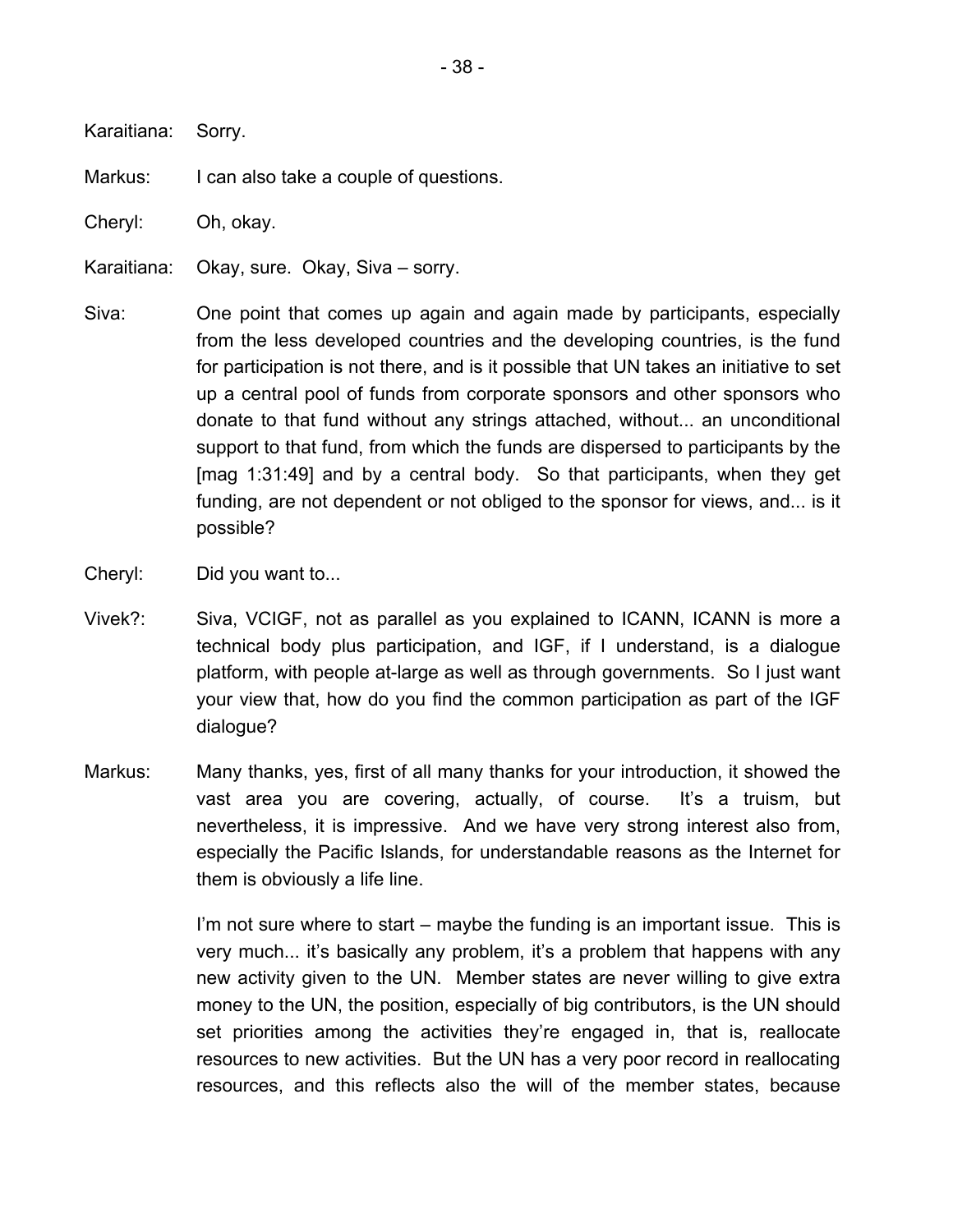there's always a member state who feels that this or that activity needs to be continued.

So all that we are doing is finance through voluntary contribution, and the aim would also be to have enough funding also to fund participants. Our funding situation has a little bit improved. Nevertheless, we are operating on a shoestring, and we have used the funds we have to operate... to finance the attendance of [mag 1:34:23] members of developing countries. Ideally, we would like to have more, and as it was suggested, to have a central pool where we could also finance additional members from... participants from developing countries.

Luckily, the government of Canada has made some funds available. It's 250,000, I think, Canadian dollars, but they go through the ITU, but they're earmarked for financing participants to the IGF. There were, I think, 20 or so financed through these funds, through the ITU, through the Canadian funds. There, the priority is to give funding to participants who play a role in the meetings, speakers and panels, workshops and so on. Not just tourism. And then, in addition, there are other institutions, such as ISOC, they have their Ambassador Program that was quite extensive. I think they also financed about 20 people or so. I think ICANN, they also financed the Organisation de la Francophonie, they finance French speaking members, so there are additional sources for financing without strings attached, I think. But I am fully aware that we don't have sufficient funds, and this is something we will also have to discuss, and good ideas are welcome, but present climate is also not very good for generating resources.

It's just... in Sharm El Sheikh, we expect less participants because of the economic downturn. Maybe companies that sent two or three people will send one instead of two or three, and the same goes also for governments. It's just, when economic times are bad, you have to downsize a little bit, and show, to the voters and the electorate, that you are saving money. It's as simple as that.

The other question, well the question that Internet Governance is a contradiction in terms is of course a philosophical question we could discuss for hours, but the definition of Internet Governance in [inaudible 1:36:56] clearly is not the top-down concept of governance. It is a concept of all the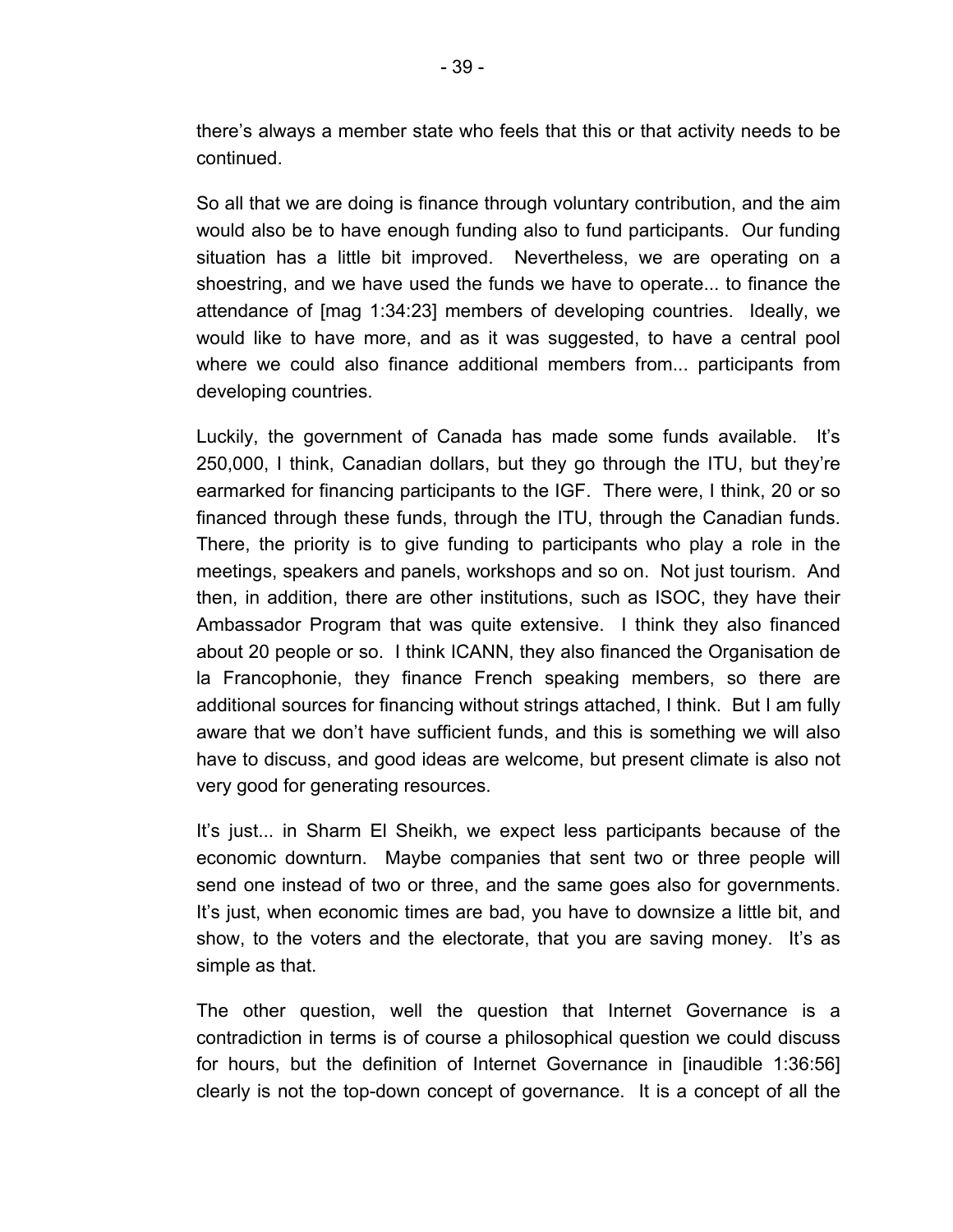actors working together in an abstract sense, and to describe the system that makes the Internet work. To put it in more simple terms, that is basically how we look at Internet governance. But I remember when we first had these discussions, people equated governance with governments, but this is no longer the case. I think, as you also talk about corporate governance, it's just the way things are being run.

Last but not least I think, in very concrete terms for your organization, the ICANN meeting in Seoul could be indeed a very attractive venue to have a regional IGF type meeting. National and regional meetings get more and more significant, I think. Well, you saw us yesterday sitting with the Kenyans, they organized the East African meeting. They again prepare a... last year it was a very last minute-ish, very little time. Nevertheless, they managed to bring together four countries in the East Africa region, who held their national meetings first, and then they culminated in the regional meeting in Nairobi. And the Seoul ICANN meeting could be a similar meeting for the Asia-Pacific region, and of course I'd be more than happy to cooperate. I think what I found, or what is striking, is... Well, the Kenyans had a very nice heading, Acting Locally and Thinking Globally, and when you look at it, go to the various regions, the concerns and the priorities are always different. I remember I was... a week before going to Nairobi I was in Strasbourg to European dialogue on Internet Governance. There the discussion was more on a rights-based approach, on the democracy, human rights, openness. In Kenya, it was much more on access, on creating ISPs. I can imagine one of the issues, if that goes ahead, would be mulit-lingualism in the Asia-Pacific region would certainly be a high priority, presumably. Well, access presumably, as well for some of the areas, but I'm sure there would be a distinctive Asian flavour, and I would very much welcome this initiative. I'm happy to see how we can move along to make this happen.

- Karaitiana: Thank you very much for that, Markus. We've got Hong and Cheryl who want to ask questions and make statements. If I could just ask if you could try and keep it brief, please.
- Hong: Thanks Chair, and thank you very much for Markus' wonderful briefing, and for answers to our questions. And Asia-Pacific region, as you see, has great diversity, not only on language, on scripts, but on cultures. And you may notice that at IGF, Asian people were relatively quiet comparing with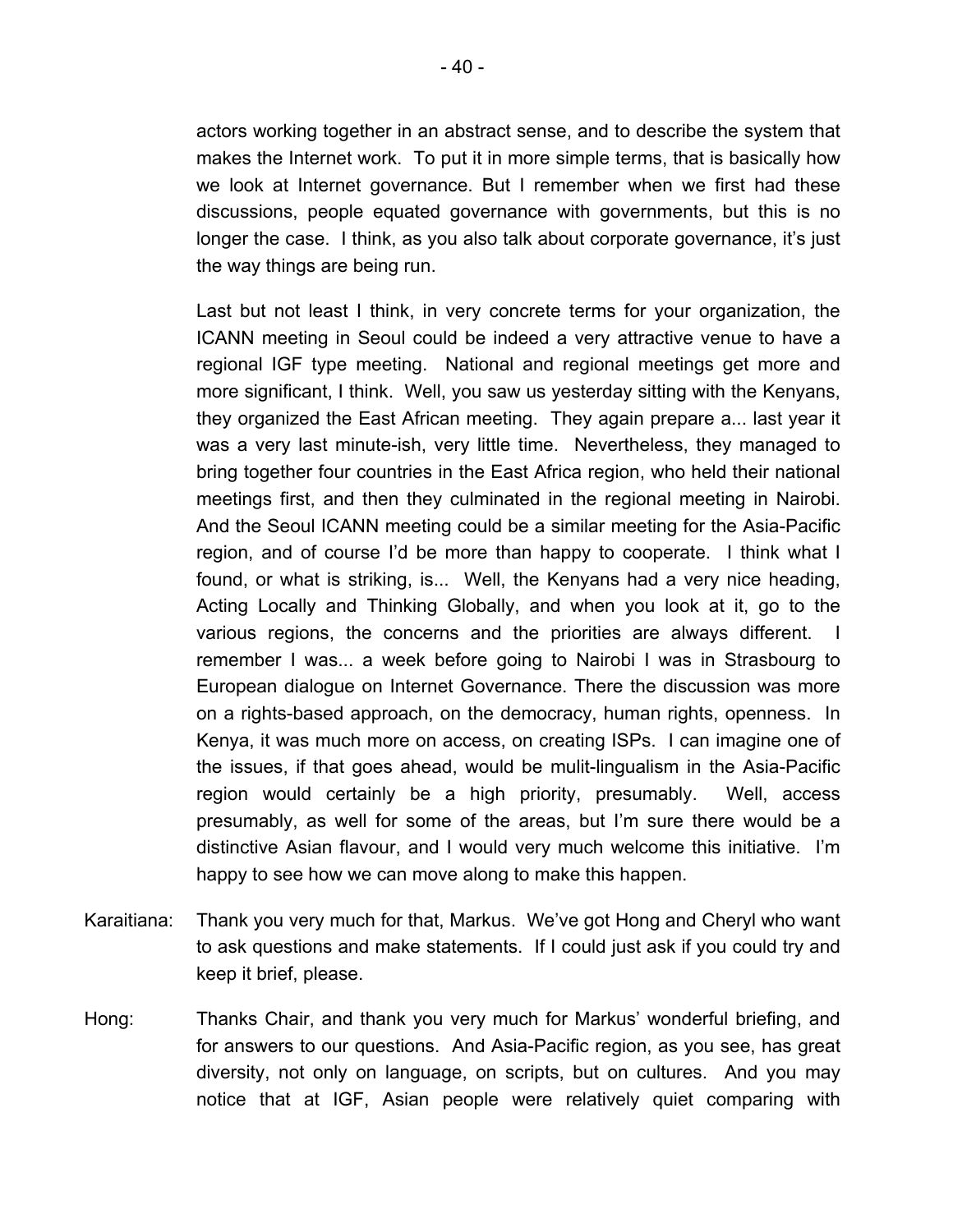European and North America participants. We do have our very unique culture – we are more polite.

- Cheryl: Usually, usually.
- Hong: Right. I would just... so it is very important for you to reach us, have an outreach, get connected. Now we know you, so we can be more open, be more effectively participative to IGF. This is really important, so you did a great job. We're so appreciative. I personally was very impressed by the inclusiveness of IGF, compared with a meeting I attended organized by ITU, WIPO and other UN agencies. IGF presented a real multi-stakeholder forum for the different stakeholders to participate, not only from the government. We can see so many civil society participants, so many people from developing countries, including the least developed country [inaudible 1:41:19]. So this is tremendous to all of us, especially to Asia. This is primarily a region for developing countries, so I want to congratulate you on the great achievement.

On the other part, we do have little comments on the logistic issues. Based on our experience of participating and organizing workshops at IGF, we do agree that almost all of the process is very inclusive, encouraging, efficient for people to participate. At the previous IGF in Hyderabad, APRALO organized a workshop on multi-lingualism and internationalization for almost a year, from drafting the initial document, preparing the proposal and submit the proposal goes through a very long process, and we had monthly conference call on this issue for many times.

In June 2008 we got a confirmation from the Secretariat of IGF that our proposal was not only kindly accepted, but could possibly be accepted and included in one of the main sessions. We were so enthusiastic, so happy to know that this is the very first time that APRALO, as a new organization and a new structure, a new system, was so acknowledged and recognized at the international level. So we invested tremendous time and energy, drafted many documents, made a lot of proposals, and participate as efficiently as possible, those in Asia as well as Geneva. We... of course we agreed for the help of IGF staffs for the facilitation of different workshop proposals to be merged at final stage.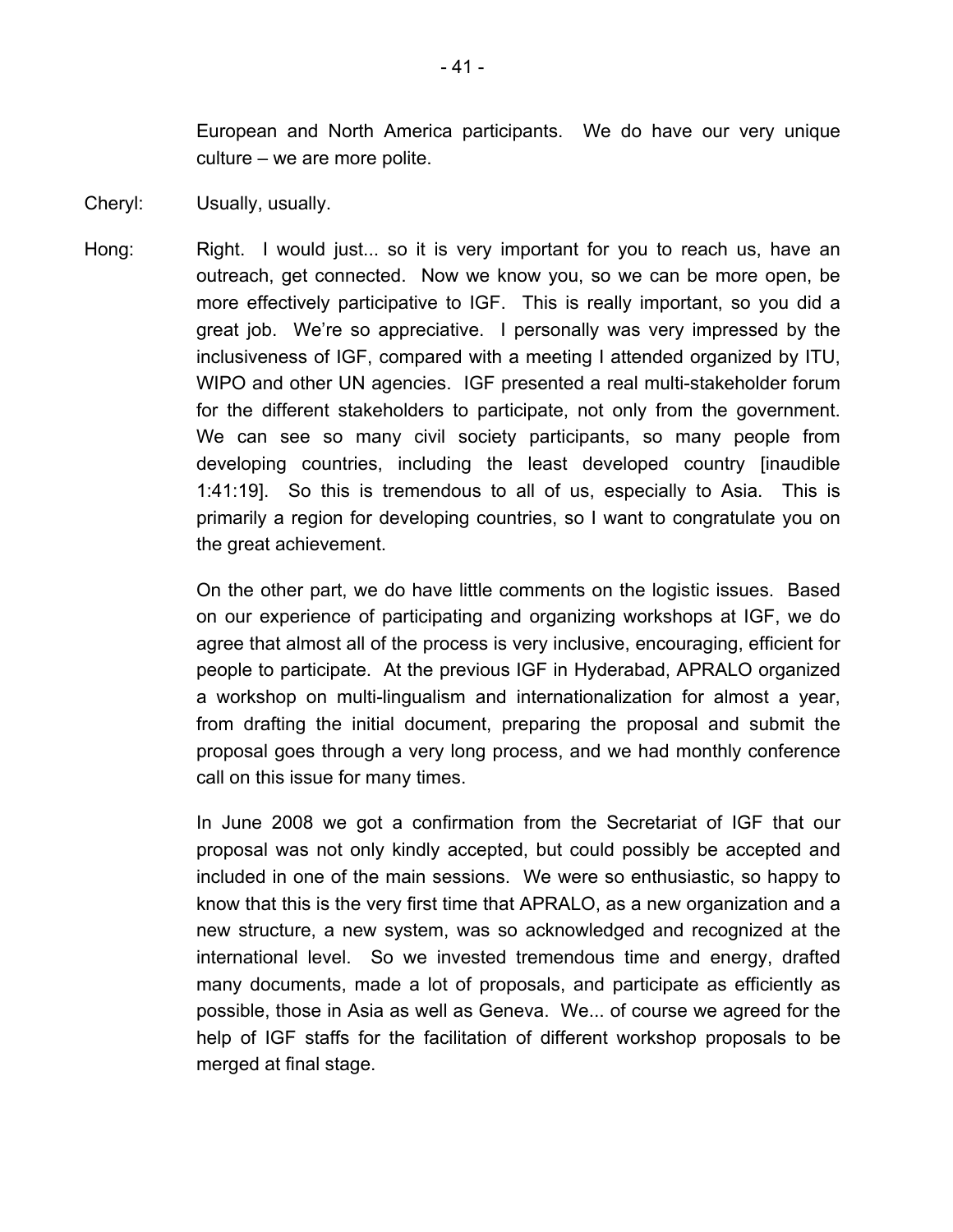Until the actual days of the workshop, everything was going on very well. All the multi-stakeholders were able to talk to each other very happily, worked efficiently on the [inaudible 1:43:41] development, and well, unfortunately, there were some misunderstandings. It is not our culture to go looking back – we want to look forward. What I'm suggesting is that in the future of the merging of workshop proposals, no stakeholder or proposer should be logistically submerged, especially at the final stage. Especially if we are recognized as one of the stakeholders of that main session workshop, of course we should be able to participate in the whole process, especially the last day at the last hour before that main session. So I do believe it won't happen in the future IGF.

Okay, the last issue I want to say that I do agree with Markus that we do have a lot of things that we can think about to discuss at IGF. APRALO is an organization within the ombud of ICANN, however, there's a couple of things we should seriously think about. Whether we should raise this issue to talk at the level of IGF. Especially there are some theories... I'm a professor of law, so I'm sorry, I go to some theoretical study, there are some theories that domain name system are actually some global public goods. It is kind of resources that belong to the whole human being. Of course ICANN, as an entrusted body, is governing and managing this system. It doesn't mean it is solely at ICANN's disposal to make any allocation or disposal. So we do think that IGF could incorporate these into the agenda of the next IGF, as we talk about access. Access is not only access to the Internet, it means how to access the Internet through the different hardware and software and Internet system, including the domain name system. So we see a great opportunity for us to enhance understanding and increase cooperation. Thanks.

Cheryl: Thank you for that, Hong, and I know much of that Markus and you and I did discuss of course at the IGF as well, and we are definitely... we're not asking for a response in any way, because we know this is behind, and we are looking forward. And in the manner of looking forward, I was... because I won't be with you at the end of your session when you get to the any other business, and we've already had the matter arise that, you know, to do something regionally, with APRALO involving ourselves in an ICANN meeting, and obviously this comes to what Izumi was talking about, where we have Sydney and Seoul this year, it's all in our region. If I may, while you're here, what we will propose is that if we can set up a mini-IGF regionally to be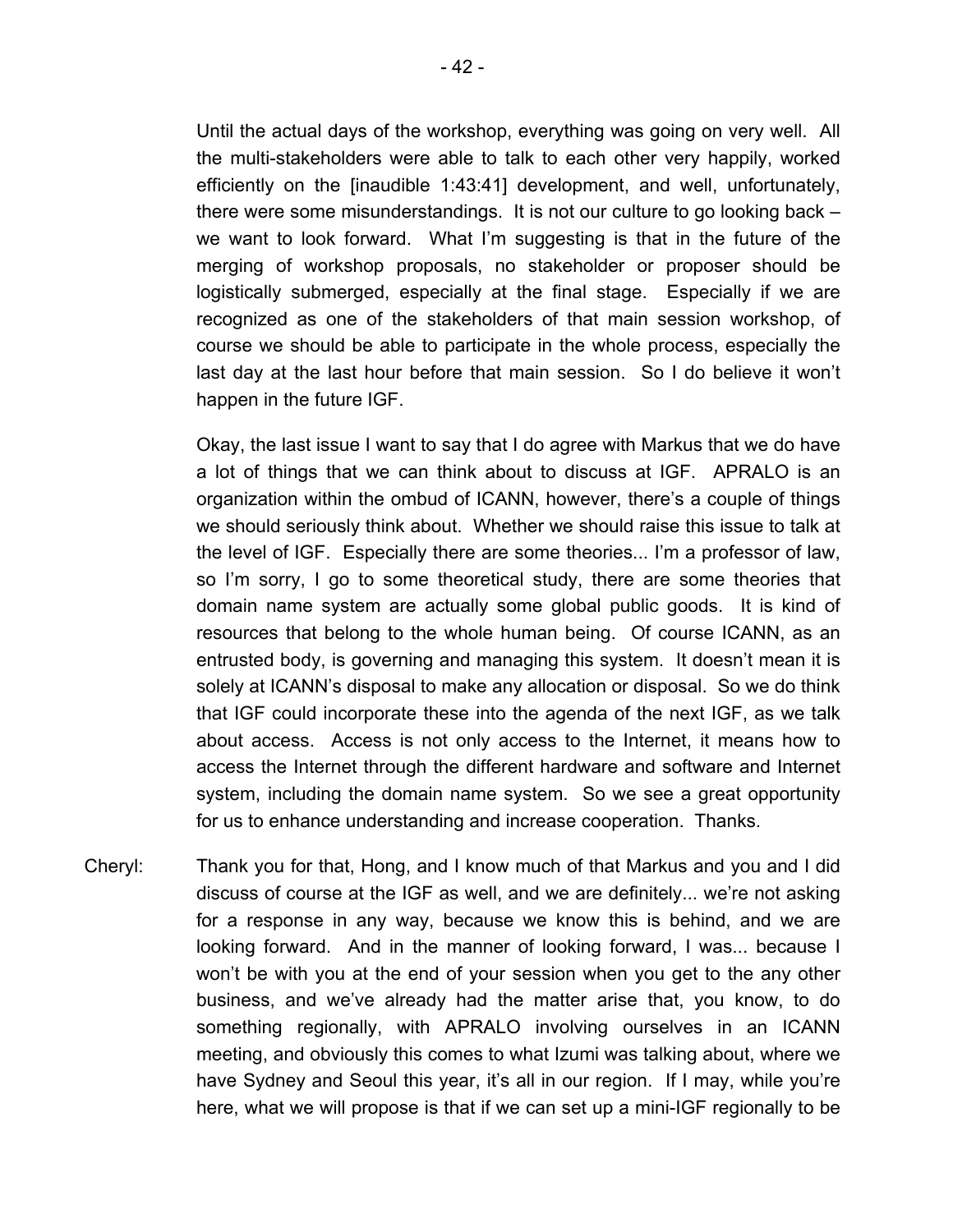in sync with Seoul, we will do so. But it is up to each of us to go back to our ccTLD areas and our regional areas and our countries, to see if you are going to be doing something in a country or joint country, that that preceded that deadline of getting together in Seoul.

So as an AUDA director, as a director of the dot AU, when we're talking in our Boardroom about doing something for Australia, I need to make sure that it's done in advance of Seoul, so that the Australian view can come forward to the regional view, and then that can of course be brought to the one in Cairo wherever possible. And I just think, you know, if we all take that on board as part of our way forward, that might be a good way to do that.

I'd also, for those of you who haven't read the announcements in the list note, as you see up there, the 2008 IGF meeting, the reports are there, and I would encourage you to read what was done on behalf of both APRALO and, of course, by myself and Vivek and Siva and a few others for ICANN per se, because we had [one at 1:47:52] at the ICANN level, and we had involvement at the regional level.

- Karaitiana: Do you have anything else you'd like to contribute?
- Markus: Just if you let me finish by thanking you all, and just a brief word. Of course, I fully agree, let's look forward and let bygones be bygones, it's... this was an unfortunate incident. I was not aware of when it happened. I did apologize for it, and I will make sure it will not happen again.
- Karaitiana: Yes, thank you for your time Markus, and I certainly agree, let bygones be bygones, and oversights happen to everyone, and I'm sure we're all responsible for some sort of oversight. So, on behalf of APRALO, I'd like to thank you very much for attending and using your time, and I'd also like to invite you to our morning tea, if you'd like a cup of coffee or something...
- Cheryl: I think you deserve it, after that. Is it a 15 or 10 minute break?
- Karaitiana: I think a 10 minute break would be good thanks. So at about 10 past 11, if we can be back, please.

**[End of side A]**

## **[Start of side B]**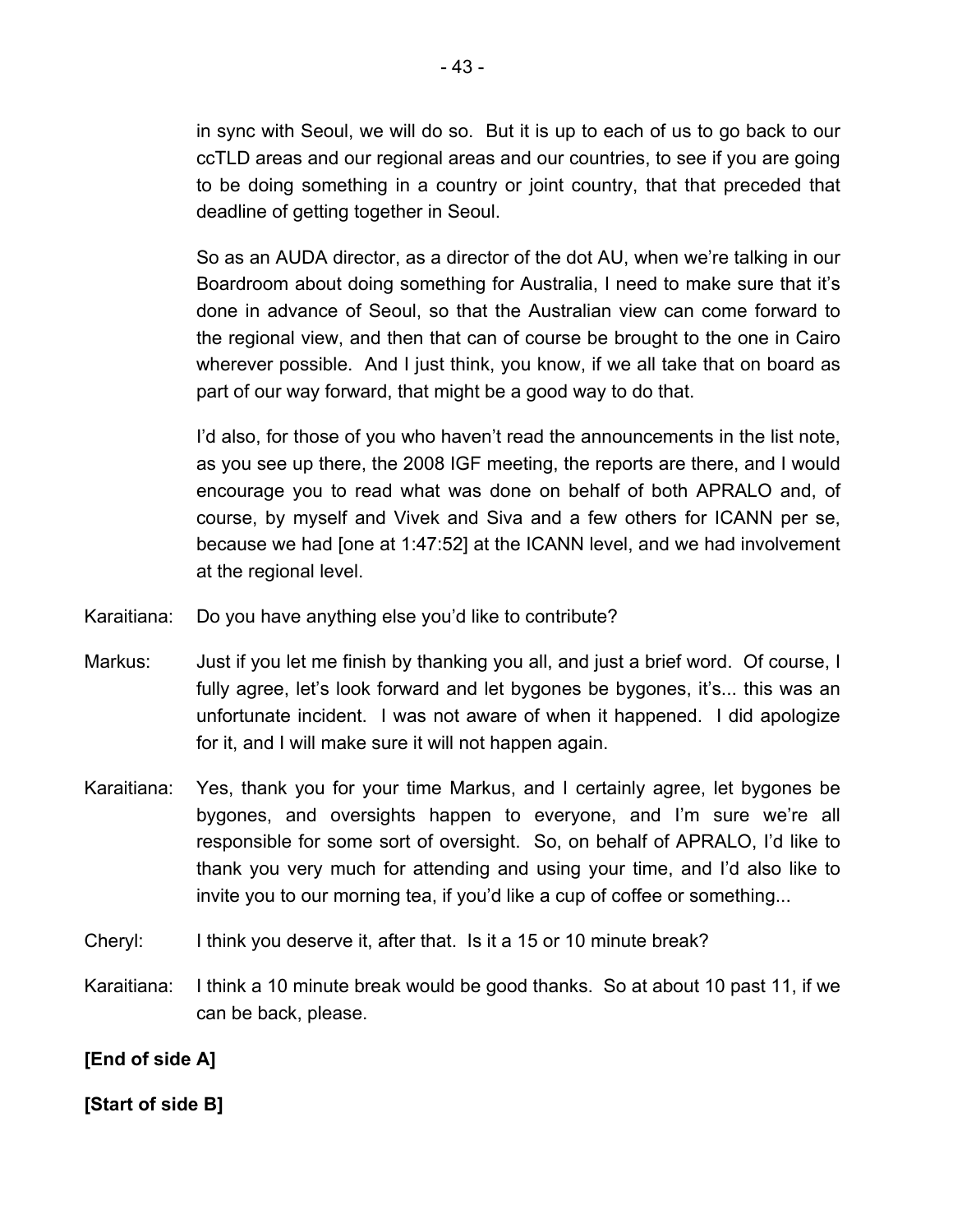- Cheryl: Ladies and gentlemen of the drafting team, believe it or not, we're actually going to have to run the current elections on the rules we have now anyway, before you finish the drafting of that, because I can only be here for another five minutes. So if we're going to run elections, you either need to get it going real fast, or it'll be the old rules.
- Vivek: Now, it's two vice-chairs, which you've got to have. The idea is to have one vice-chair experienced, another one takes over, there's no sudden abrupt one chair and two vices retiring. In such case, he current now, we have only one vice-chair. The next one will... now, we'll have only one, we don't have anyone now, we have only one. The next one will take next years', so that... the rotation comes every two years.
- Cheryl: No, you elect two now, one for a one-year term, one for a two-year term.
- Holly: Yes. And...
- Vivek: Is that always? Is that always one vice-chair two years, one vice-chair one year?
- Cheryl: No, because from then on, it's two-year terms, because you're staggering. So when Izumi and I were the representatives to the ALAC, when APRALO was formed, he was elected as representative for one year, I was elected for two years. And that gives us the cycling, then.
- Siva: And does the person who is elected for the one year term have the option to appear for a second term, offer for the second term.
- Cheryl: You can always run for a second term. If you're crazy enough, you can run for a third, fourth or fifth – but at that time, I would be bringing in psychological analysis.
- Vivek: Okay, two vice-chairs selected for a period of...
- Holly: I think we start...
- Female: No, no, no, we'll have to change that.
- Holly: I think we... wait a minute. If we've got to have elections in five minutes, let's do it now.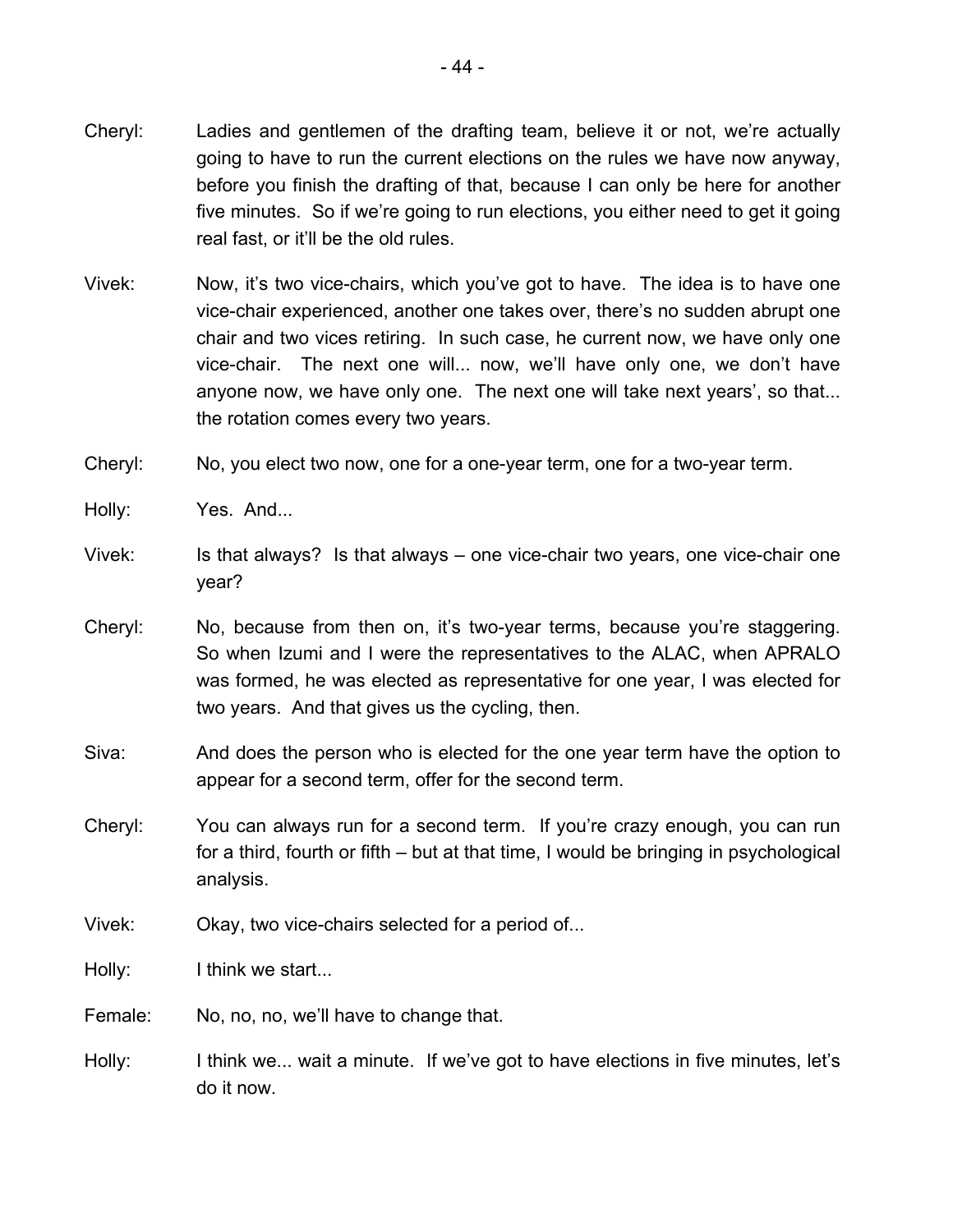Holly: Let's just do the elections, and we can finalize this later.

Cheryl: That's actually what I proposed.

Holly: Excellent, excellent, okay.

It takes a while to undo the legal form. [banging sound] I had now turned the mic on, because I didn't have the mic on before, you'd be relieved to hear.

Cheryl: All right, ladies and gentlemen, we are jumping in the agenda to item number nine, I believe, which is the election of a chair, two vice-chairs, and a secretary. We have had nominations open for some time, and we have the following people and one from the floor, which have offered themselves for the following roles.

> Our current incumbent Chair, Karaitiana, has offered himself somewhat foolishly, from my perspective, somewhat thankfully, to run for a second term. Is there any objections or discussion on his... he has been nominated, he has accepted the nomination, I have no other nominations for this role. In the absence of anyone saying, "I want to be Chair more than I want him to be Chair," that appears that I now can say congratulations, you have done that job beautifully, thank you sir. [applause] Would you care for me to run the rest of the elections, or to hand over to you?

- Karaitiana: Um, I can take over, after, if you want me to.
- Cheryl: Excellent.
- Karaitiana: Great.
- Cheryl: Thank you.
- Karaitiana: Thank you, everybody, for your vote of confidence, as I wasn't too sure what was going to be happening. [laughs] Good, so that leaves us with two vicechair positions, and we've had two nominations that have both been seconded. One is Les from Pacific Highlands, and the other is Mohamed from...

Mohammed: [inaudible 3:58]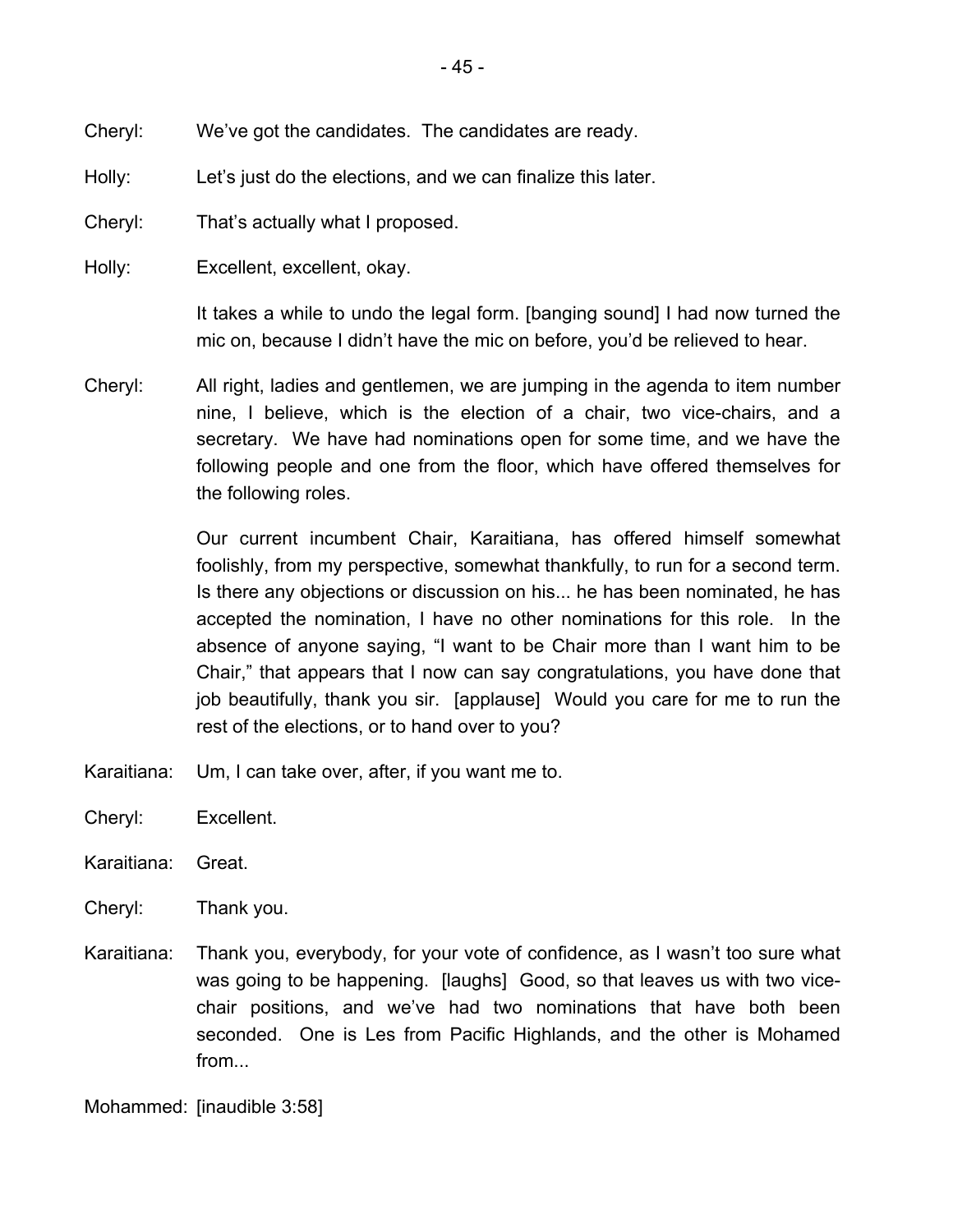Karaitiana: Okay. Sorry, which country?

Mohammed: Jordan.

Karaitiana: Sorry, Mohamed from Jordan.

Cheryl: And he's nominated... ISOC AU did that, but it's Holly who's done it, not me.

- Karaitiana: Right, okay. Thanks Holly. So just keeping in mind that we're being... since we're quite a geographically diverse region, the current seats are currently quite geographically representative, is there anyone else who would like to run for vice-chair that we can...? Okay, great. So on that, can... I guess, we have a vice-chair position for two years. Right, so we need to decide who wants to... I guess, if we could ask the two candidates if you have a preference for...? One year.
- Les: Well, I would actually call it [inaudible 5:02], because I've got somebody [inaudible]. I mean, is that the logic behind it?
- Cheryl: Makes good logic to me.
- Les: Not that I'm pushing to... I [inaudible tons of off mic talking 05:18] It would seem that the person with some experience would do the shorter term.
- Karaitiana: Okay, so Les, you go for... you're happy for one?
- Cheryl: For one?
- Les: Yes.
- Karaitiana: And Mohamed, you're happy for two?
- Mohamed: Yes.
- Karaitiana: Is there anybody that would like.... Oh, could I have a show of hands of those people who are in favour of Les being voted for one year as Vice-Chair of APRALO, please?

Cheryl: Call for objections.

Karaitiana: Yeah, could the lawyers please pay attention? We're just in... I don't get to say that to lawyers very often.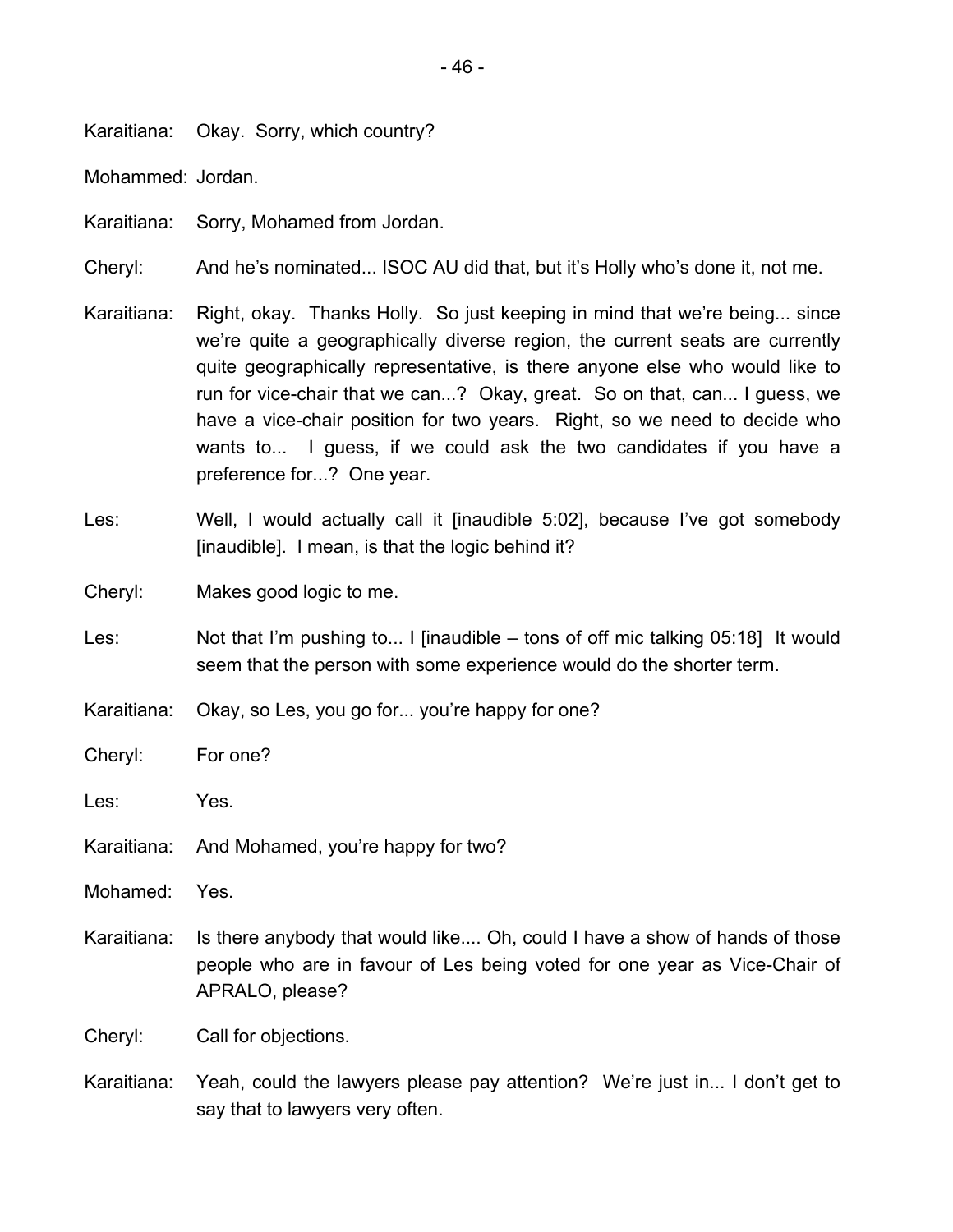Male: There's no logic.

- Karaitiana: Right, Les has just offered himself for a one-year term for Vice-Chair, we're just seeking.
- Siva: Yeah, Cheryl said that the two candidates should be geographically apart, and they are seated next to each other, so I object. [laughter]
- Karaitiana: [Inaudible 06:15] Good. Can we have a show of hands, those who are in favour of Les being Vice-Chair for one year, please.
- Holly: Oh, you're voting for him, put your hand up.
- Karaitiana: So there is...
- Cheryl: You vote for yourself. Oh yeah, you can vote for yourself.
- Male: No, I'm voting for him.
- Karaitiana: Yes, so it's unanimous for yes. And for Mohamed for two years as Vice-Chair person...?
- Cheryl: Just a point of order for the record. Please note that when Hong puts her hand up, she is voting for two organizations.
- Karaitiana: Okay, again, that's unanimous, so congratulations to Mohamed and Les for your Vice-Chair positions. It's going to be a pleasure to work with both of you. Great. Thank you.
- Cheryl: I do apologize, I do apologize, the point on your agenda which was just prior to this one was something called your representatives review. I would like to move that it is highly inappropriate to review Vivek at this point, since this is his first meeting with you, and you've already reviewed me once. I'm more than happy to be sat in the middle of the floor and reviewed by all of you again, but my role as Chair is now taking me away. I would prefer that not to be done in my absence, but if you have time in your agenda to discuss and make points, which I will be more than happy... points of criticism, points of how I could be doing my job better, points that you would like me to do... Previously, APRALO has done this in the round, and with the victim present, because I'm almost unable to insult. Please feel free to have that discussion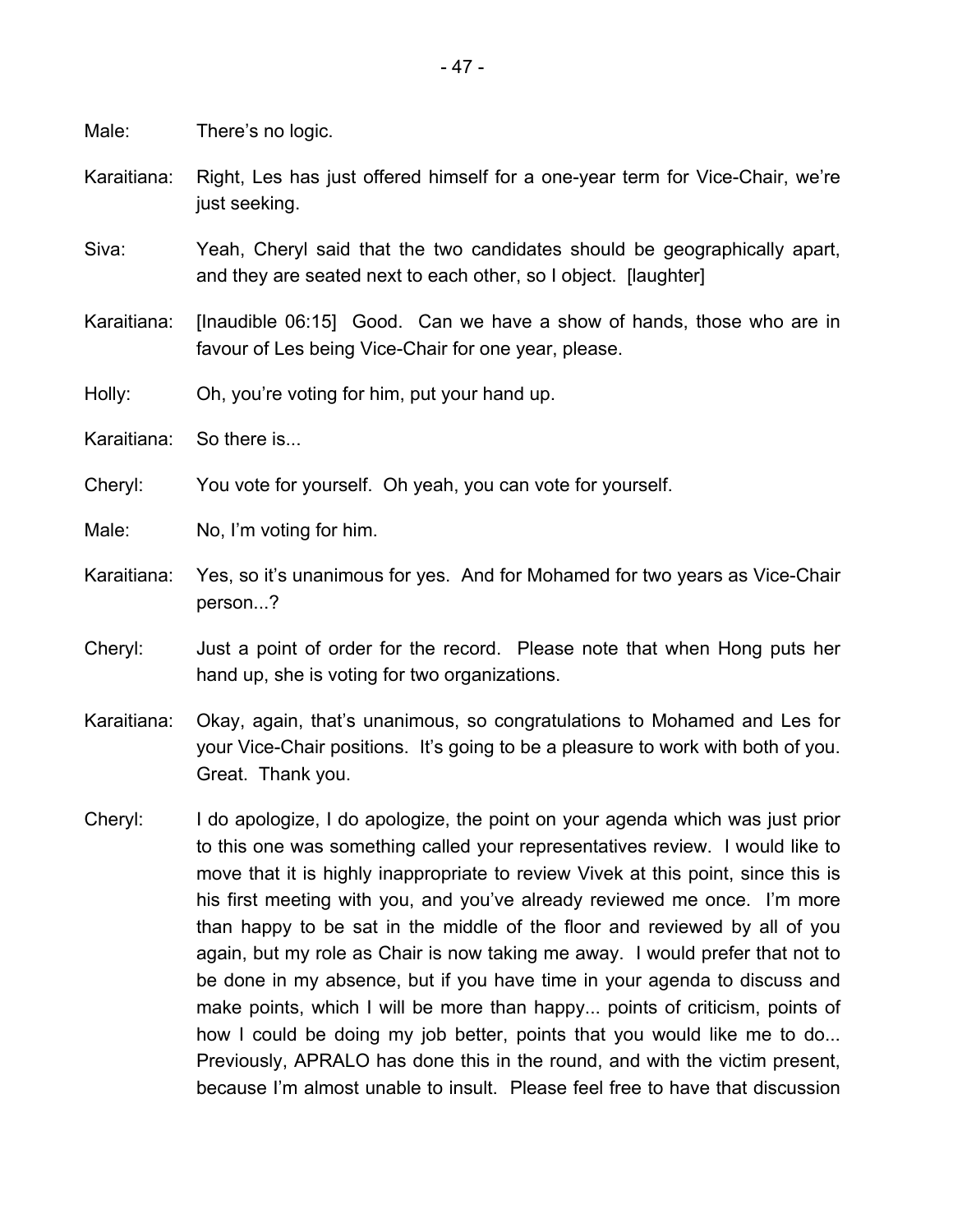in my absence, but I will reserve the right to discuss it with you and perhaps online. The other thing perhaps you would like to do is if I set up a space within our wiki for comments on... comments on and requests to your representatives for performance and positions. You may wish to take it that way. So I'm happy for you to review us. I'd prefer it you review me, and I think we should have a wiki space where we can have continuous improvement, because you may not like me in blue. I need to know. Okay?

- Karaitiana: Great, now we have one more election to consider, and that's for the APRALO secretary. Now, Pavan's been the secretary for quite a while now, and he's also put his name forward and been seconded. Is there anyone else who wants to put their name forward for secretary?
- Izumi: Who has Pavan recommended?
- Karaitiana: Pavan is... Who has recommended Pavan, or...?
- Izumi: Didn't you mention that he put somebody's name to...?
- Karaitiana: No, no, Pavan has agreed to carry on as secretary, and he's been nominated as well. So, again, if I could just ask for the lawyers' attention please? Excuse me, if we could have your attention please? We're doing the election for secretary. As I said before, Pavan has been nominated, he's the current secretary, and he's happy to carry on. We're just seeking anyone else who wants to be considered for secretary?
- Holly: Excuse me. I don't see the post of secretary. We've got a secretariat, but not a secretary in this document.
- Karaitiana: Okay, well, we've always had a secretary, so perhaps the legal team could fix that up for us as well.
- Holly: Well, spelling, for a start. A secretariat is a body that undertakes secretarial positions. A secretary is an actual position. A secretariat is just... somebody types away. It's an office, not a person. Do we have a secretary as opposed to a secretariat?
- Karaitiana: That's right, we have a secretary and the other RALOs call their secretary... is it a rapportoire or...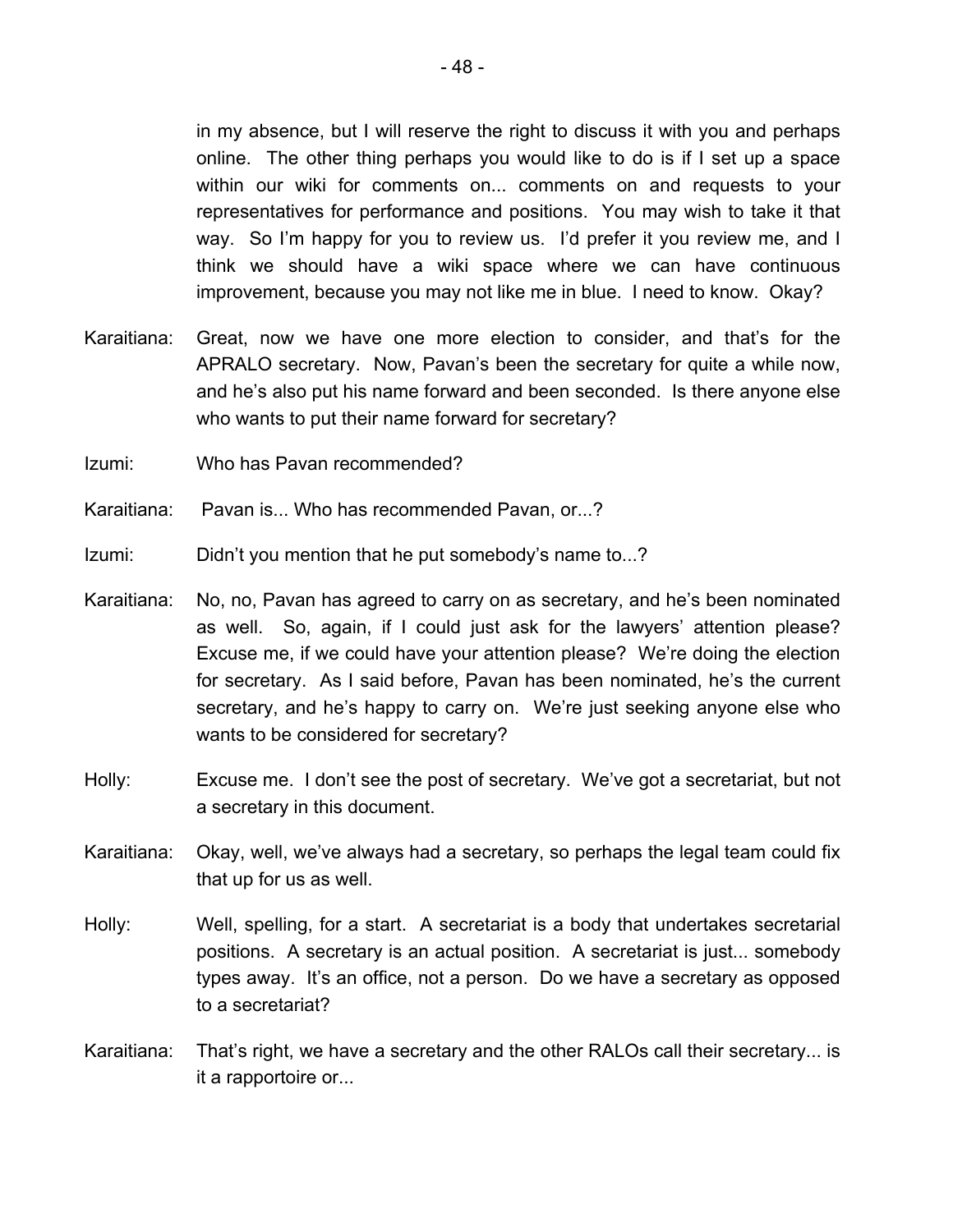- Holly: Oh, rapporteur. French word, it's all right. We can ignore that.
- Karaitiana: Great, yes. And so we've always had a secretary since we signed the legal documents in Bali. Yes.
- Holly: Would you like, should we use the word...? Hong, what do you think? Lawyers have to consult.
- Hong: From the history of... from our documents, there is always the term secretarian has been used, and Pavan has always been called as secretarian, not secretary.
- Holly: How do you elect a secretariat? It's not a... a secretariat is not a person.
- Hong: Well...
- Holly: We can appoint somebody to undertake the secretariat functions.
- Hong: Holly, you're right, there is some history here. When... in Bali... [inaudible voice in background 11:27]. Well, I'm very sorry, I haven't finished my statement. In Bali, when APRALO was formed, the secretarian was actually an organization, not a person. It was ISOC Hong Kong, and Pavan is a staff of ISOC Hong Kong, and he took the job of assisting us. So secretarian is actually an organization, not an actual person.

So the issue here is still a legal issue, whether we want to put in the term ISOC Hong Kong as a secretarian, or the specific individual who is working in that organization as secretarian, right?

- Holly: Actually, Hong, I'm absolutely neutral as to what we do. I just think that if we're going to have a person undertake secretariat functions, then we could elect somebody to take the secretariat functions. I don't care how we word it, but I'd like not to call the person a secretariat. That's all.
- Izumi: Then let's put the ISOC Hong Kong as a candidate for the secretariat.
- Holly: Well, that's fine. If we say ISOC Hong Kong will perform secretariat functions, that's fine, you know. I have no qualms about that.

Male: [Inaudible – off mic 13:00]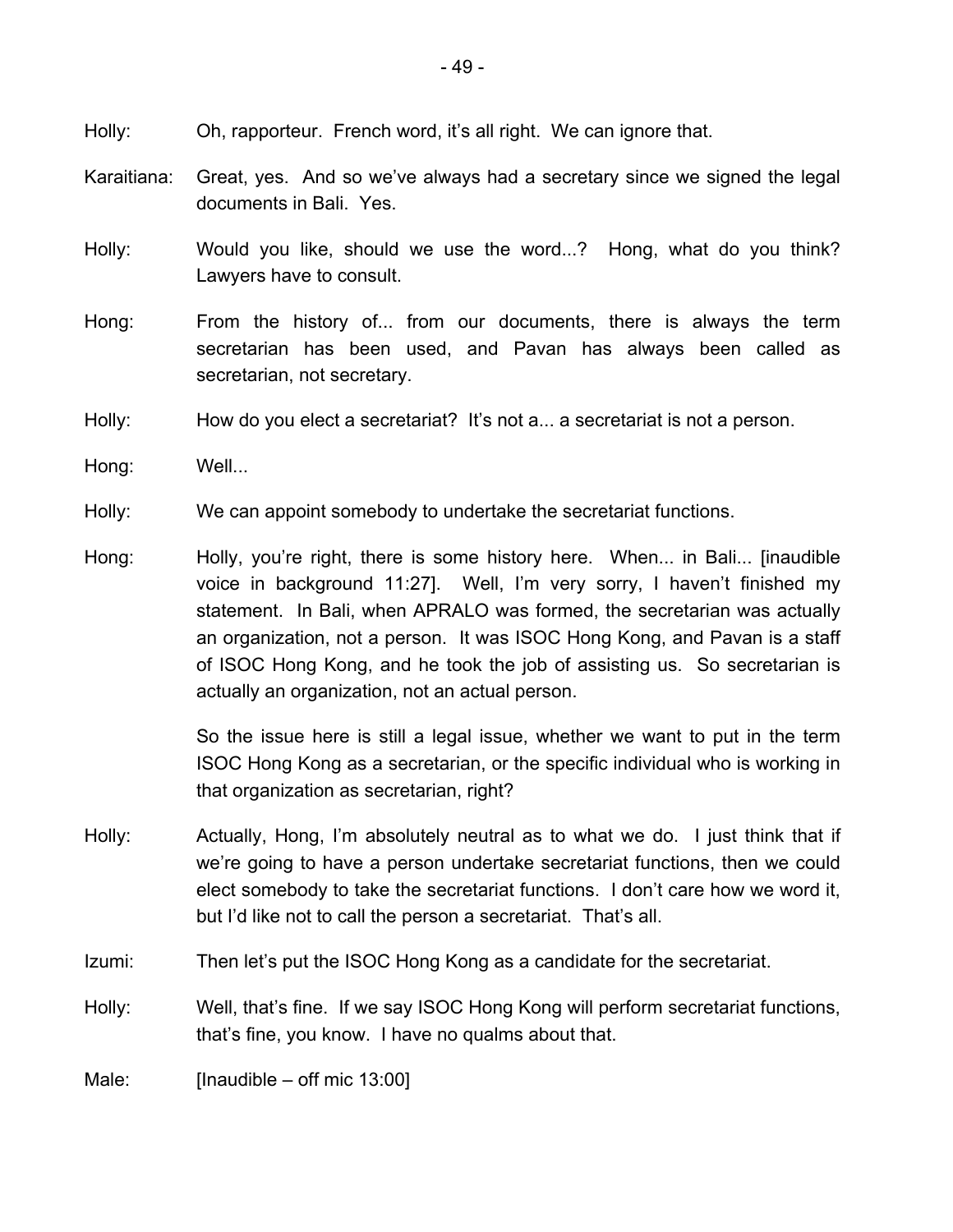Holly: Yeah, and that's fine, that's fine.

- Hong: Yes, I just talked with the Chair, that I guess it would be more sustainable and stable if we put an At-Large structure instead of an individual in that At-Large structure as a secretarian. That At-Large structure can always send other staff that is available to assist in this.
- Holly: That makes perfect sense. Let's just put in ISOC Hong Kong will perform the secretariat functions. That's fine.
- Phoebe?: Excuse me? I don't think, from my past experiences, I don't think we select the secretary. The secretary should be appointed by the Chairman. Thank you.
- Holly: And I think you're right 5.3 reads, "A secretariat for the APRALO may be appointed."
- Male: So there's no election.
- Holly: So basically, KT, up to you to say, "An organization shall serve the secretariat functions."
- Siva?: But rather, you can appoint after taking somebody's interest, that's all.
- Holly: Yeah.
- Karaitiana: Okay, to be fair to ISOC Hong Kong, I will suggest that we move onto the presentation for thirty minutes, and then immediately after the presentation, we appoint a person or an organization in about thirty minutes' time. That will give me enough time to consult with the relevant parties, and for anyone here who wants to consider putting their ALS up for consideration as well.

So if I hand it over to our ICANN staff member, who is going to do a brief presentation for us.

Khalil: Good afternoon, welcome to ICANN Mexico City. My name is Khalil Rashid, and most people don't get that on a first time, so I'll say it again, Khalil Rashid, or, if you speak Arabic, Khalil Rashid. And I'm actually a member of ICANN's Contractual Compliance staff. In fact, I'm the Compliance Audit Manager. And so today, for a few moments, I'd actually like to talk with you,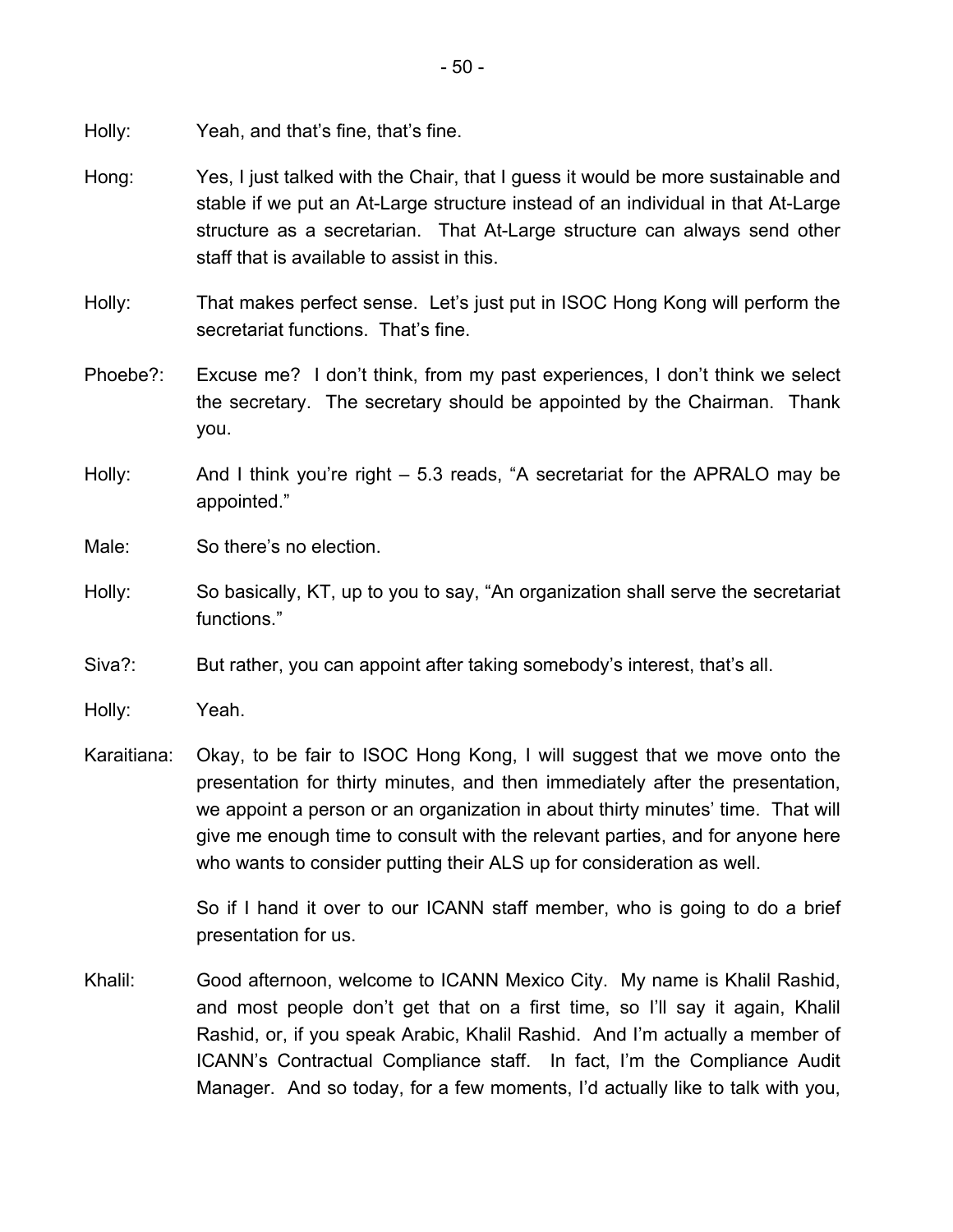actually not at you, I understand you've probably been in meetings most of this week, and you'd probably rather talk with someone than at them. But what I hope is, we can have a dialogue that can serve as a foundational point for how the contractual compliance department can serve as a resource for your organizations and APRALO.

I have actually a PowerPoint with some slides, for reference, but I'm not sure which system I should set that up on. Should I do my computer, or...?

- Karaitiana: This computer here. [inaudible discussion off mic 15:44 17:08]
- Holly: And if not, just talk to us. Hong, we've got the final wording if you want to have a look, at some point.
- Karaitiana: Or perhaps I could just interrupt while we're just waiting, regarding the appointment of the secretary. ISOC... sorry, lawyers, could I just have your attention again please?
- Holly: We can't help it.
- Karaitiana: Vivek? Excuse me, lawyers. ISOC Hong Kong have agreed that they'll be the organizational secretary, if appointed. So I guess the legal opinion is that the Chair appoints the secretary?
- Holly: Yes.
- Karaitiana: Okay, great. For the record then... I guess we don't have a secretary. For the record then, I'll appoint ISOC Hong Kong as the secretary. Thank you.

Holly: Secretariat.

Karaitiana: Secretariat. [background discussion 18:00 – 18:39]

Khalil: So I'm ready when you are, or whenever you feel that it's appropriate.

- Karaitiana: Okay. [inaudible 18:55]
- Khalil: I can go, and then whenever Rob comes, we can stop and we can pick back up if there's time. I actually have to run in not too long, so why don't we start now?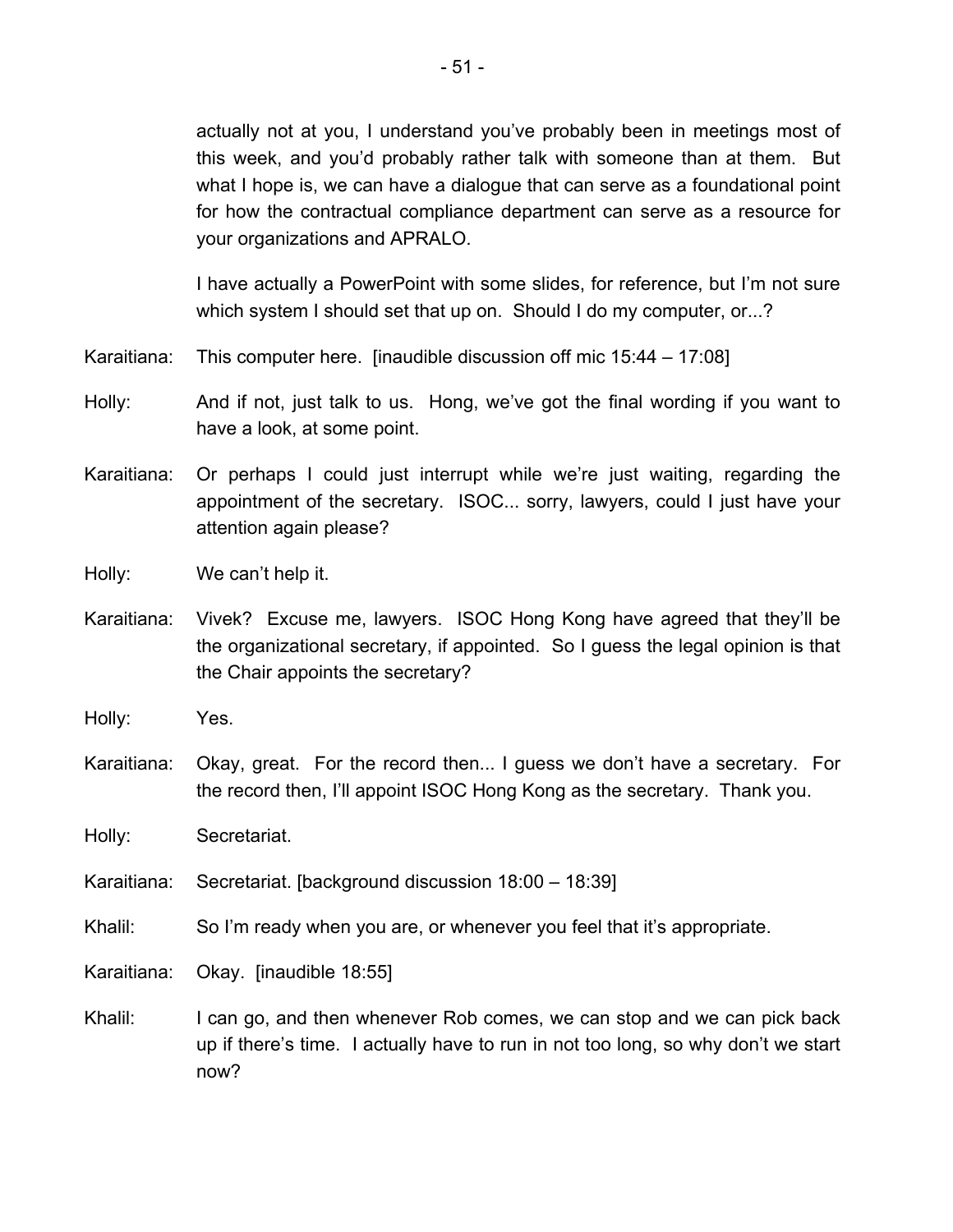Karaitiana: Okay. Okay, we're going to start the presentation now from...?

Khalil: Khalil.

Karaitiana: ...Khalil. And if we get... give him our attention please.

Khalil: Yeah, I actually know how it is – I'm actually an attorney as well, so. When you have something to get out, you kind of have to get it done. But as I said before, I'm from the contractual compliance team. We like to refer to ourselves as a team, and today I'd like to just sort of dialogue with you about our role, what we do, and how we can serve as a resource. Just as a show of hands, how many of you have actually had interaction with the compliance team at ICANN, in any way, shape or form? Are any of you aware of the compliance team's function, or...?

> Okay, fair enough. I mean, that's helpful so that I have an idea where to start. Anyhow, the compliance team is composed of four members, currently. We have a senior director, David Giza, who has about 25 years of legal and compliance experience. Stacy Burnett, another director, who has about 20 years of experience. Myself, who has an actual legal/business Internet background. I started out with America Online about 15 years ago. I was still in high school at the time. Then I went on to college and law school and always kind of stayed wrapped in the telecommunications/Internet type-thing, so, you know, sort of a natural fit when I came to ICANN about a year and a half ago.

> But the contractual compliance department's actual function is to preserve and protect the interoperable integrity of the Internet through making sure that parties that have contracts with the organizations actually comply with those terms. Many of the terms are actually there to actually protect registrants, and that interoperable integrity. So we manage that 950 plus registrar accreditation agreements with the various registrars throughout the world, the 16 top-level domain agreements, and pretty much investigate any other noncompliance issues or conflicts of interest when it comes to registrars, registries, etc. Many of this is in a slide, but unfortunately, we have this prompt instead. But I'm happy to forward you the presentation, or a description of the department afterwards.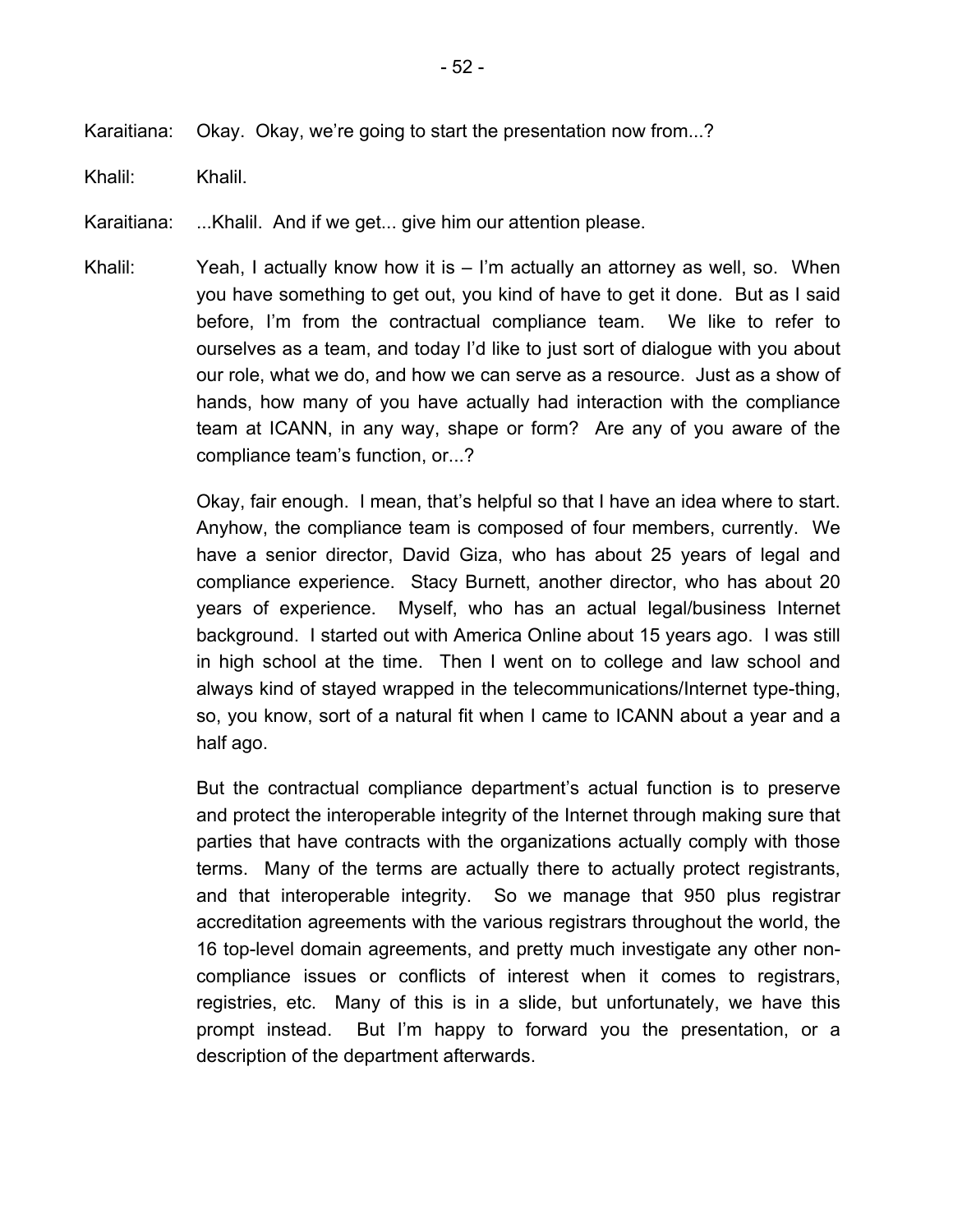So what I'd kind of like to just talk to you are some of the recent developments in the compliance department, and I will sort of... if you want more details on anything, please just stop me at any time. If you need more or have questions, please also stop me as well. But just as sort of a start, how many of you are... I looked at a presentation that was delivered, I believe, by this organization in 2008, which stated that some of your current issues include both WHOIS matters and registry/registrar relations. Can anyone explain what those WHOIS matters that you're referring to are?

- Karaitiana: Sure. There was more in relation to the ICANN consultations at the time. We were seeking public information and views, as opposed to having an actual issue with those consultations.
- Khalil: Okay, fair enough, fair enough. So one thing that the compliance department does is actually enforces or attempts to enforce WHOIS compliance to the extent that we can. We have designed a WHOIS data problem report system, which allows registrants anywhere in the world at any time to forward domain names that have inaccurate WHOIS information to ICANN for processing and forwarding to registrars for correction. That system then follows up with the particular complainant 45 days later, and if the matter has not been corrected, ICANN may or may not take further action. And as of December 2008, ICANN follows up on every single report filed of a Whois inaccuracy.

One of our other major projects is a Whois accuracy study, under which what we're attempting to assess is how much Whois data and registrar databases are actually accurate. And this will... this is a representative study of about 135 million domain names. We have employed a prestigious research institution, the National Opinion Research Centre at the University of Chicago to actually assist us in designing and carrying out the study. So, just for reference, Whois is a hot topic in ICANN right now, and it's one of our, you know, main compliance goals and functions.

We've also sort of enhanced our general compliance and outreach efforts. So, every so often, the registrar/registry regional gatherings, we actually send compliance staff members to conduct workshops now. So we conduct workshops on everything from Whois to domain name dispute issues with the UDRP. I recently conducted a workshop at the regional gathering in Korea. My director conducted one in Rome, and we also did another one, I think, in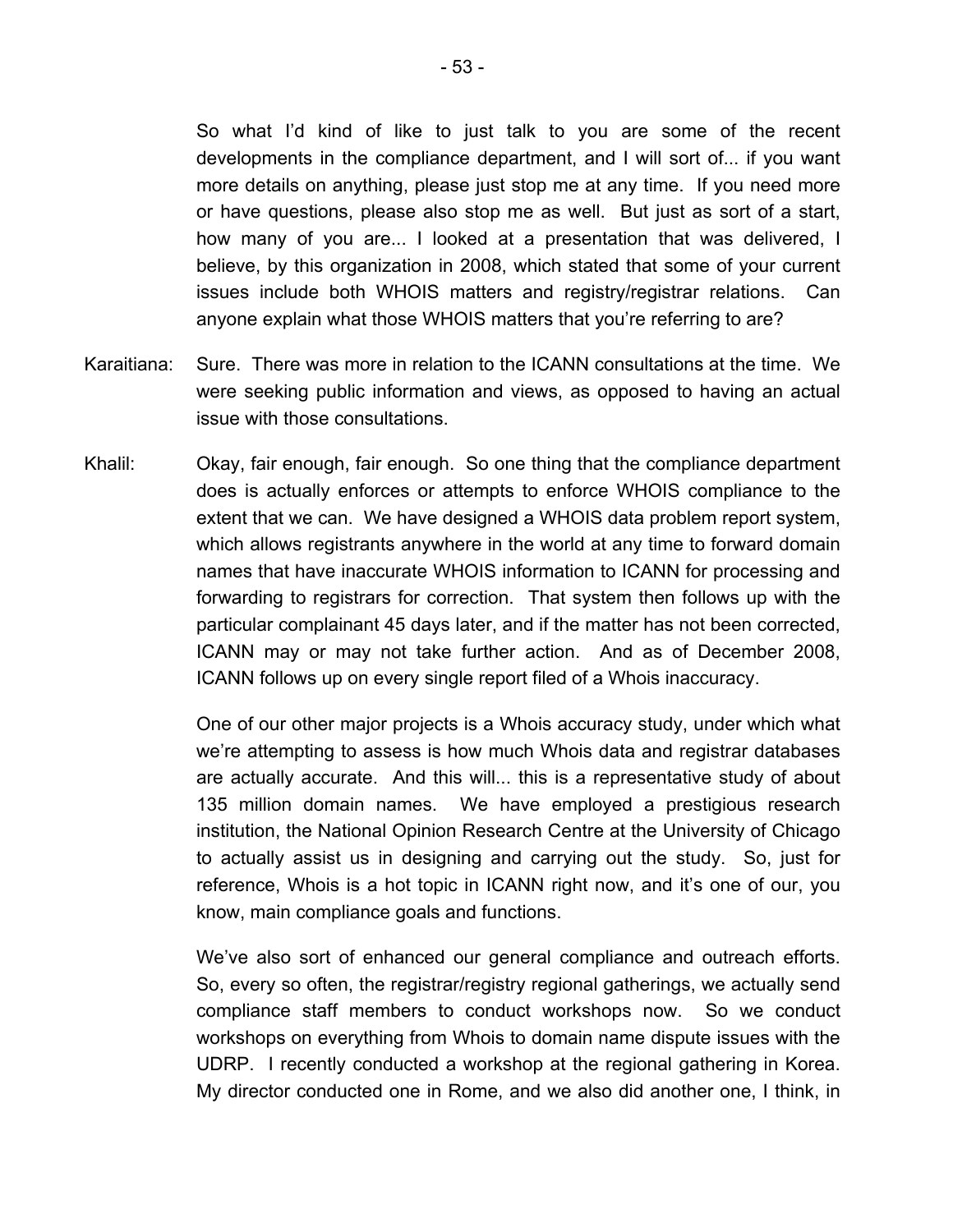Paris. So that's also... the registry/registrar regional gatherings are also a great place to get more information about compliance and sort of hot topics.

So it's probably not news to you all, but Asia is one of our fastest growing regions for both Internet usage and registrar population. So of particular interest right now is compliance with growth in Asia. I think we're currently at 128 registrars, and that's the second highest amongst any region, you know, other than North America, which has the rest. So part of the idea today is to bring you in and to draw you in to the compliance issues you think might arise, or which registrants and end users might experience, that you think ICANN's compliance department should have an eye toward. Any questions thus far? Sure?

- Hong: REA compliance is a very important issue for user community, and from the previous cases that were brought to ICANN, we can see that users were very actually in very much a disadvantaged position. If we remember the case of registry Fly, we know that users cannot really enforce the contractual obligation against the abused registry or registrars. And I know that I can emphasize that it is not law enforcement bodies several times, in several different circumstances. But what ICANN can enforce is the contractual obligation on the registry and registrars, and, on the other hand, we do restate our proposal that additional provision on third party's interests be included into the REA agreement, so that the user can independently and freely at lease resort to the contractual obligation to protect their interest. Now they can only complain to ICANN and wish ICANN to enforce the contract. I want to listen to you – are there any updates?
- Khalil: Well, I thank you for your comment. I am not aware of your proposal, number one, but also the compliance function is generally not involved in policymaking. As you know, the RAA and... there is a current RAA amendment under process right now, and so I would direct that more to my colleague who just arrived, or the GNSO policy staff. But with respect to enforcing the RAA, the contractual compliance department's function is to enforce the RAA, specifically, that is one of the things that we do, and have recently enhanced and increased our ability to do that.
- Holly: Just a point, first of all, I think we're delighted that you're here. I've been sitting in on working group 5, which is about insecurity, generally. And one of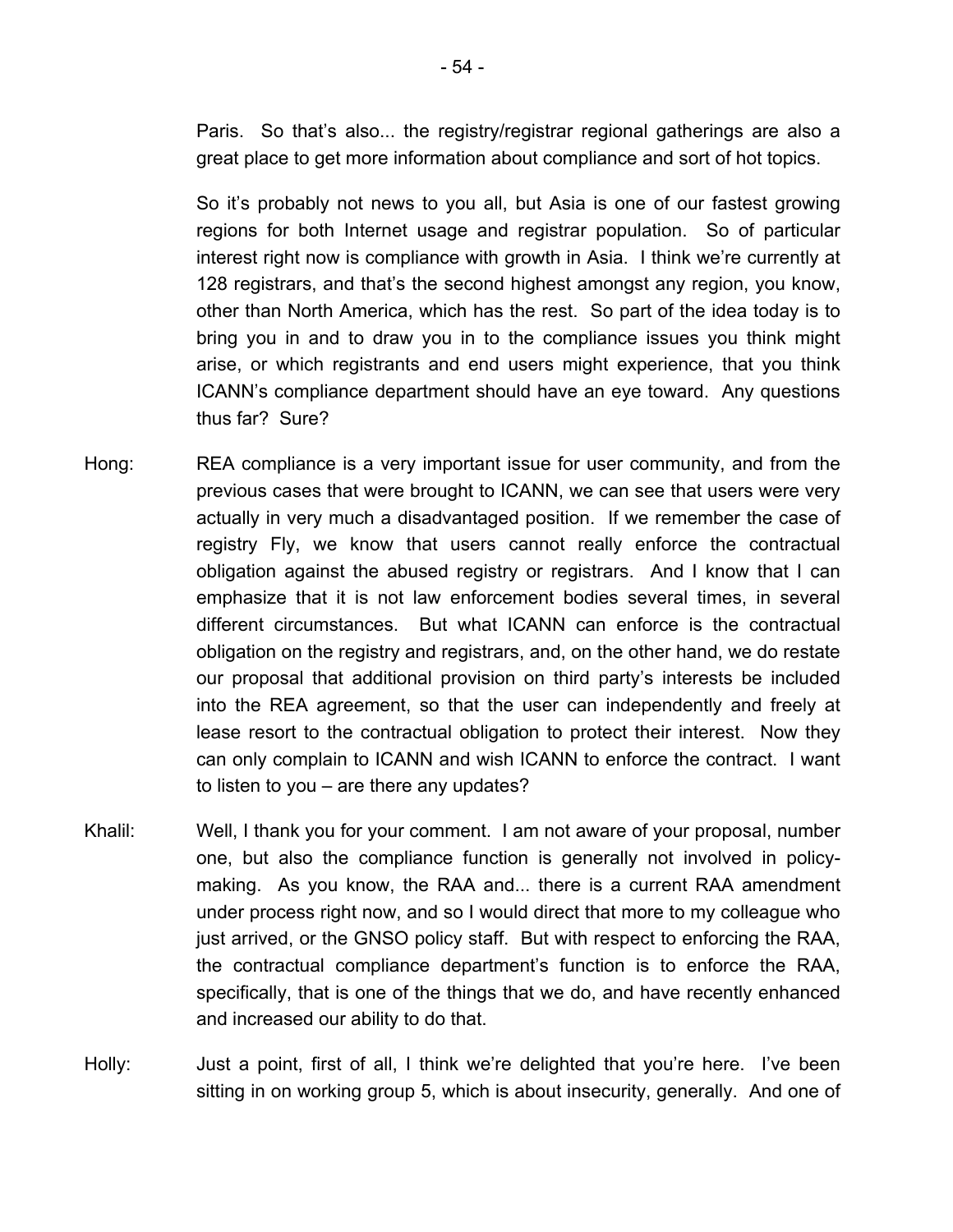the issues that's quite prominent is that very often the scammer or the crook hides behind false information, or they've registered... usually they've used a fraudulent credit card and given fraudulent details. So I'm assuming you're talking about not only country code and generic top-level domains, trying to look at the processes to make sure that the details that are actually provided by the registrant are in some way verifiable. Is that something that is on the ICANN radar?

- Khalil: Currently, that is not an effort underway. Under the registrar accreditation agreement, the registrar has a duty to collect the Whois information from the registrant. The registrar currently does not have a duty to validate that information.
- Holly: Ah.
- Khalil: And so often times, the registrar obligation is implicated when the Whois data problem report system is involved, and that's the system which I described earlier, where anyone in the world can pretty much file a Whois inaccuracy claim. So once that process takes effect, then the registrar actually has an obligation to investigate Whois data, and correct it if necessary. But prior to then, as the RAA currently stands, there is no obligation.
- Holly: But that's going to be important, because once the results of the research are known, it's going to become clear that in some cases there's a very strong process of verifying the information, and in other cases the information isn't verified. And there may be coming out of that some policy suggestions?
- Khalil: I'm sure there'll be all sorts of conclusions. You know, once we actually complete the study... at this phase, we're just trying to complete the study with integrity. So once that's done, I'm sure there'll be plenty of discussion around that.
- Holly: Thank you.
- Khalil: Were there any more questions or comments?
- Hong: Just follow what is said. My brain is quite slow, almost shut down. Well, just now you said that you were not aware of our proposal on the third party interest clause. I guess that is because you are working in a different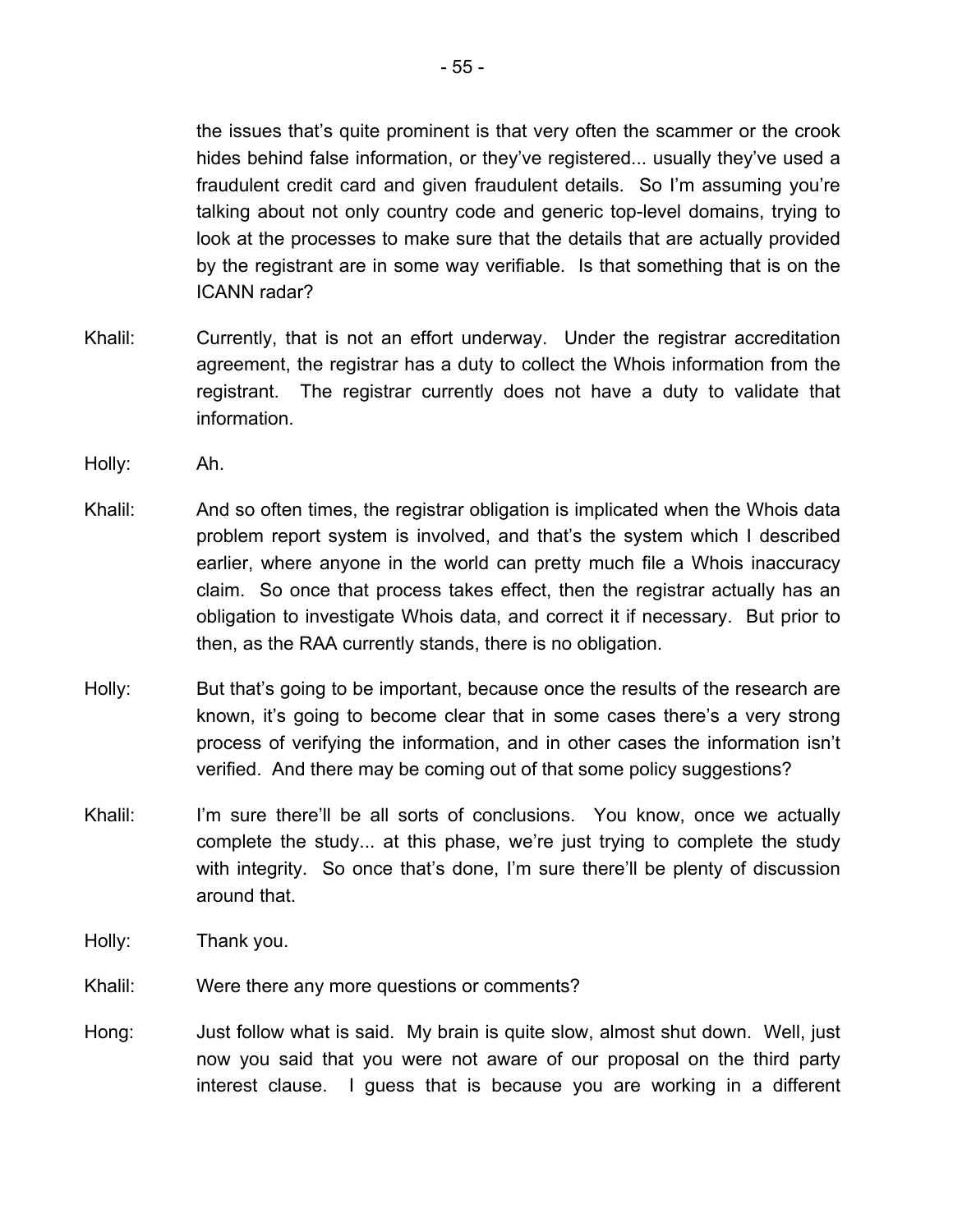department. Actually, our proposal from ALAC has been submitted to the Board, and delivered to the staff two years ago. So I do suggest the policy development on RAA and compliance enforcement. The two departments can work more closely, have better coordination, so when you discover any problem in the process of compliance enforcement, you can quickly reflect to the policy development department. So the policy could be quickly revised or updated.

For instance, Holly gave the example. I have another example, this on fast flux. Fast flux is the problem – I know the policy is now being developed, and in the process of your compliance enforcement, I guess you've heard a lot of complaints on this issue. The people are learning very quick to avoid being enforced, and how could this demand be reflected in policy, and later enforced effectively in your practice. I guess this is a good point to think on.

Khalil: Oh yeah, and I appreciate that point, thank you. What I'd like to do... my colleague is here, and I don't want to keep him waiting, is I would like to direct you to the compliance page, which is www.icann.org/compliance, where we recently published our semi-annual contractual compliance report. So you can find full details about the program and also make comments at that particular website.

> But thank you for having me, and please, I'll leave my information with the chair, and if you need to contact or reach out, please do. I look forward to it.

- Karaitiana: Right, thank you for your time. [applause] Right, we also have another guest speaker from ICANN, discussing the GNSO, or he's here to answer any questions about the GNSO structure. Rob...
- Rob: Hogar.
- Karaitiana: Rob Hogar from ICANN.
- Rob: Good afternoon. This is my first visit with APRALO. Thank you very much for having me come, I appreciate it. I was coming over for the NARALO, to give them a briefing and an update with progress with respect to the GNSO restructuring and improvements. There was a lot of interest there because of their discussions about new constituency groups, the relationship between individual Internet users and the GNSO. So I'm happy to give you a general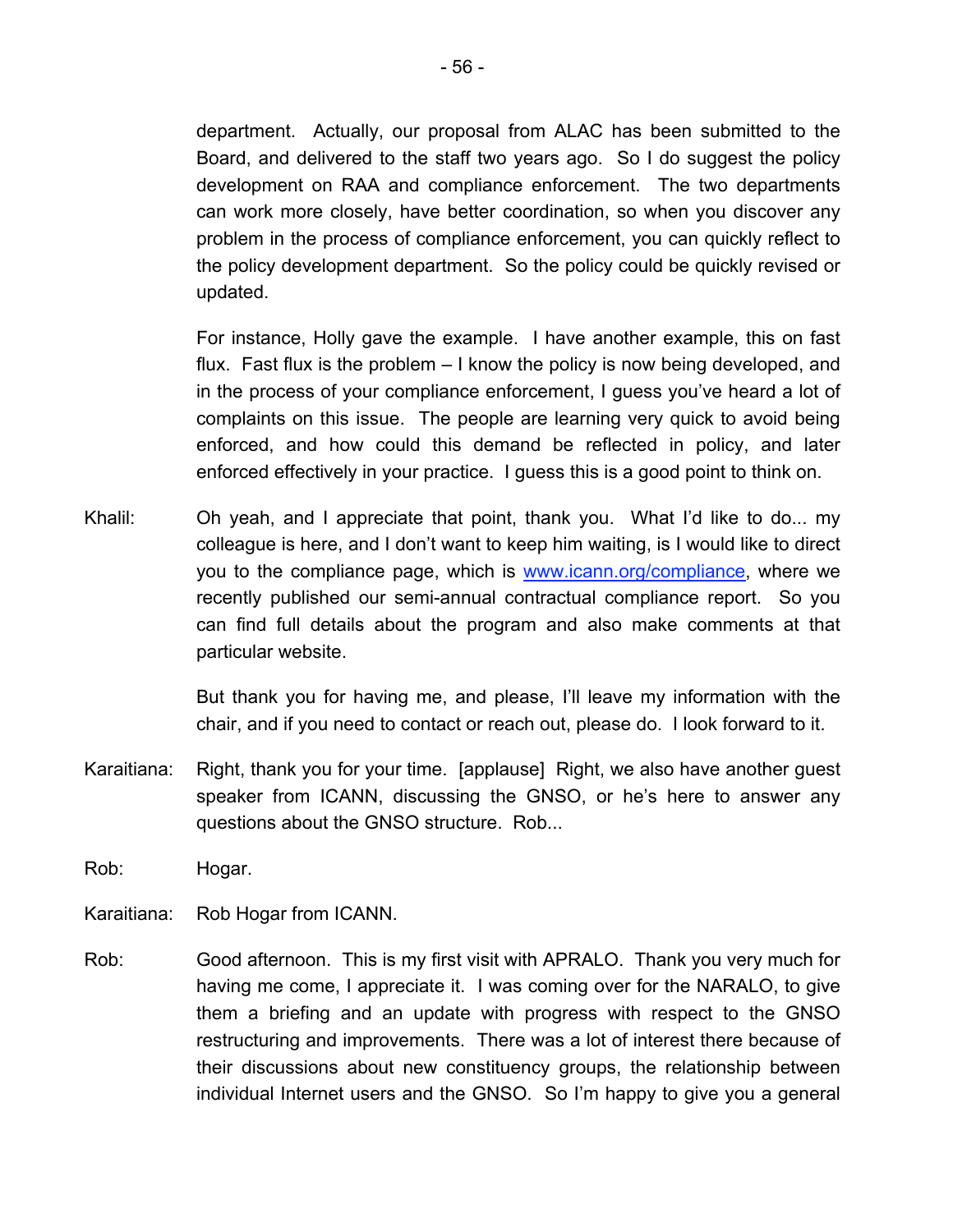briefing or just answer questions – I guess it all depends upon the level of understanding and focus that you guys have on that area of policy development and activity at ICANN.

- Karaitiana: So are there any questions from the floor for Rob?
- Holly: I'm still going to follow up. I think we'll see... particularly, I'm glad that you mentioned the fast flux issue, and the attention that the various registrars give to the correctness of the information. I understand that clearly in the country code situation – each country code has its own policies, I know. I'd like to say Australia has pretty good policies, so I will. In the GNSO, that's not... is that an issue that has been raised in terms of registrar responsibility for correct data, because that will be an important tool in stopping things like fast flux.
- Rob: Yeah, the short answer, I believe, is yes. I think what you're seeing as a community and a group is much more ALAC influence in GNSO affairs in both a broad sense and a specific sense. You have situations where a number of on-going policy discussions and processes have been initiated by members of the ALAC, and I think that's a very positive development. And I'm only with ICANN for about a year. I understand it wasn't, in the past, as ideal a situation. But now I think it has improved significantly, and you all are realizing a certain momentum that I hope is maintained, in terms of having input into the policy development process, particularly on some of these technical issues.

I just saw an internal draft being circulated today to confirm the process for various Chairs of the different advisory committees and supporting organizations to have communications with the Board, to make sure that communiqués are acknowledged and recorded, so that all of the items of interest that are raised through the processes that you have are understood, are acknowledged and are treated in terms of the appropriate processes.

With respect to the item that I have the most detailed knowledge of, and Holly, we've talked a little bit about it, with respect to the GNSO improvements process, there is a significant drive on the part of the community and the Board to have more user involvement in the GNSO. Not in an advisory capacity, where you can sort of throw things over the transom or jab the Board and say, "We want some things done," but to actually have a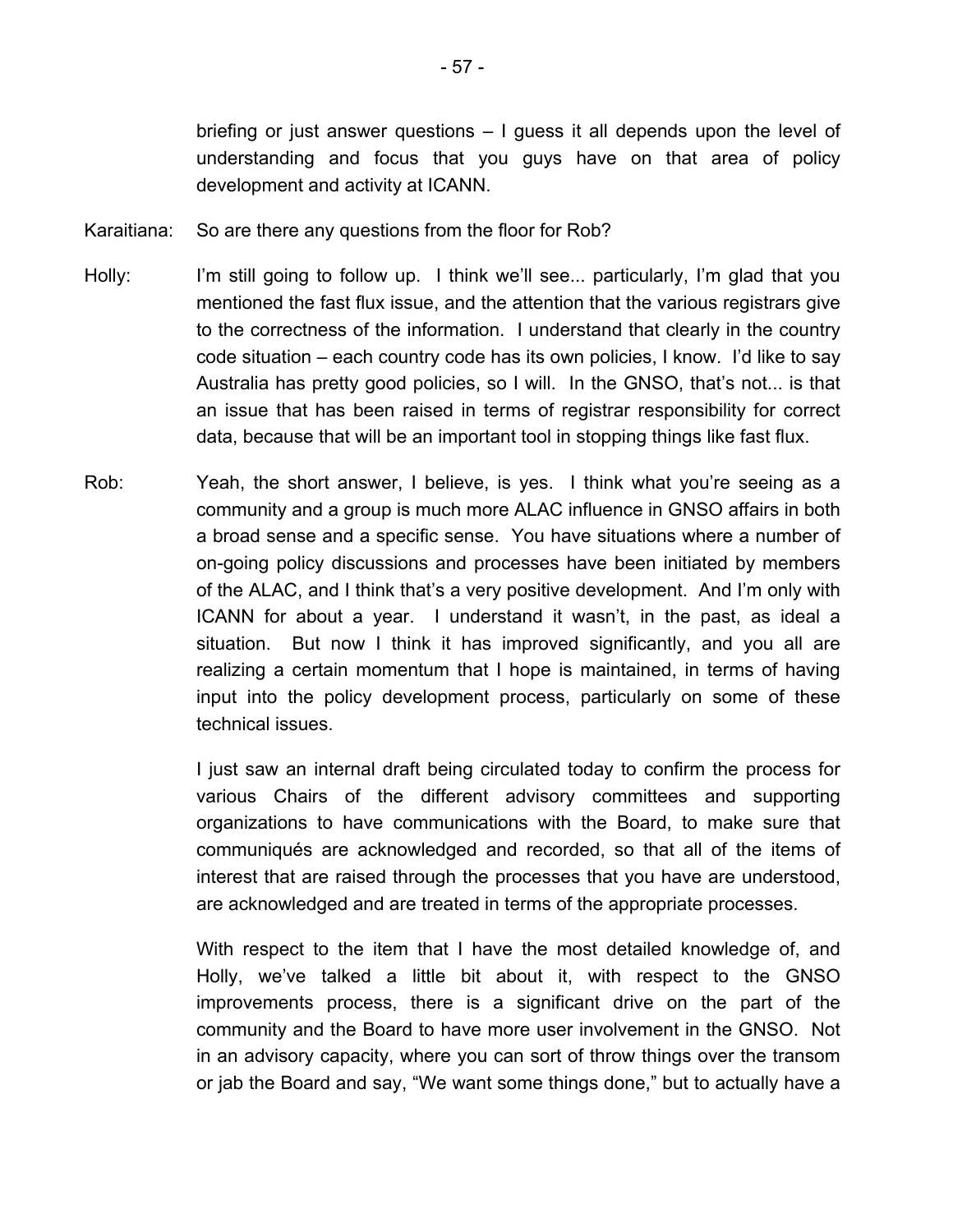seat at the table to have user involvement on a regular basis, plugged in and a part of the infrastructure of the GNSO. So I encourage any efforts, any thoughts that you have with respect to that.

Holly is becoming involved with some of the discussions about consumer interests and representation of individual users within the GNSO, and so I encourage all of you to... you can't spend all of your time focusing on how the tables are arranged and who gets chairs, but I think it's important to keep a general sense of what's going on there. Particularly now, there are some leverage points where I think you have some unique opportunities, not only as a regional organization, but as ALAC as a whole.

- Hong: I have a quick question. For the people who have been attending ICANN meetings for many times, we know the changed GNSO structure will significantly increase the user's participation in the SO, that's really good news. But for a newcomer, maybe they don't really know the user house, a new notion that's going to be implemented. Perhaps it would be quite valuable for us to know, after the restructure of the GNSO, what will be the seat distribution on the council. Especially now, I'm now the Nomination Committee, we have serious concerns. We totally changed everything, and will that have any impact on Nom-Com selection?
- Rob: There are significant repercussions across the organization with respect to those changes that are taking place. If one of your... I'm not sure how your screens are set up or who's connected. I can quickly... oh, fantastic. If this has some web access, I can quickly show you a chart that is the subject of some considerable discussion right now, quite frankly, within the GNSO.

Now, I'm sure there is a favourites for the GNSO... not the GNSO, but for the ICANN web page. Maybe somebody can point that out to me.

Female: [Inaudible 37:42]

Rob: Oh, this is their's? Okay. In that case I'll... pardon me for one second. I don't really want ICANN Espanol, but... Well, all I really need is a chart for you, so... Um... Publicly embarrassing to show you how I maneuver on the Web. Where are we going? Oh, here we go. Well, the organization... click on that! Certainly, I just... and I just wanted to be responsive to that one question, to give you a quick show.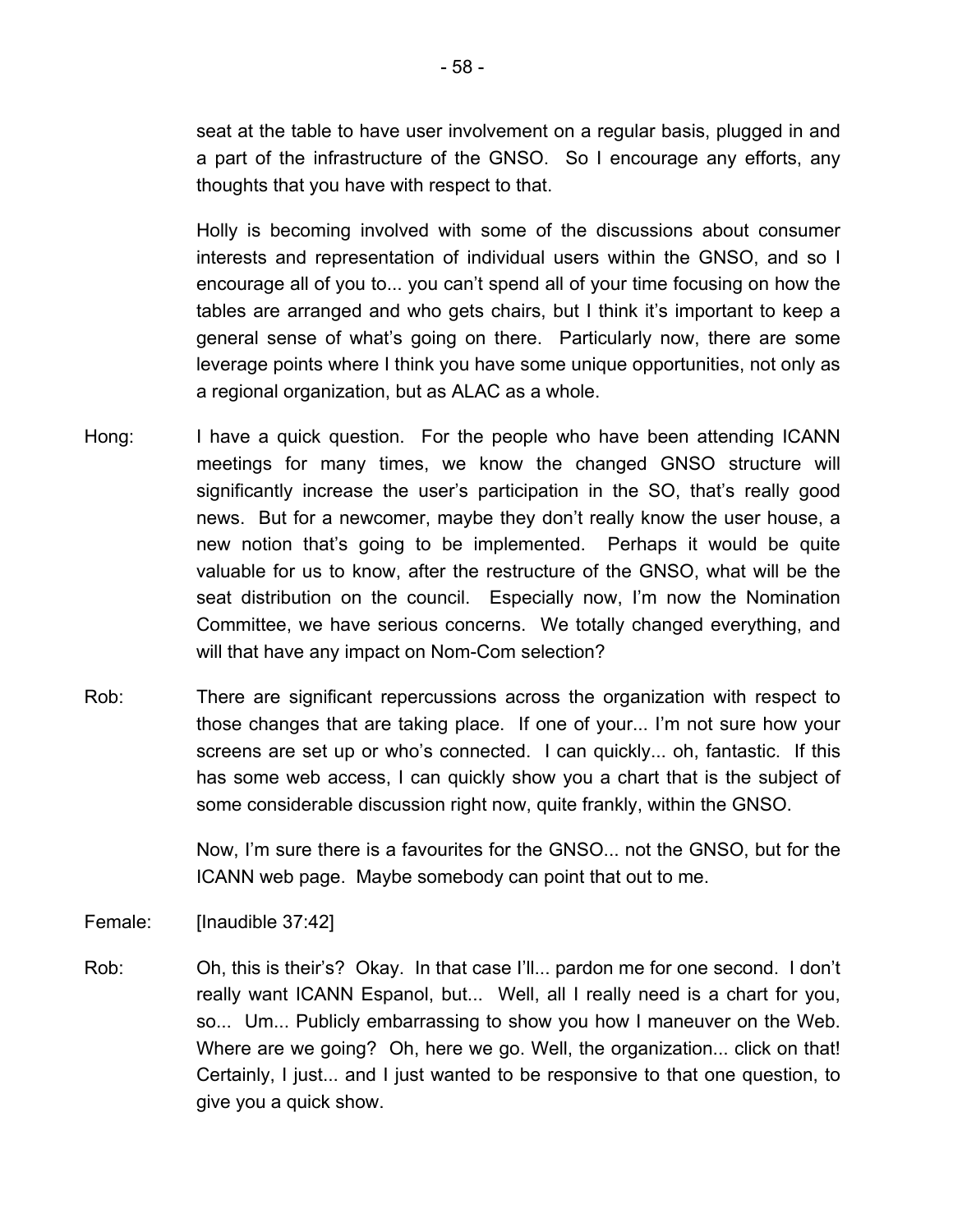In general, if you have any interest in issues of GNSO improvements, they are set out in the GNSO improvements information page. The drop down menus give you details on the organization, the committees and teams that are involved in the process. What I want to show you real quickly is the structure that's been agreed to by the Board, and I think that'll address your question.

The key element is to look at the bottom of the screen, and that shows that under the new GNSO structure, the Board has inserted a new structure called stakeholder groups, that did not exist before. Underneath... those stakeholder groups will be comprised of the current constituencies and new constituencies that may be formed over time. And so as a result, from your perspective, the box in primary interest right now is the non-commercial stakeholder group box. Presently, the only non-commercial constituency that exists in ICANN is the Non-Commercial Users constituency. The Board took special time and attention in its discussions and recommendations to single out the NSUC, to say that they didn't really approve of how it was being operated and where it was going.

The Board went to the radical change of approving the consensus of the small working group that Alan Greenberg participated in within the GNSO structure that doubled the number of votes on the GNSO council for users from three to six. The trade-off for that was that the NCSG would be much more representative of user interest broadly, non-commercial users specifically, in the new GNSO.

This week, the NCSG submitted a proposed charter for how it would operate to the Board. Over the next 30 days, there will be a public comment forum that invites comments on that proposal. And the Board presently is anticipating they will have discussions and perhaps a decision at the  $23<sup>rd</sup>$  of April Board meeting on that petition.

There is a second Non-Commercial Stakeholder group petition that has also been filed with the Board, from a woman named Cheryl Preston who is currently a member of the NCUC. The distinction between the two approaches is that the present NCUC is proposing to dissolve itself and reformat itself as the new stakeholder group in a manner that doesn't treat constituencies in the way they are treated now, as sort of independent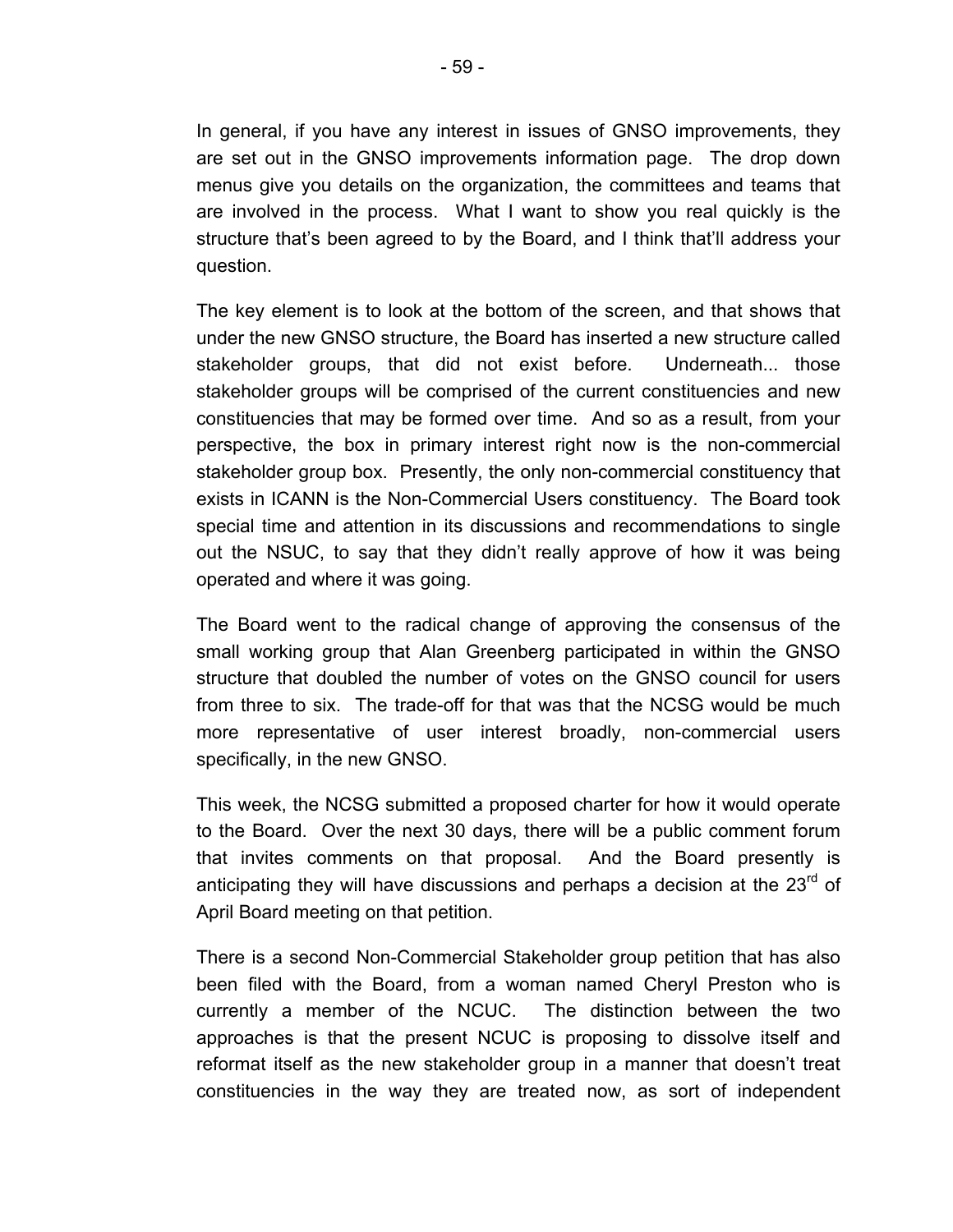entities. The alternative charter... it's not necessarily fair to call it that, but the other charter takes a different tack, looks much more at preserving the foundational element of constituencies.

So the Board will be evaluating this. Just for perspective, the other stakeholder group charters are also of great interest. The Commercial Stakeholder Group, a meeting that I just came from, is very concerned that what they had anticipated in the compromise they agreed to is not taking place in the non-commercial space right now. They anticipated more involvement by ALAC, they anticipated more activity that they have not seen yet. They are aware of the notice of intent to form of the new constituency of consumer groups, but I think they would like to see even more recruitment activity and involvement by users, not only in ALAC but on a global basis.

- Karaitiana: Great, thank you. Are there any quick questions? We're cutting into our lunch break, so... or we will be, so I think it's best...
- Holly: Lawyers are like that. I guess this is an issue ISOC AU raised in its review, general review of ALAC structure, and that is I look at the structures, and I always have assumed that ALAC simply has a mandate because it is so representative globally of going across the whole of ICANN activities. And then I see this kind of little group that is sitting there, in GNSO, kind of in a little corner, and I'm saying, "Why isn't ALAC part of that anyway?" I mean, why... and why does that... I can't understand why ALAC would come up and say, "We're a constituency because we are," and... Do you see what I mean? I'm trying to work through where a new constituency is, because basically, ISOC AU and then the other organizations I represent are big constituencies, would want to be part of that little corner, because it's an important corner. But at the same time, to me, ALAC should be in that corner as a matter of course, because it is ALAC, if you see what I mean?
- Rob: Yeah, I think it's an issue mainly of formulation and structure. The way the commercial stakeholders anticipate, or the way they're interpreting current discussions right now is that ALAC views an advisory committee or participation in GNSO as an 'or', and that perhaps is a mis-interpretation on their part. They view it as an 'and', in other words, a very strong and vibrant advisory committee in ALAC, but 'and' participation in the GNSO, where not only do you have the opportunity to raise issues, but you can debate them,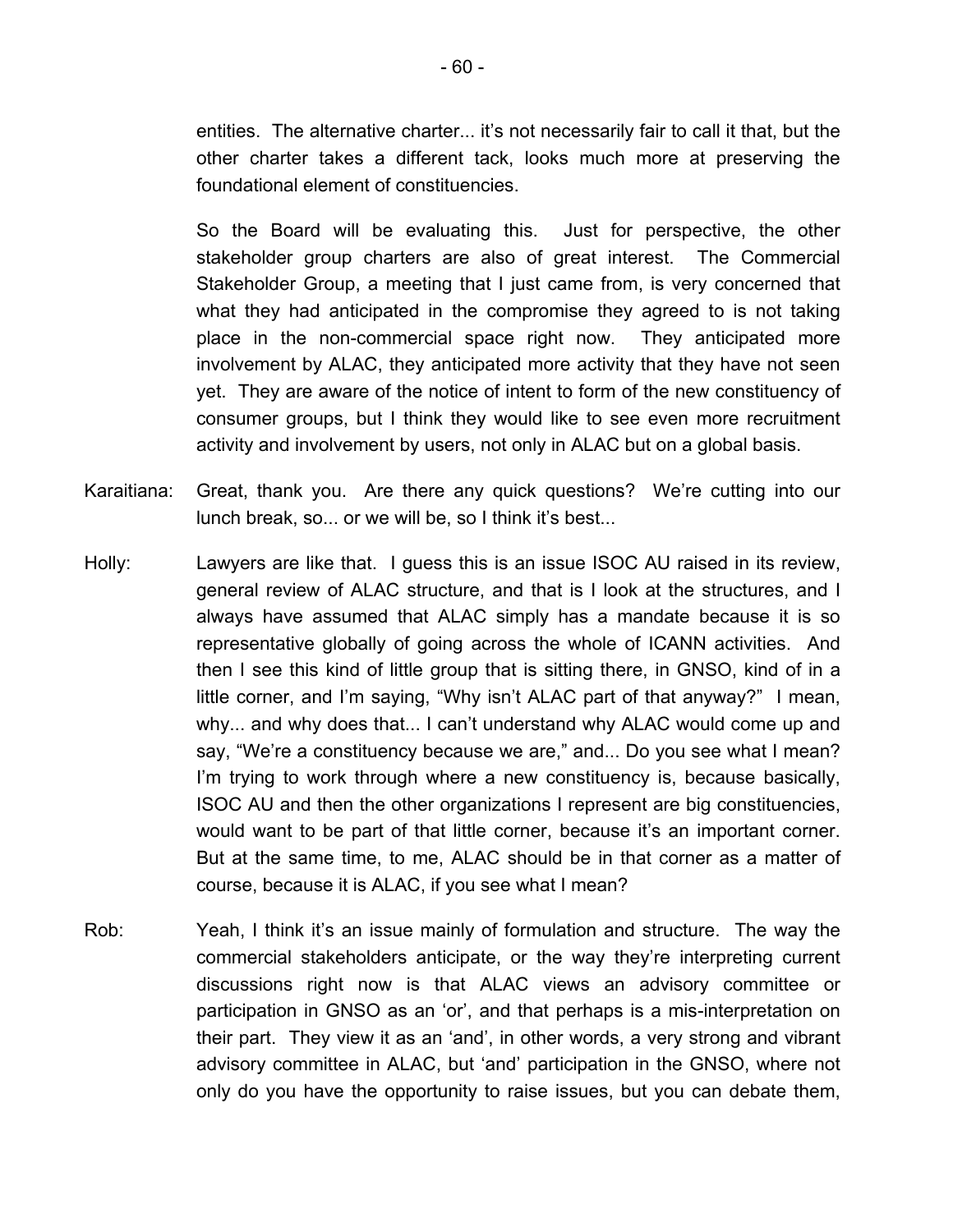you can vote on them, you can decide on the development of issues reports that may not require the same effort that you go through currently within ALAC, and so that is clearly a goal of the Board, that is clearly an area of interest from other stakeholders in ICANN, and I think it's just a matter of, quite frankly, additional dialogue and additional sharing of this information, and discussions about how it can be achieved.

- Hong: Thank you.
- Karaitiana: Great, well thank you very much for your time, Rob, and yeah, I'm sure everyone's a little bit more enlightened. Do you have any cards that I could email out to APRALO, your details, if they have further questions?
- Rob: I'd be delighted to do so.
- Karaitiana: Great.
- Rob: I'm not sure how to... excuse me, go on. Sorry.
- Karaitiana: Great. So, moving along, we've got a number of agenda items left, and maybe 20 minutes left, so I was just going to prioritize what we have left. Perhaps outreach initiatives is probably the first thing I'd like to talk about. In terms of outreach initiatives, Pavan and myself have taken a new pathway for initiatives by creating... by using social media, such as Facebook. We've got a number of people from the Asia Pacific region who have joined up our Facebook group, called APRALO. From there, the plan is to introduce APRALO to them, and to offer them a chance to have their voices heard by telling us what they think about ICANN policy, so we can add it to our policy submissions, and send it to ALAC, to the Board.

We're also interested in looking at blogs, Twitter, and any other social media which is highly used in the Asia Pacific region. And just a short little plug here – Edmund, Phoebe and myself are doing a short presentation, I think it's this afternoon, on Web 2.

- Male: Is it this afternoon?
- Karaitiana: Yes, this afternoon, on Web 2, and how to use Web 2 for outreach. So perhaps if anyone can come along to that as well, we might have a further discussion.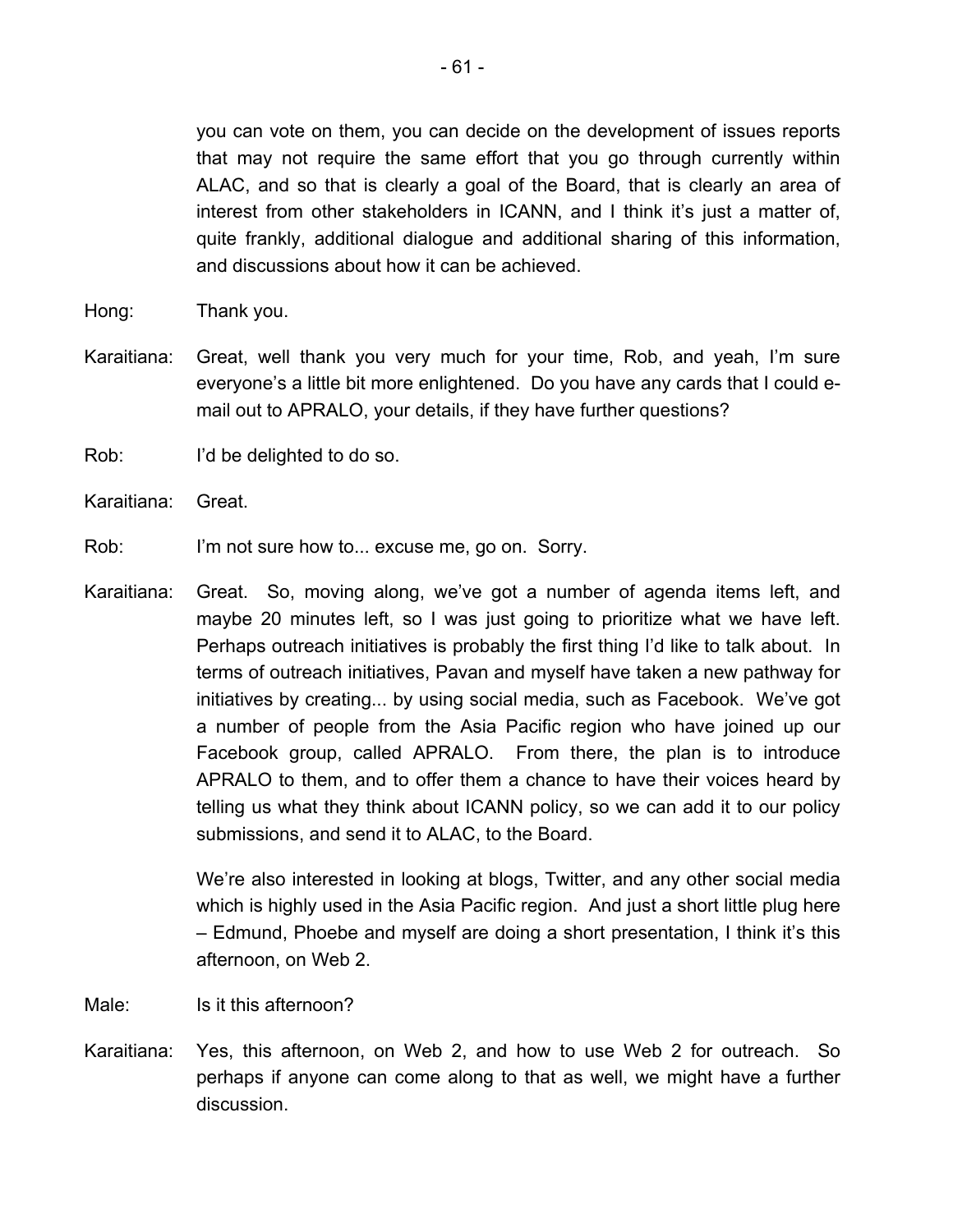- Holly: For those of us to have to be elsewhere, can you do another one maybe over a beer or something?
- Karaitiana: If you're shouting, then certainly.
- Holly: Given that it's ICANN money, ICANN will shout us both.
- Karaitiana: Most definitely. I'm available to talk to anyone outside of the meeting times. So that's one new initiative. Another initiative I'd like everyone to consider is user networks. We all have large networks, and we all obviously know other potential ALSs. Perhaps if we can all make a commitment to try to talk to our networks, to encourage them to join. We can provide the stats – when you look at how large the Asia-Pacific region is, and then consider we only have 16 ALSs, it's not too good. And then, when you weigh up whereabouts all our ALSs are, there's a huge regional imbalance. So yeah, I'd like to challenge everybody to encourage people to sign up. Myself, I'm available for any discussions, the ICANN staff are available. We can certainly set up phone conferences so people don't have to pay for phone calls... so yeah. Siva, then Izumi.
- Siva: Yeah, there is a good potential to increase the number of ALSs in India. Maybe immediately. There are three ISOC chapters, and only one is an ALS. I'll write to the other two chapters, and also will take such initiatives in India to increase the number of ALSs.
- Karaitiana: That's great. Yeah, I'd also like people to think, you know, to remember that although they may be overrepresented in the areas right now, once we do our outreach campaign, you may not be outnumbered. So it doesn't really matter if you've got too many ALSs in your region, because the whole point of APRALO is for a joint view from your region.
- Siva: I'm just saying that we should increase the number of ALSs, so I'm saying that we'll have more ALSs in India, more ALSs in other countries, so we can increase the number of ALSs in APRALO from about 16 to 30 or 35 very easily.
- Karaitiana: Oh yes, most definitely. I was agreeing with what you said, and just trying to point out to people not to be shy, whether you think you have too many ALSs in your region, because... Yeah, you shouldn't be shy about it.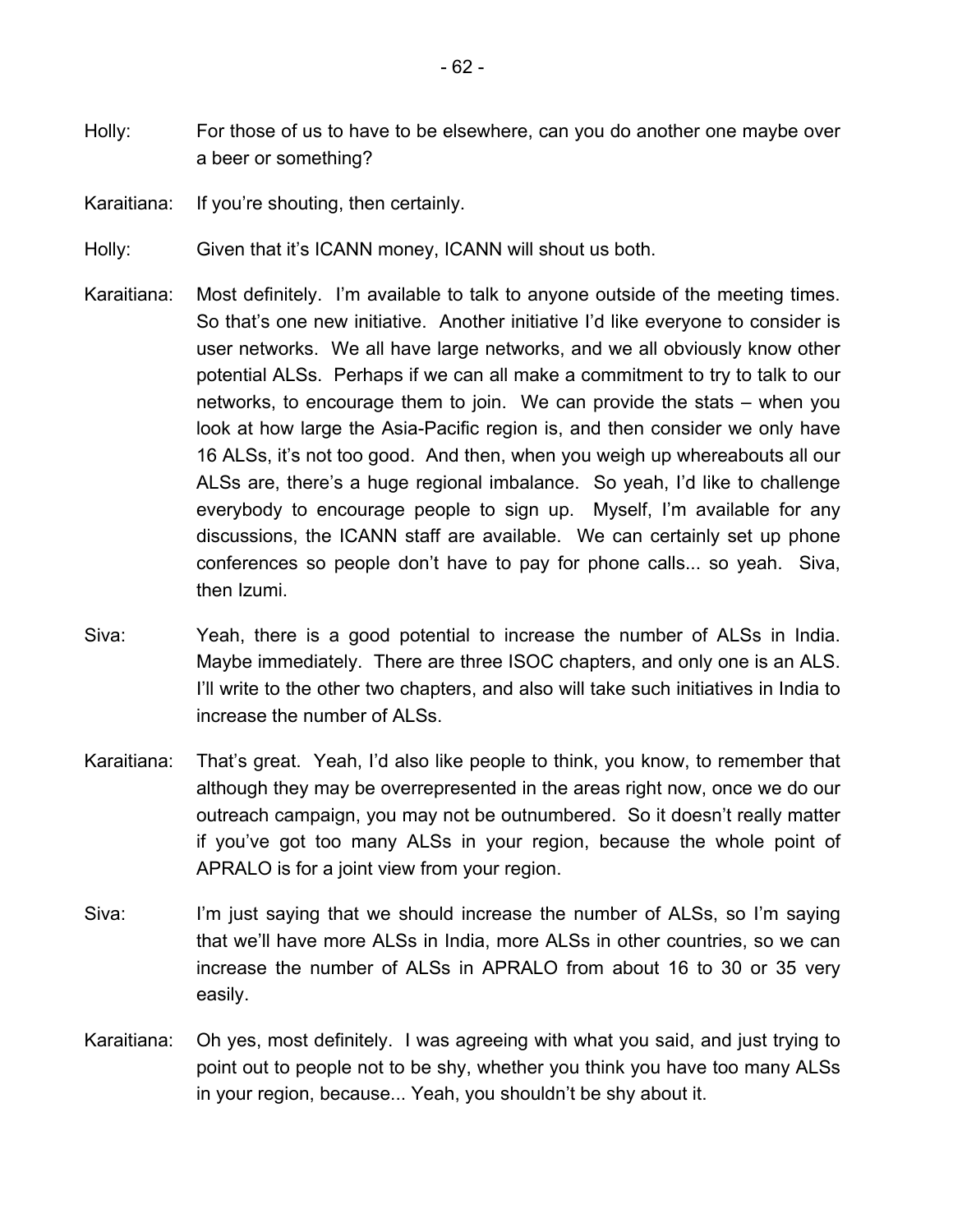- Izumi: A couple of things. One is, I agree totally with the very few numbers, considering the population and the diversity of our region. And what are the sort of the factors which hinder the participation? It should be a good question. One is of language, we are often speak... I'd like to ask my Chinese speaking colleagues, does it make more sense or interest to have more publications be written and distributed in Chinese languages? Because Latin America and the French, they... almost by default, now, they are having the translation and interpretation and stuff like that.
- Hong: Well, I do appreciate such a suggestion. I have never enjoyed the translation service in all my years with ICANN. I know this is very torturing for me, but we do have to think about the balance of the language policy. Chinese is a big language, of course. Hindi is another. And we have German-speaking, we have other groups. Of course, in our region... even in our region, it's almost... important to rank a few languages, and exclude the others. So now, it seems, that the fairest way is to apply English, even though it is not a language at all in most parts of the Asia-Pacific region. Like, yes, I defer to the Chair to...
- Karaitiana: My opinion is... English is my second... well, yeah, I learned two languages at the same time as a child, so I find it frustrating in my own country having to read an English document if, yeah, from the government. So, in my opinion, it must be worse for... yeah, for the rest of our... the region to have to read English documents, and, at that, have to read translations which don't often make sense, I'm guessing, so you...
- Izumi: The point is that, of course, we have the Korean language, the Japanese language, we don't really dare for ICANN to spend any money on that, or we haven't done that. But strategically speaking, the Chinese-speaking population is not only in mainland China – they are scattered around almost the whole globe, and it might be more efficient, perhaps, to spend a little more resources on at least the document translation, although some of the Englishliterate people like Hong may not need them. But to reach out the vast majority of the rest, especially with the introduction of the new domain names, gTLDs and the ccIDN, there are many more users At-Large who will be involved. And so I think it's worth for us to propose to ICANN to consider that direction, within the operating plan of the coming up ones, otherwise we will lose the opportunity for another year or so. And also having the fact that we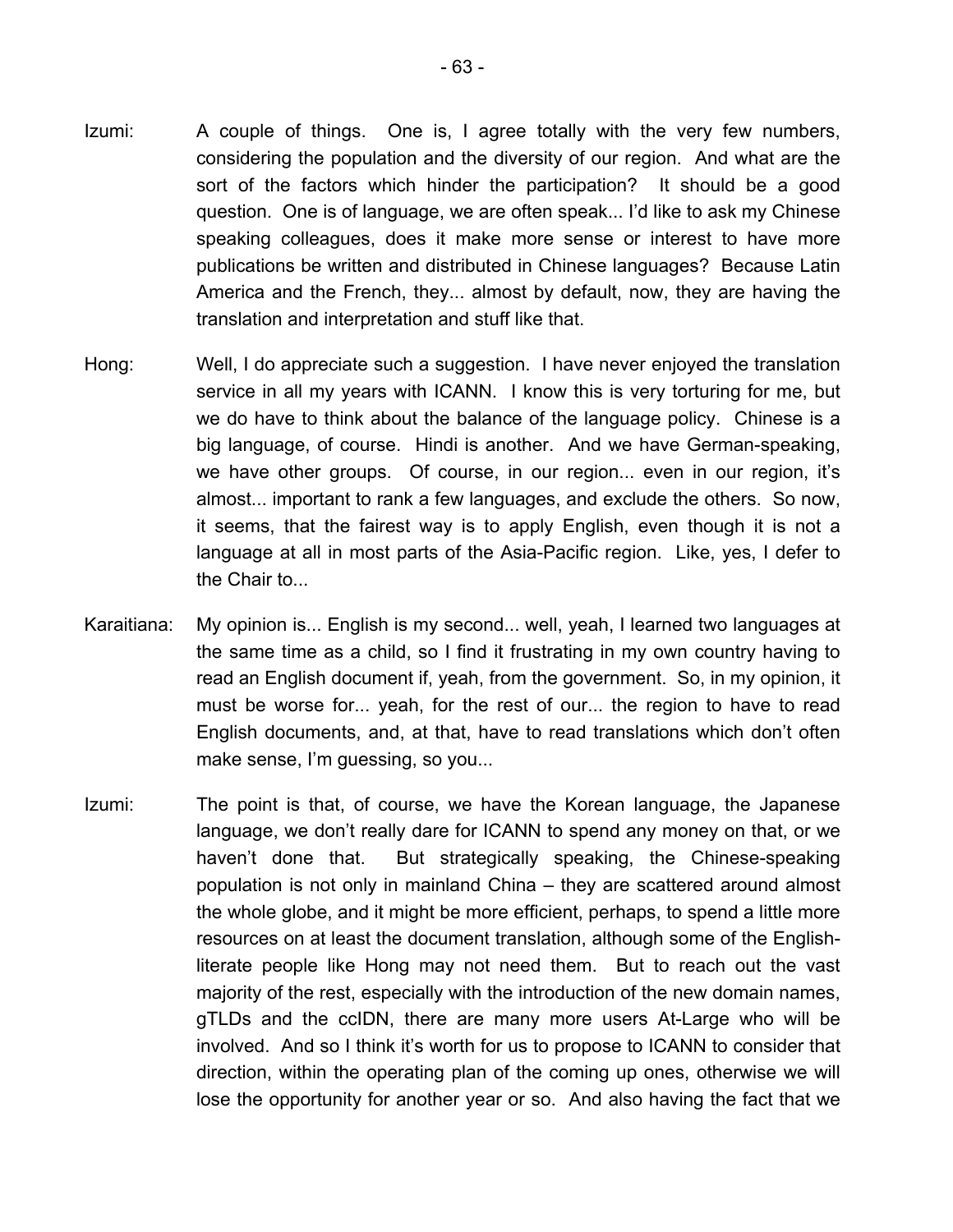will have two meetings in one season in Korea, so it might be worth to put more attention to our region at this point in time.

That's my sort of suggestion, to be humble. But also, because this language diversity is a vast challenge for us, for Asia-Pacific, unlike Latin Americano, where they have three languages, by the way. And Europeans have many, but English is working well, and also they have Spanish and the French. So I think it is worth for them to raise, otherwise we will have been put at a disadvantage – why do you have so many population but so few ALSs?

- Karaitiana: So...
- Male: [Inaudible 53:07]
- Karaitiana: So you're suggesting we should talk to ICANN for more funding for translations in the main languages, which I agree.
- Izumi: I wouldn't say the sort of interpretation or simultaneous translation in the meetings, at this point. If we add two more languages, three, it costs too much money, and frankly speaking, those who come to the meeting and they enjoy that is relatively a little portion. And I must say, some of the very fluent English speaking people using French and Spanish translations, because they don't want ICANN to waste money. So there's some pros and cons about that, so I'd like to be humble for that.
- Sophie?: I think it's important for ICANN to... You know, it's one of the ideas about ICANN is to really reach out to the really grass-roots people, and a lot of those people are not literate in English in terms of, you know, speaking and listening. That kind of proficiency is lacking. And so with current system, there's self-selection for participation. People who would be coming only those who can, you know, function in English. So I think it defeats the whole purpose of trying to reach out to those people. So, you may empathize that aspect of it, because it's contrary to what we are trying to do in ICANN. Yeah.
- Holly: I'm just going to support that, because it seems absolutely insane to me that we've got three languages, all of them essentially Western European in their origin, and we've got this vast population in the world that... whose first language is something so completely different. So even if we just started with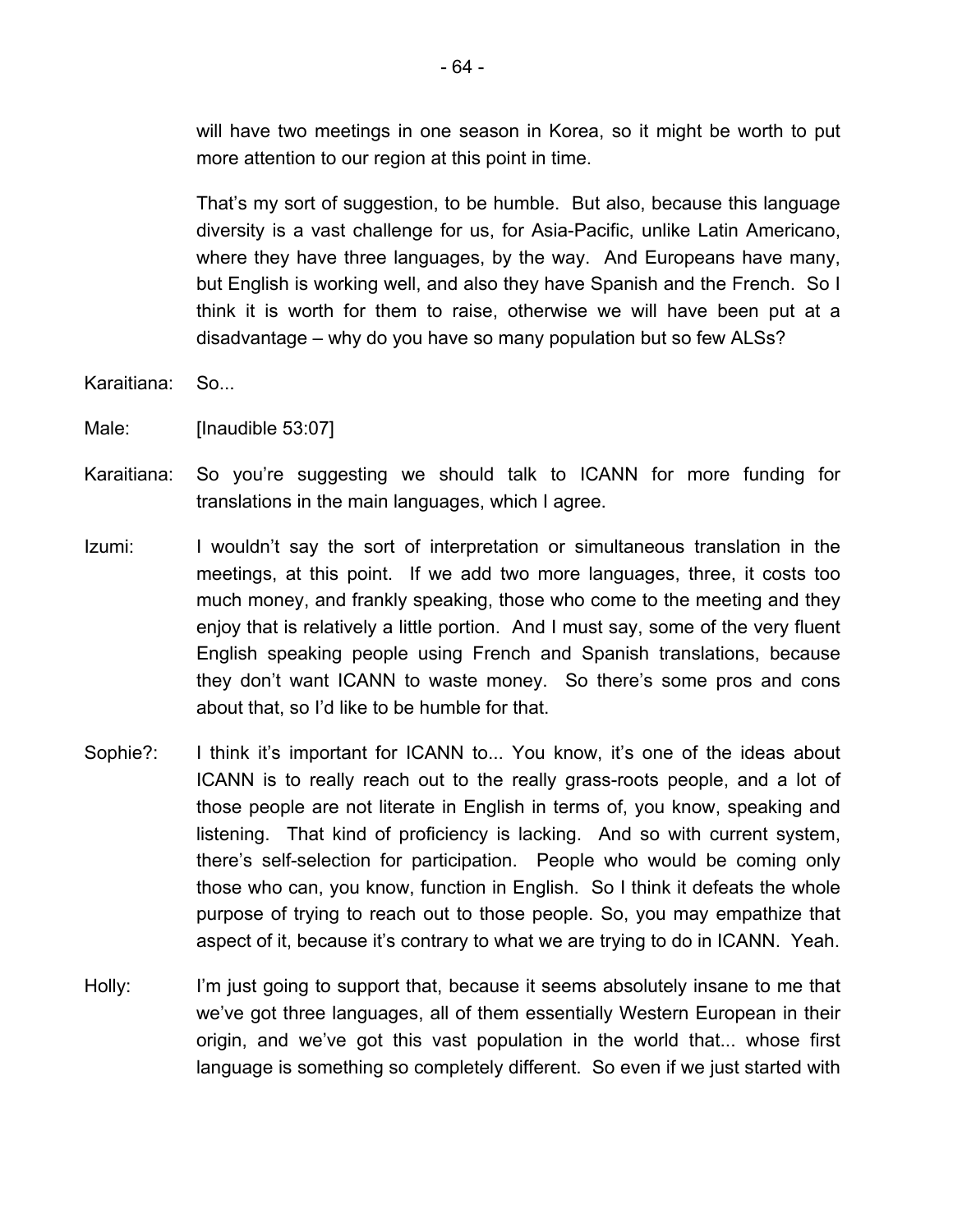Chinese, if we started with Hindi, if we do Arabic, I mean even something that says, by the way, there's something besides Western European language.

- Karaitiana: I've got some stats here. There's 6911 languages in the world, in our region... 3579 of them are in the AP region. In terms of stats, Mandarin has 873 million speakers, and Hindi 450 million. And English it's 341 million. So yeah, we certainly have a...
- Siva?: One small correction, it is that a statistically linked language as Hindi, it's not 450 million Hindi. That is an assumption speaking. But anyway, I'll put the statistics which you don't have. Out of the 7 billion population in this planet... out of the 7 billion, around 3 billion, roughly, are from China and India. Two countries. We are really talking about, roughly, 43 percent. So somewhere, as you said, some step has to be looked in that direction, whatever may be the challenges. But are we going to look in this direction, the most important part. The second part, I think, will [inaudible 56:21] find out the methods.
- Sophie?: Related to that, I think it may sound a little bit unrelated, but I've been thinking about it last two days, listening to... as you know, I'm really a newbie. And the whole concept of the Internet users, Internet users, okay. That, again, by definition, is contrary to what we're trying to do, to reach new people, and whatever the structure we are trying to improve and build, we'll have to... And then, also, I'm hearing the word proactive. We want to be proactive, right? If we want to be proactive, the structures and the system that we are trying to improve and build, should look into the idea about current non-users. There are a vast amount of people who are not users, currently. So by our language saying, "The users, the users," we are excluding them. So "potential users," or "currently non-users who may become users sometime in the future." I think that whole notion is... I wanted to say that yesterday in this big plenary, but I was cut off. Because I even had the mic, but the Chair said we had to finish. I really, I feel so strongly about this, because in other areas, other than the Internet, for the last five decades there is research evidences that talks about how important this non-users are. To pay attention to them, and how important it is, even in recent research about Internet, even in US. We are focusing on that whole notion, that whole group of the drop-outs, Internet drop-outs, so when we use the language of the user, I think we are leaving a lot out. So I want us to be mindful of that when we are doing all this.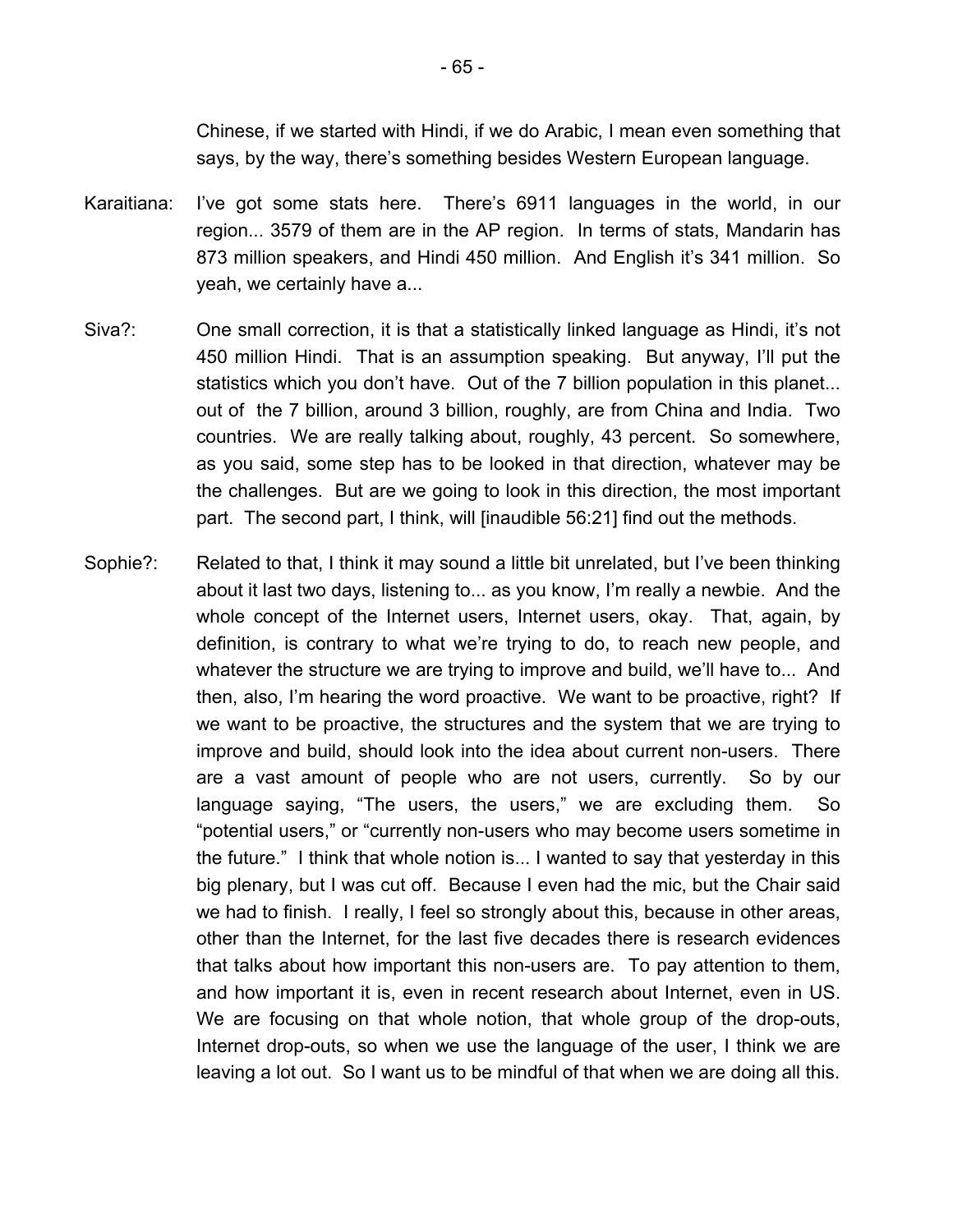- Vivek?: Or, to just put it another way, your next one billion users are going to come predominantly from non-English speaking countries.
- Sophie?: Exactly, exactly. And that...
- Vivek?: English speaking is nearing a saturation point.
- Sophie?: That's my point. So if we want to include those people into our whole notion of the users, in a big way, those are the people who are not speaking English. And maybe one of the reasons why they are not currently using is because Internet is so much English language system. So they are not using it.
- Karaitiana: Yeah, you raise some good points, and I... I think, yeah, that's certainly something we could look at... Yeah, perhaps when you're certified, we could set up a working group, but... and Izumi...
- Izumi: On the contrary to what I said, perhaps, I have some caution that we don't... I don't want to demand too much to reach out to all the users with all the languages by ICANN. That costs too much money. And frankly, also, we may have more diversions than sort of the global thing, that to a certain extent, we have, and I have accepted, English as a working language. Perhaps more efficient than having too many translations and when, after that, you come back and... So, with that, so I'd like to see ICANN have more, of course, spending resources on the sort of a comprehensive elementally or sort of every person's language on a sort of strategical areas. Could be used later, could be introduction at ICANN meetings, or a selective way of making translation, not necessarily everything.

And in each country, like, my country as well, there's English speaking some, and the vast majority Japanese speaking only, but so these are my tasks, or these English people's speaking tasks sometimes, to bridge, not necessarily only, solely relying on ICANN. But, by the same token, I think we had better push this agenda a little bit more.

- Holly: I think so.
- Karaitiana: Great.
- Vivek?: Izumi, I think one of my earlier Presidents in the country said, "A small ambition is a crime." [laughter] So let us be very ambitious, I think something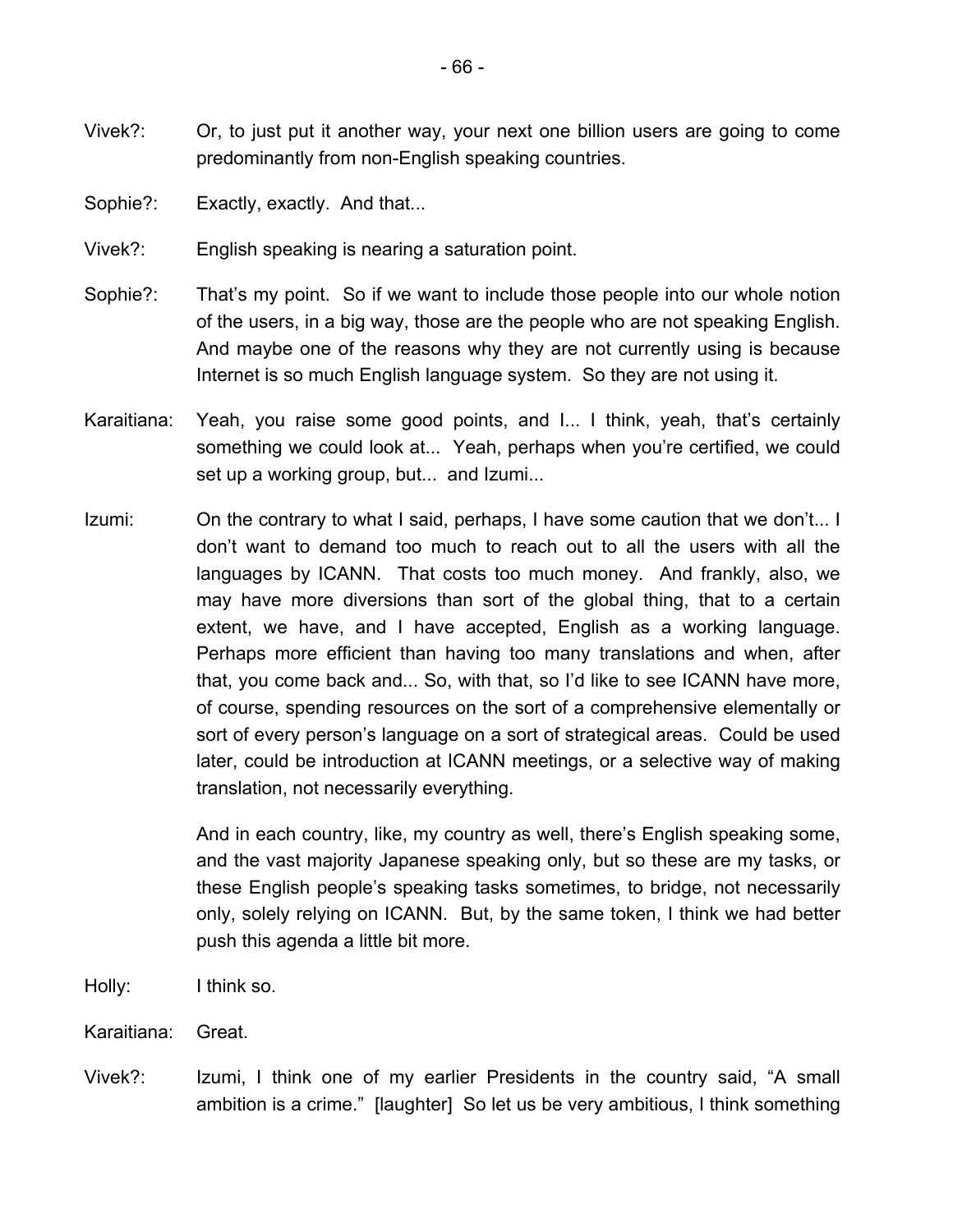will follow. So that's what I said, in principle, we have to look at this whole fundamental direction. Then the inequity, as you said, about the money, everything... the money, rather I said that your money's got to come from. If you're going to approach, as she points out, to the Internet drop-outs, or rather I say that the world is divided  $-$  it's not only haves and have nots, knows and know nots. And this know nots business is part of the Internet thing – if it is going to come, we need to really look at it.

- Karaitiana: Thanks. And last comment from Sophie, please.
- Sophie: Okay. I agree with Izumi's comment. We don't need to translate all the documents into different languages. Anyway, even if we look at the new gTLD guidebook, if it's in Chinese, people will understand their own professional contacts. So I would... as I mentioned in the beginning, we have difficulties conveying ICANN's documents, or their ideas, to our audience, to our users, is because the concepts they deliver are sort of... there's a distance between ICANN and end-user, and we have spent a lot of time trying to translate the concept into more general, or more lifestyle terms to our Internet users. And I think we need more help from ICANN to help us connect what they are going to propose. I mean, the new ideas, such as new gTLDs or new ideas, we need a connection to end-user. Thank you.
- Karaitiana: Would anyone be interested in forming a small working group to write a formal letter to the president of ICANN, with proof that we need to have multilingual website or outreach material? Would... is that something worthwhile, or...?
- Siva: Yes. [background speech inaudible 1:02:54]. I thought you wanted a volunteer to write a letter.
- Karaitiana: Probably... I think perhaps a small group of people to get the facts, and then, yeah, definitely someone to write the letter. I mean, yeah, from what I've heard, we're such a diverse region, and we're only catering towards a minority of the region by using English language.
- Siva: I'll be part of the group and work with Izumi, and we can come up with the letter.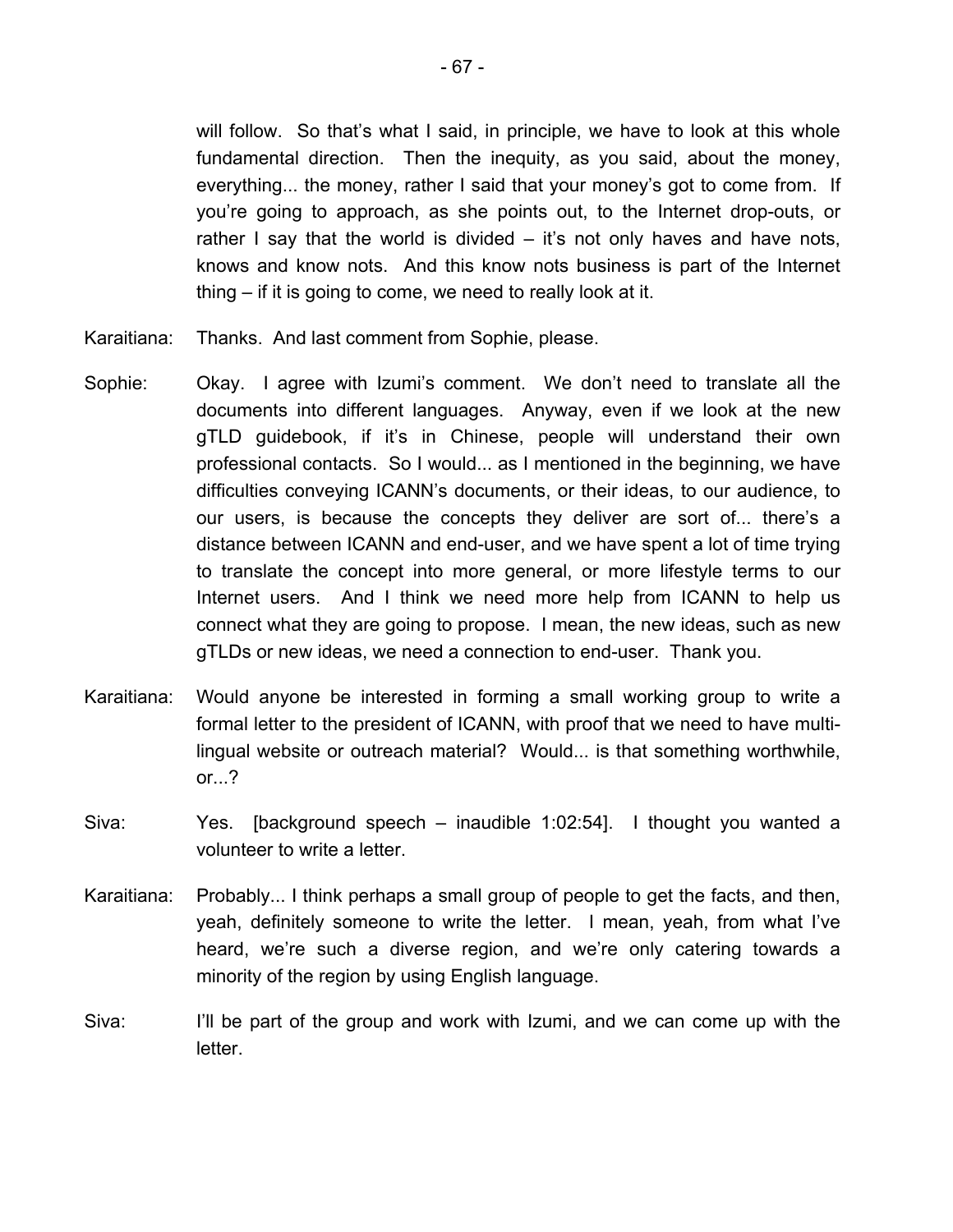- Karaitiana: Okay, great. And may I suggest that we send the letter in English, Japanese, Chinese, Indian as well, just to prove a point?
- Izumi: Because I have to leave on Thursday morning, I really encourage you... of course, one is, to write a letter is a good thing, and a perfect channel to APRALO to ALAC, or make it stand alone as an APRALO thing. And go to the public forum and make a presentation by the newbies, like you guys, instead of asking Cheryl or the Chair as our representative. Because it gives a much better impact to the rest of the community, with the new faces sometimes, unlike myself, will be heard better from the other constituencies. And you've got to really persuade the other constituencies to get it done, as well as the Board members.

Unfortunately, some of us have to leave earlier, not attending the public forum, but for those who are fortunate enough to stay, do it, and then you'll get much more return.

On a bit different subject, if I may, quickly, if you look at the distribution of ALSs in the region, there is a big vacuum. There is mostly the Eastern and Southeast Asian areas – Singapore, Malaysia, the Philippines, Indonesia around. I tried a few years ago, but without success – why don't we do again? And we need some strategic thinking for those areas, unless you have any good ties. Then we need to ask somebody else as well, ICANN staff, or other... ISOC, you know, bodies. Also the East Asian countries are not really well-represented, as a whole. So we need this kind of strategic thinking, as well.

Karaitiana: So perhaps if we... perhaps don't make this announcement at this meeting, perhaps we aim for the Sydney meeting, and make sure that we're very well documented and have all the proof, and saturate all the levels of ICANN that will listen, that have influence. And perhaps we can also... maybe just try and get support from those countries that we don't have on board, and find out, if we offered a multi-lingual service, would they join us. And if they would, then I think we've got quite a strong case. So can I leave that up to Izumi and Siva to get started? Or...

Izumi: You take the lead – I'll follow.

Siva: Okay.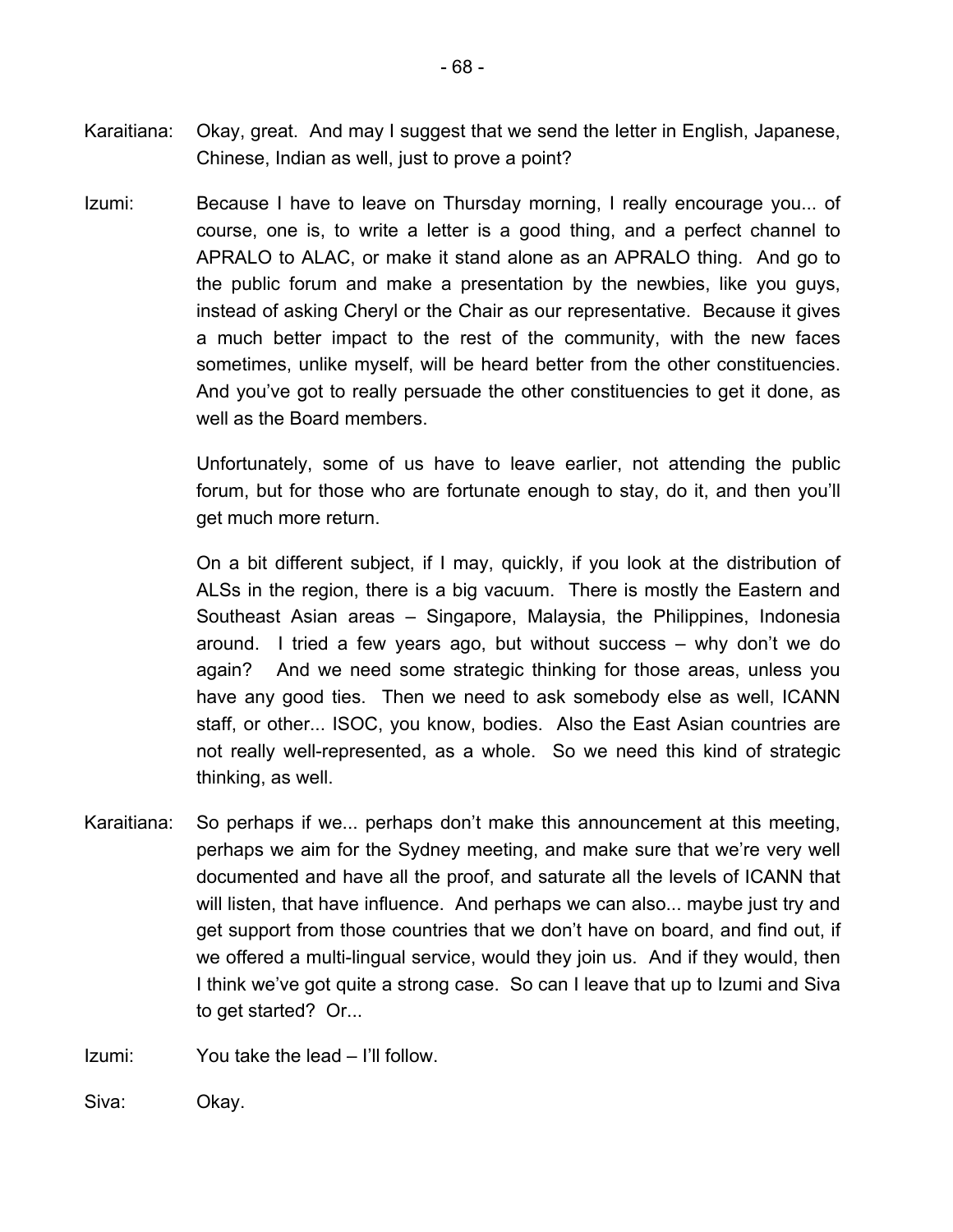Karaitiana: Okay, good. Yes, Sophie, great, excellent, cool.

Siva: There are three of us, and so...

Karaitiana: Now did we get a legal opinion?

Holly: [Inaudible – off mic 1:05:58]

- Karaitiana: Yes, oh great. Could we... so we just need to vote on the draft? Okay, could we... could you read the draft out for us, please.
- Vivek?: [Starts inaudible off mic 1:06:23] ...shall be selected initially one for a period of one year, and another for a period of two years. Thereupon, each [inaudible 1:06:30 – whole following section is off mic]... you know, forget about the "E", that's a mistake... for a period of two years.

The next one that's new, 5.3, selection process of a [inaudible] to ALAC. Chairpersons of a [inaudible] and vice chair [inaudible] shall be concluded by June  $30<sup>th</sup>$ , so that [inaudible] filling up the position. We removed the word AGM because it comes in October.

- Siva: I think there is a problem the two Vice-Chair persons shall be selected initially for a period of one year, another for a period of two years. This is a phenomenon for only this year, so it's done.
- Holly: Yeah, that's why it says, "Thereupon."

Siva: Thereupon...

Holly: Yeah, for me. It means "after that."

Siva: Okay.

Holly: And then... this happens once.

Vivek: Initially, thereupon.

Izumi: To make it more easy then, you can say in 2009, or something like that.

Holly: No, no, no. No years.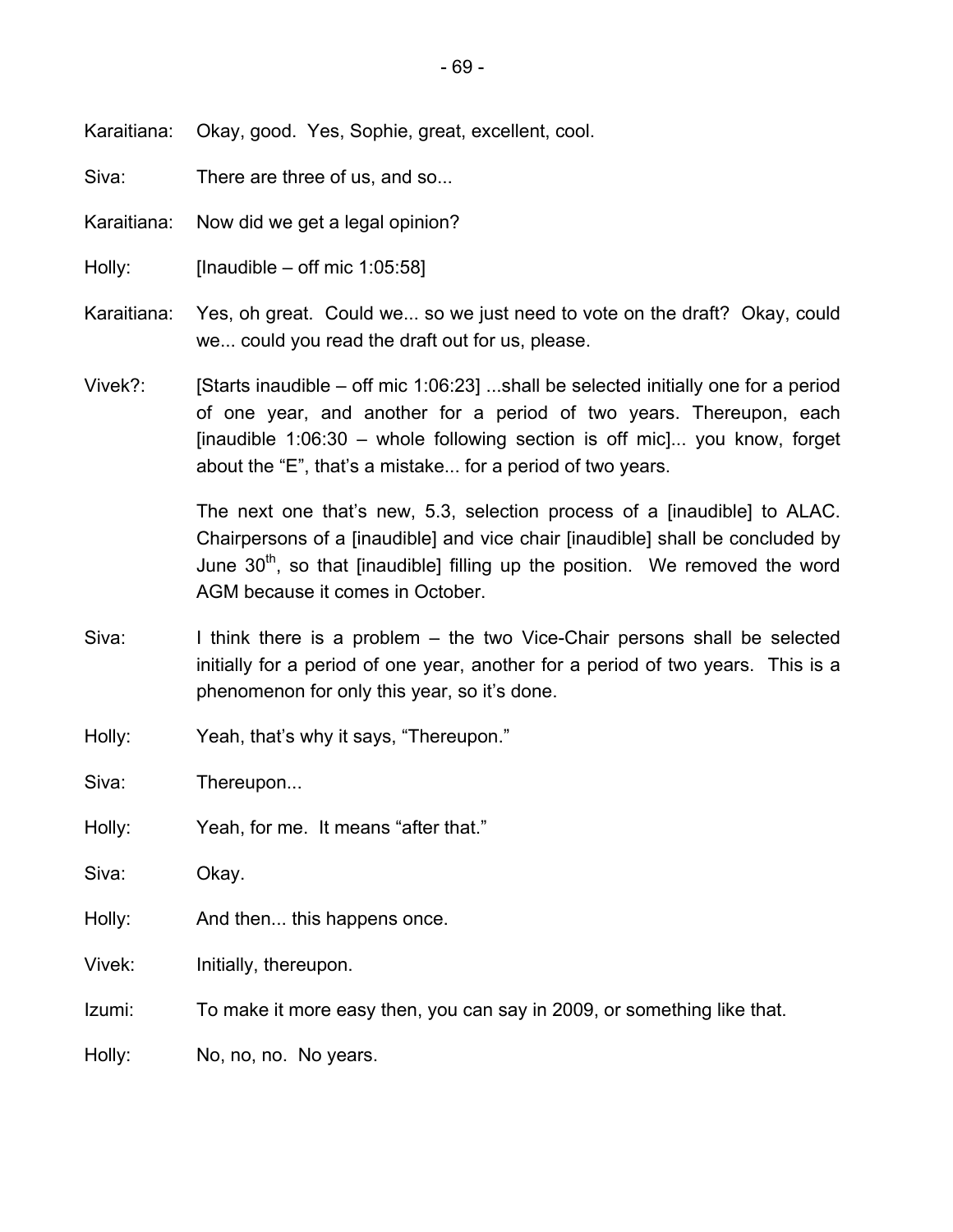Vivek: Or you can explicitly state the first year – for one year, one time.

Holly: But initially means the beginning. I don't care, it's just initially means at the start.

Izumi: The problem is, if you put it in an historical archive, you may have difficulty in finding out why, what's the initial... It's so obvious to us doesn't mean it's so obvious to others.

Karaitiana: But legally we're okay...

Male: [Inaudible 1:08:08]

Karaitiana: I guess legally we're sound and correct, according to our legal group?

Holly: It's now down to the lawyers.

Karaitiana: Well, I guess um let's just vote on it.

- Siva: So you want that initially? Which year are we meeting? Financial year 2009 or 2010?
- Izumi: For the year commencing in 2009, or something like that. Or for the 2009 year term, one for blah, blah, blah.
- Nirmol: Point 6.2 of the MOU actually uses the word fiscal year, so we can use the same here – fiscal year 2009.

Holly: Fiscal year 2009 is actually fiscal year 2008/9.

Female: Right.

Siva: 2008/2009.

Vivek: Well, can we do 2009/2010.

Holly: Fiscal year... a fiscal year equals two years.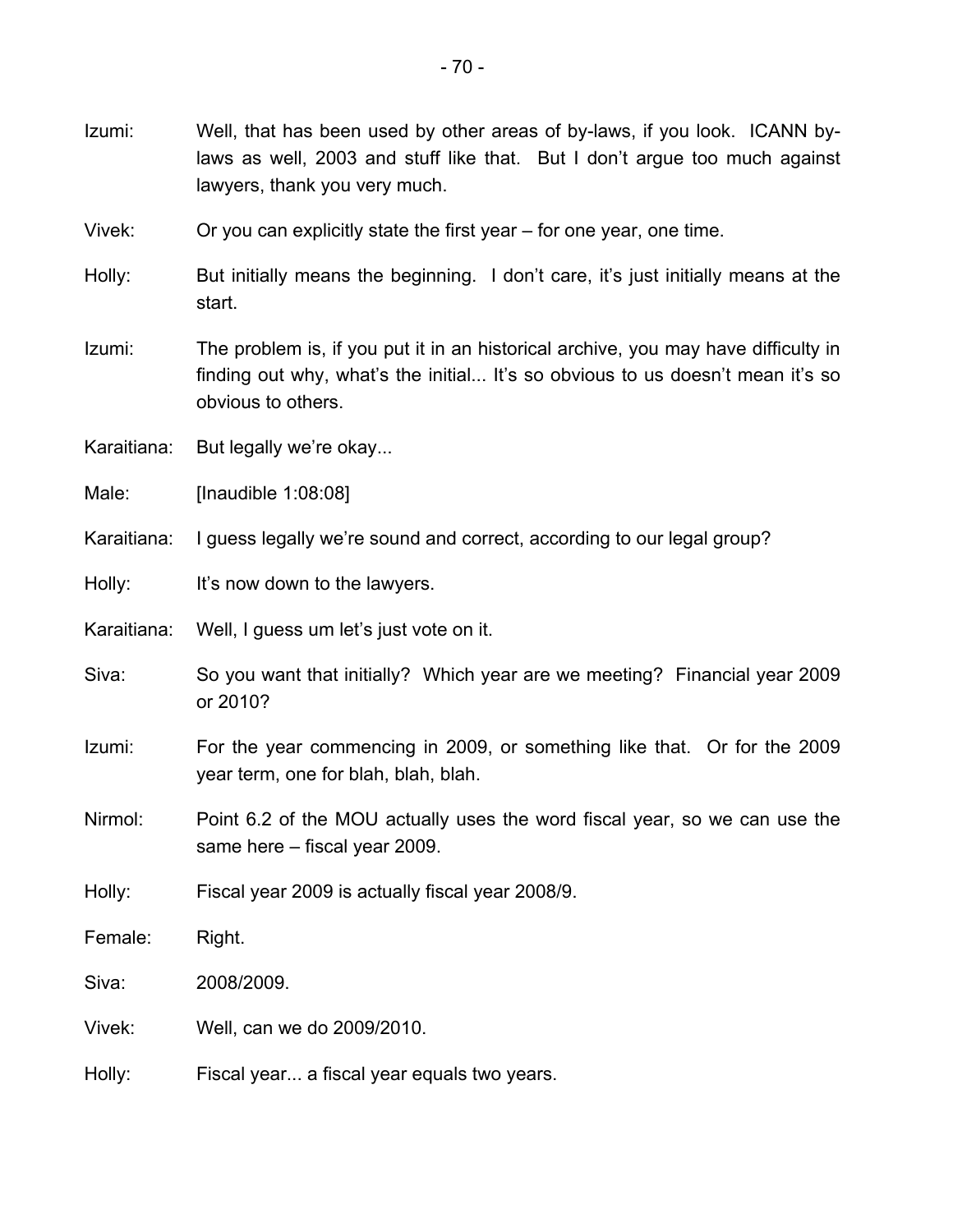Male: So you get...

Siva: Just to have a consistency in the document.

Female: So why don't we say fiscal year 2009-2010.

Karaitiana: Sorry, it's...

Female: To be clear.

Holly: Okay, instead of initially...

Karaitiana: Well, I guess, before we do anything, we're asking for amendments because certain people don't understand certain things, up there, or because it's factually wrong? I... what I...

Vivek: Just to bring more clarity in the doc.

Karaitiana: Sure, right.

Holly: So we all understand, but we're all [inaudible 1:09:24].

Karaitiana: Okay, so I guess what I'm saying is what's up here now is legally correct, and what we asked to have in. So there's just a... is it ambiguous... do you think it's ambiguous from a lawyer's point, or...?

- Phoebe: Not... not ambiguous, but this kind of document... I mean, this kind of document, I mean, we all have been sitting here moaning over, talking about it, and so we know, even if we leave it the way it is, we know the reason behind this, and we know what it means. But this document is not just for us, it's for whoever will be looking at it. And in the future, we may not be here, but so... I think it's better to make it clear, to be specific about that point?
- Holly: Are you suggesting then we replace the word "initially" with, In Fiscal Year 2009/10.

Phoebe: 2009/10. Yeah.

Karaitiana: All right, fine.

Phoebe: Yeah, I'm [inaudible 1:10:23] That's fine, yeah.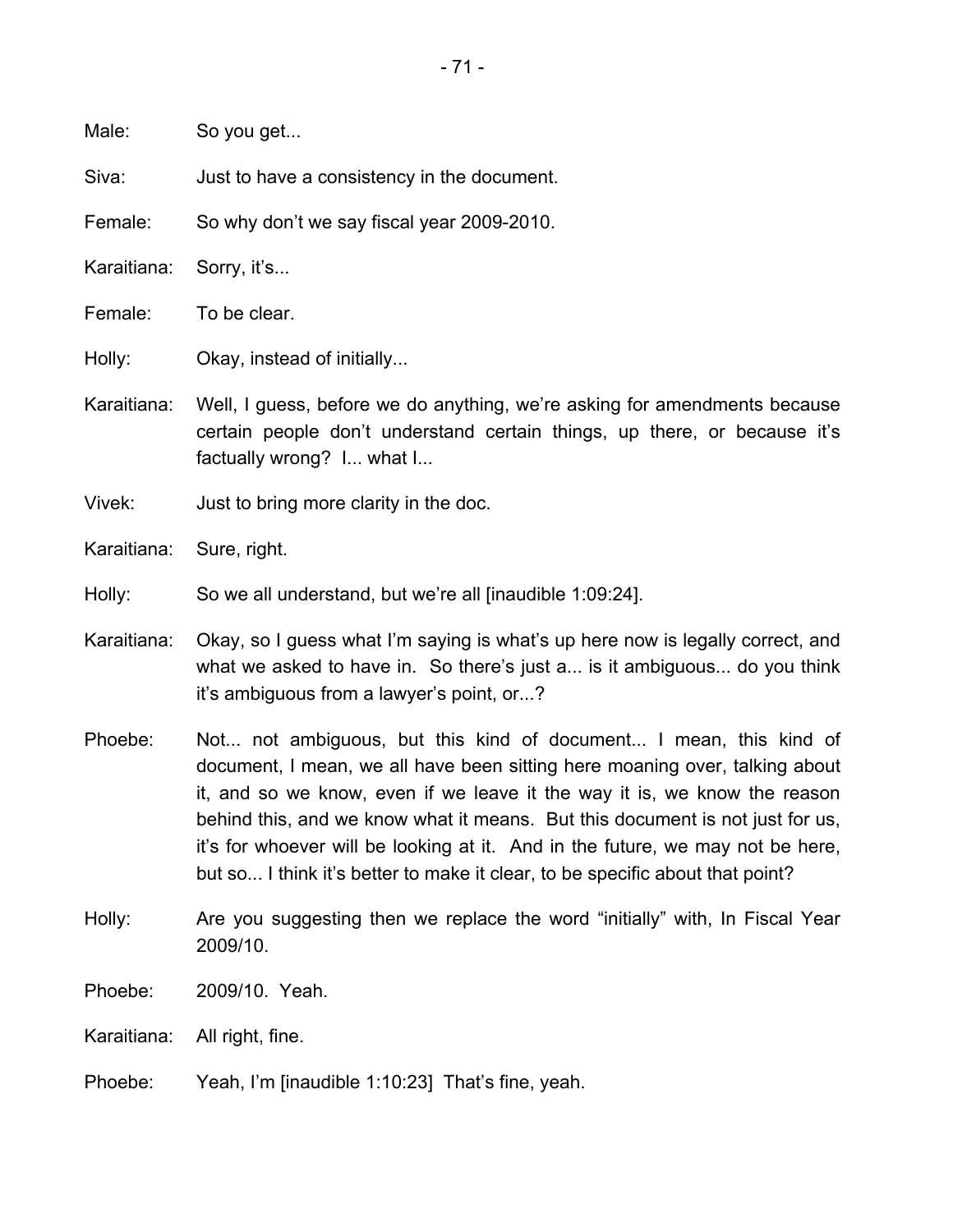Karaitiana: Right, okay then. We're ten minutes...

Holly: You'll get the bill later.

Karaitiana: So I guess, based on that small word change, can we do a vote, or does everybody want to see it up on the screen first.

Vivek: You want to see it again?

Holly: It's on the screen.

- Vivek: [Inaudible 1:10:42] Two vice-chairs would serve as a [inaudible 1:10:43] for the fiscal year 2009. One for a period of one year, one for a period of two years.
- Karaitiana: Great. Okay, now, I trust, is everyone happy with the amendments? Great, can we have a show of hands for those in favour, please?

Holly: And Hong was happy as well.

Karaitiana: Yes, yeah. Great. Okay, right then, unanimous... we agree to...

Siva?: Okay, this is for Hong. [laughter]

Holly: We've got two for Hong.

- Karaitiana: Hong's voted too many times. Okay, right. We've now unanimously agreed to the amendments. Great. Um, I guess to summarize up, we haven't gone through the whole agenda, but I guess the remaining items can be discussed during the month, and at the next APRALO meeting. Just... we've had a number of ALSs talk about using Skype, you know, testing out Skype as opposed to using the telephone service. Some countries, including myself, can't ring an 08... can't ring a free phone number, so, and I come from a socalled developed country.
- Holly: We know what that means.
- Karaitiana: Yeah, well. [laughter] I just... just would like to quickly discuss, is anyone interested in doing a trial of using Skype for one month, and telephone for another month, just to... so we can accurately find out what's the best technology.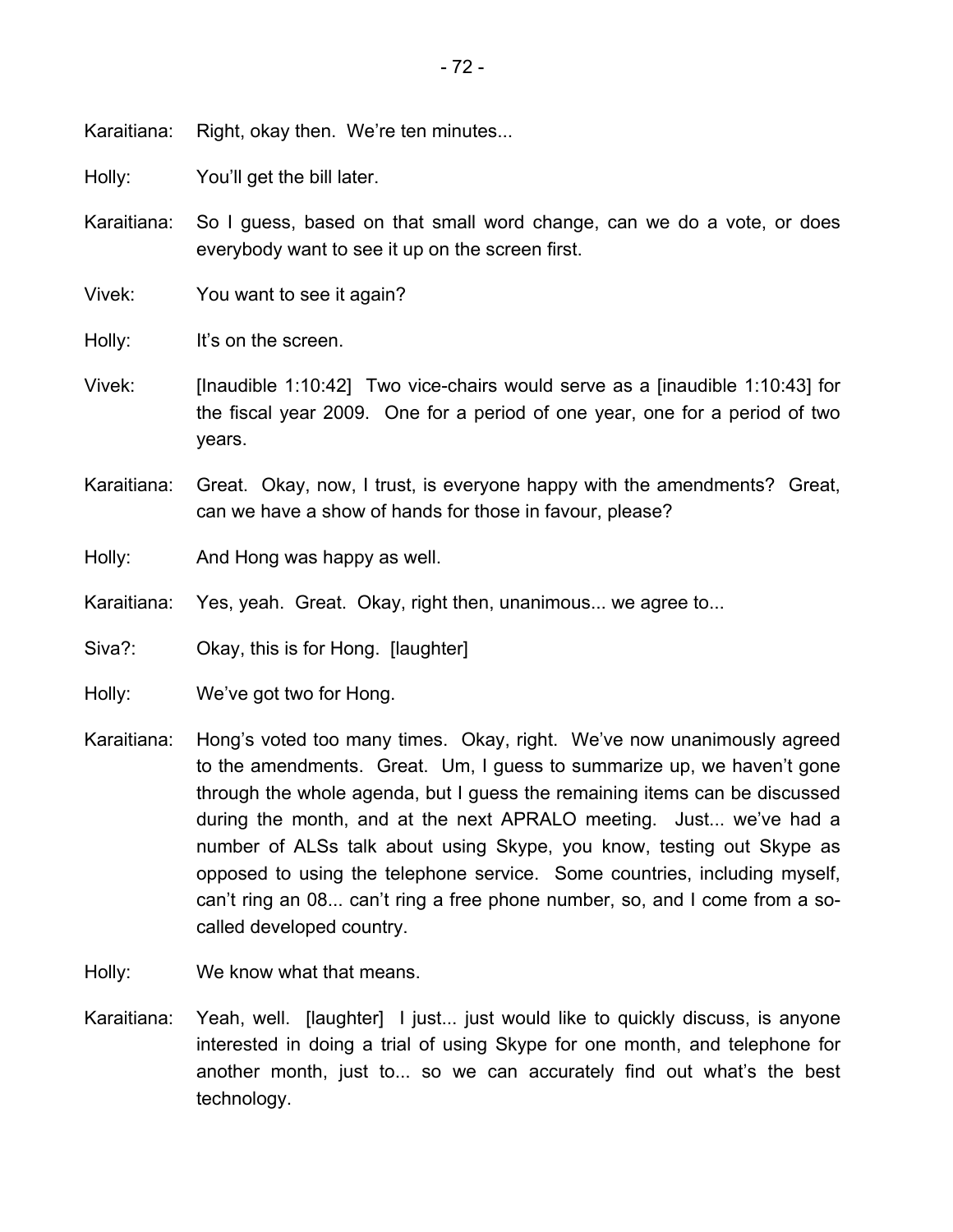- Vivek: The first question is that we... we don't have a dial-out. We get... Siva, do you get the dial-in, the numbers what you give, free numbers?
- Siva: Yeah, but that creates a problem. We don't get the dial-out from India, I can't dial the number to the conference, and so...
- Vivek: So what is left for... the best for us at this junction for us is only Skype. Because we do have a reasonably good broadband connection.
- Siva: And with Skype, even the functionality is limited, so we don't have the credits, so we'll just have to rely on calling with a microphone.
- Karaitiana: Okay.
- Holly: I think...
- Karaitiana: Oh, sorry, Izumi goes first. You're next.
- Izumi: You may not like this idea, but in certain countries, I don't know if India is true or not, you have very cheap IP phones, using... buying yourself five dollars and hour or something like that. Can you use that and then get reimbursed if you really want to, or is it just a crazy idea?
- Vivek: Going in for some such kind of using an IP phone, we don't have that in India, incidentally. Rather, if we can get Skype credits centrally, or have some kind of an arrangement with Skype to enable voice calls for APRALO meetings, and ALAC meetings.
- Nirmol?: Oh Skype, you don't need a credit. If you are using Skype to Skype, where is the money?
- Vivek: Oh, okay.
- Karaitiana: Sorry, could we just.
- Sophie?: Yeah, that is just what I was going to say. If everybody who are talking on Skype are members, then there's no...
- Izumi: The quality is not usually as good as, for these conference meetings. We really suffered from some of the bad quality, like Skype, sometimes.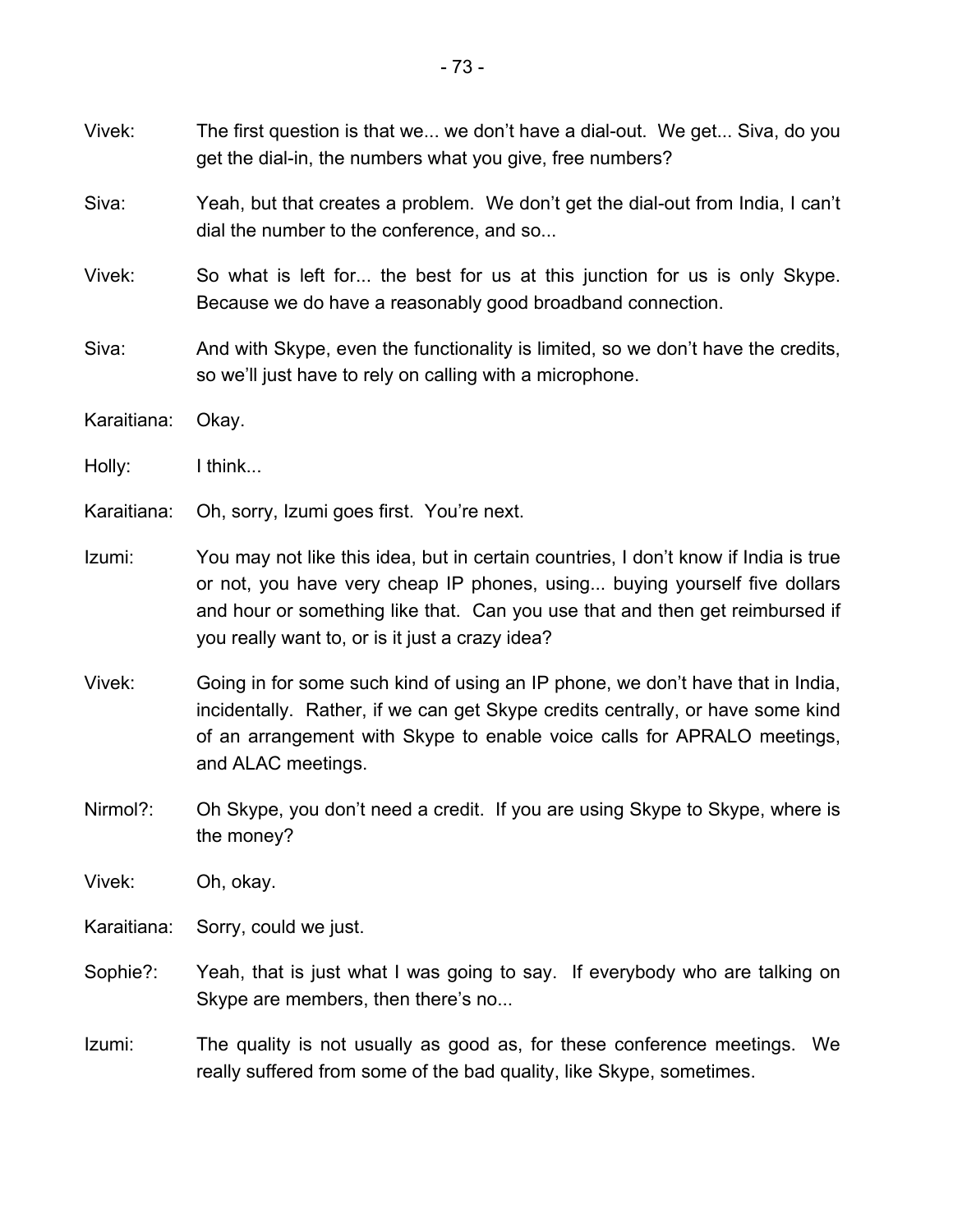Karaitiana: That happens when a Skype call rings the telephone service, right, which yeah... don't. And from the people I spoke... the ALSs that have come to me, that have asked that we either do one or the other, but have asked for a trial to figure out whether it's best. Some people felt that they were being told that they couldn't use Skype for no good reason, and so, in my opinion, a trial will produce the facts, and no one can argue with the facts. So...

> I guess, is there anyone who's opposed to trialing out Skype for the next phone conference.

- Vivek: Your dialing facility comes, I think, at least I don't know which parts dialing is available, in India, it's not available for us. So you'll have to call us and then, you know, get in... and that's always...
- Karaitiana: The problem is, we've always...
- Female: [Inaudible 1:14:48]
- Karaitiana: Yeah, with Skype, yeah, obviously we could all call each other. For people in India, myself, I had to rely on staff to ring me. The last phone conference we had, I didn't get a phone call, which was... yeah, oversight. At least, if we can agree on Skype, then it would remove those issues. Yeah, Izumi.
- Izumi: In any case, if ICANN pays for the costs by calling us up and then, you know... By the same token, of course it takes a little bit more complication, but we pay first and get reimbursed is another way, as an option. I think it's better than making the excuse, "Oh, they didn't call me, so that I didn't participate." Of course, it depends on the financial situation and how easy the transaction of money, etc., etc.
- Vivek: Yeah, that'll be complicated. I have to do a bill, with a long bill, and then, you know, from that, I have to identify...
- Izumi: But, if you can make a sort of ball-park sort of, you know, request, not necessarily sending the receipt of all. Just one dollar, ten dollars, something like that. If ICANN is happy, then it should be worked out.
- Karaitiana: I guess... I'm not mentioning anyone's ALS, but I have... at least one ALS had concerns about spending minor amounts of money because of their country, etc. So I don't think it's fair for us to ask for ALS to do that. I mean, it might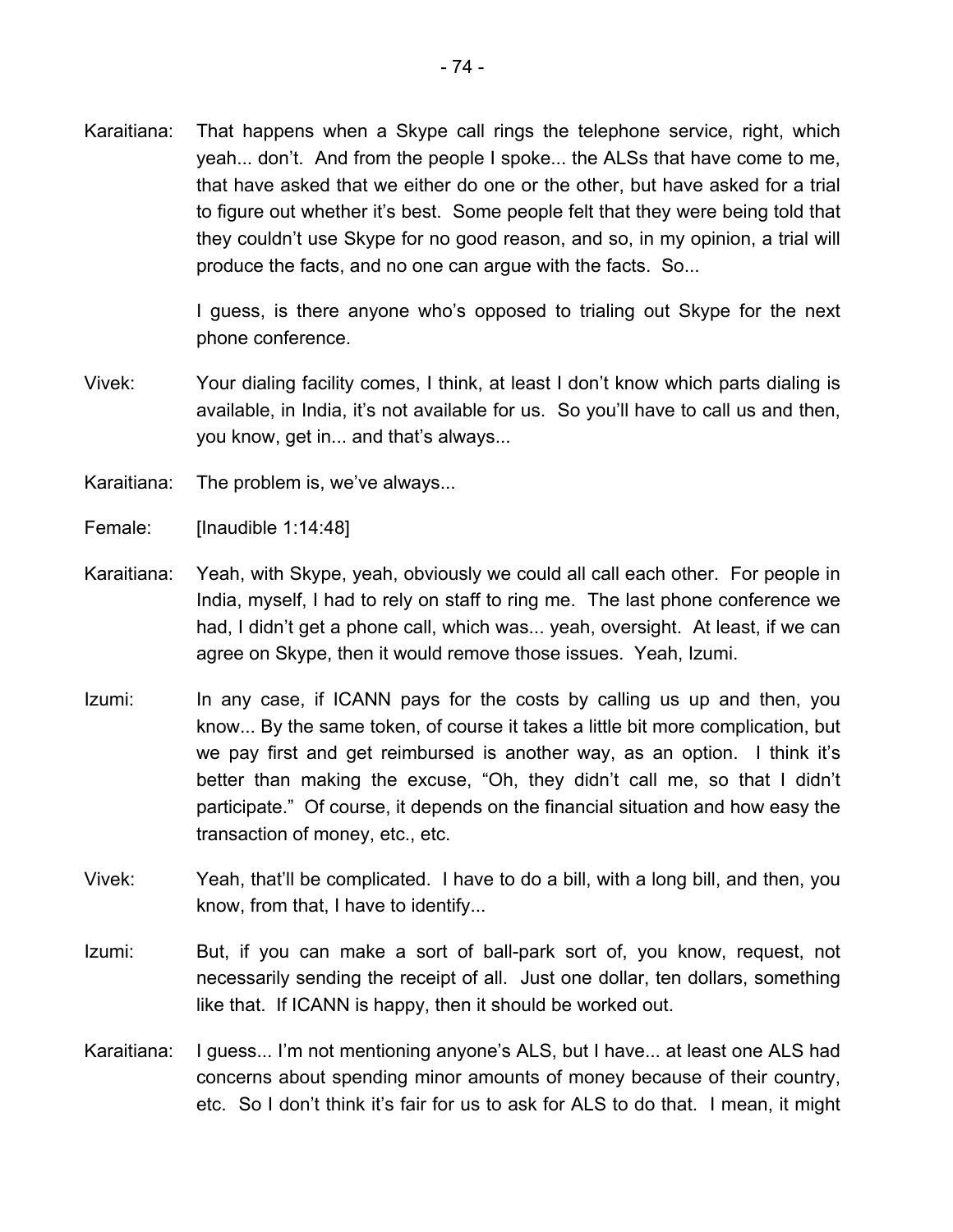be okay for developed countries, etc., but we've got to be considerate that some countries can't afford the ten dollars for a phone call, and then wait three months for ICANN or two months for ICANN. Les?

- Les: I think it becomes a bit more complicated than that, even. You need Skype out. Correct? We can agree on that? Now, to get Skype out, you need a credit card, and that's where the problem lies. Because in many underdeveloped countries or developing countries, it is not... it's impossible to get a credit card.
- Female: Good point.
- Les: So I'm wondering if there might be a way that perhaps we could explore APRALO, ICANN through APRALO, crediting an individual who would be an appointee... their phone. I know it's very hard, because I've tried to credit my colleagues and things, using my own credit card. You can only buy your own, which makes it rather difficult. So just a thought.
- Karaitiana: Um, I guess the issue is, using Skype to ring a phone doesn't work on the phone conference. It's very hollow and very hard to hear. At least with Skype, we can call each other for free, just by user names.
- Sophie?: Yeah, what if... So, I have a Skype account, and it seems like most of you do. But what if we create an APRALO/Skype account for, you know?
- Male: [Inaudible 1:17:48]
- Sophie?: Yeah, so it comes with a membership, and then there won't be any problem, because it can be the credit card, or the transaction can be done...
- Karaitiana: Sorry, if I can interrupt. To use a credit card for Skype implies ringing a phone, which has already been ruled out as not being feasible. So there's no issue of the credit card there, so...
- Sophie?: Sorry, I just thought that it wasn't supplied, yeah.
- Karaitiana: Okay, so we'll trial out the next APRALO meeting using Skype, and there's also a free download where you can record the meeting yourself. So if anyone's interested in recording that meeting, I can send out that free download.